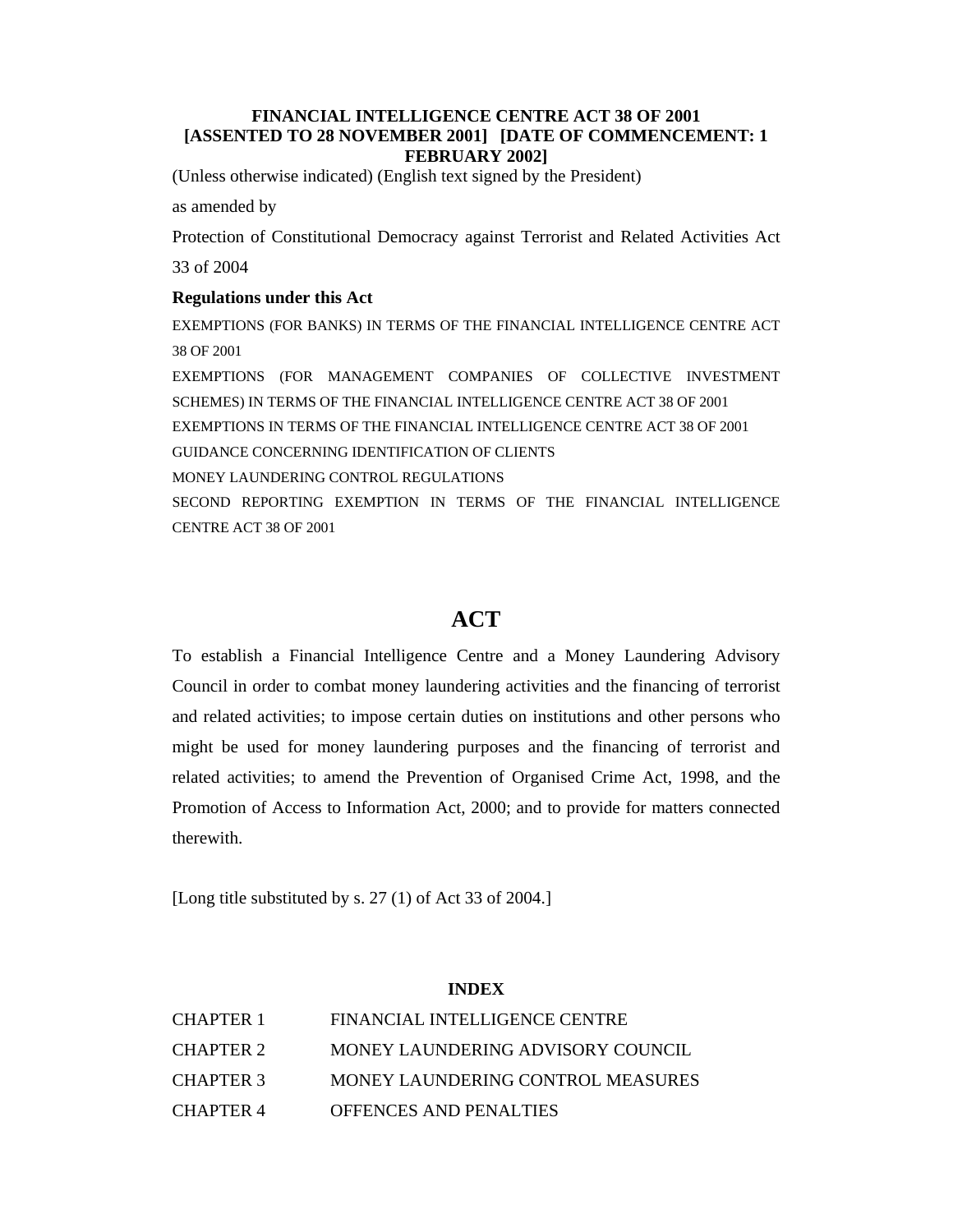| <b>CHAPTER 5</b> | <b>MISCELLANEOUS</b>             |
|------------------|----------------------------------|
| Schedule 1       | List of accountable institutions |
| Schedule 2       | List of supervisory bodies       |
| Schedule 3       | List of reporting institutions   |
| Schedule 4       | Amendment of laws                |

# **1 Definitions**

(1) In this Act, unless the context indicates otherwise-

'accountable institution' means a person referred to in Schedule 1;

'authorised officer' means any official of-

- (a) the South African Police Service authorised by the National Commissioner to act under this Act;
- (b) the national prosecuting authority authorised by the National Director of Public Prosecutions to act under this Act;
- (c) an intelligence service authorised by the Director-General of that service to act under this Act; or
- (d) the South African Revenue Service authorised by the Commissioner for that Service to act under this Act;

'business relationship' means an arrangement between a client and an accountable institution for the purpose of concluding transactions on a regular basis;

'cash' means-

- (a) coin and paper money of the Republic or of another country that is designated as legal tender and that circulates as, and is customarily used and accepted as, a medium of exchange in the country of issue;
- (b) travellers' cheques;

 'Centre' means the Financial Intelligence Centre established by section 2; 'Council' means the Money Laundering Advisory Council established by section 17;

 'Director' means the Director of the Centre appointed in terms of section 6; 'entity' has a corresponding meaning with the definition in section 1 of the Protection of Constitutional Democracy against Terrorist and Related Activities Act, 2004; and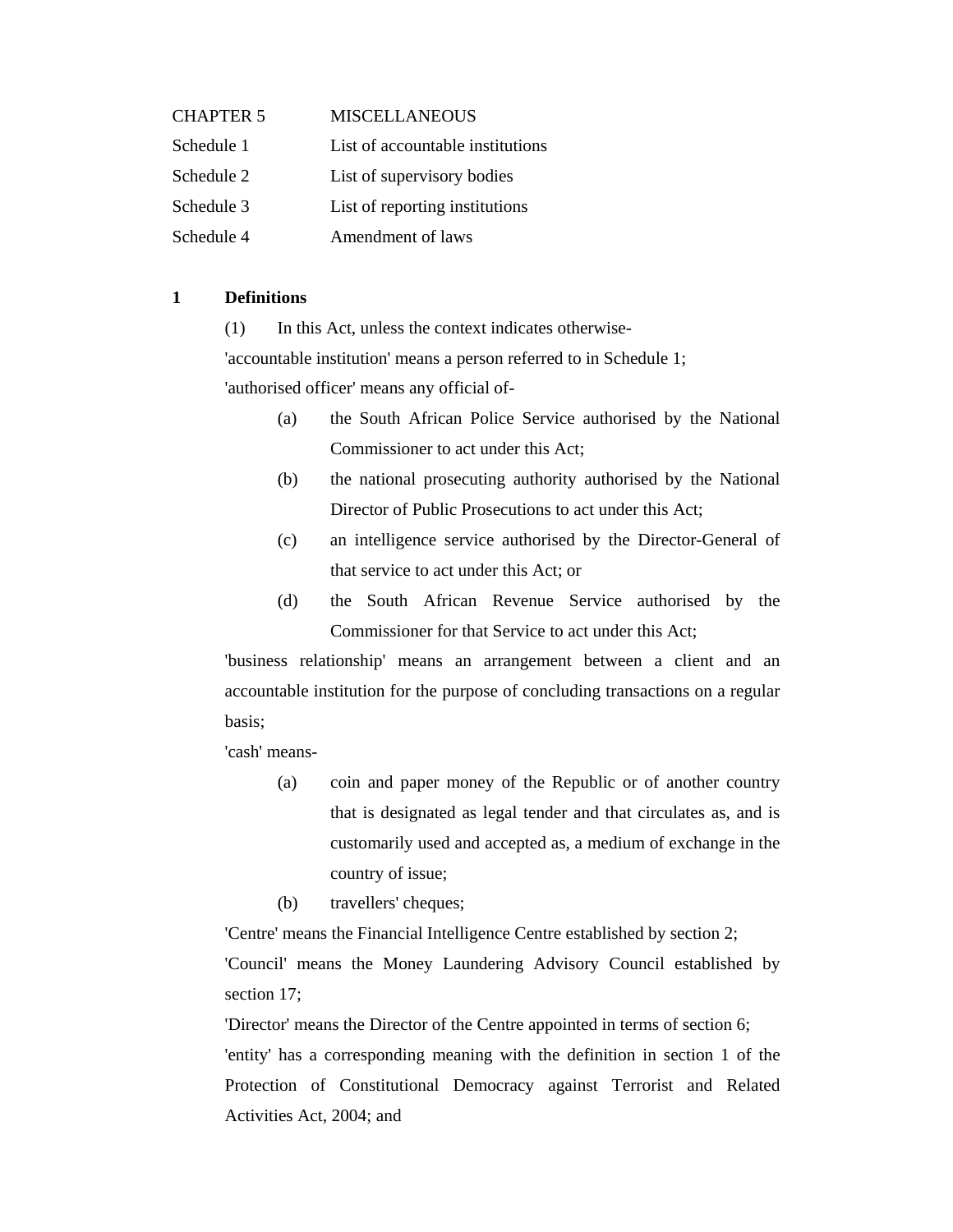[Definition of 'entity' inserted by s. 27 (1) of Act 33 of 2004.]

'intelligence service' means the National Intelligence Agency or the South African Secret Service established by section 3 of the Intelligence Services Act, 1994 (Act 38 of 1994);

'investigating authority' means an authority that in terms of national legislation may investigate unlawful activities;

'Minister' means the Minister of Finance;

'money laundering' or 'money laundering activity' means an activity which has or is likely to have the effect of concealing or disguising the nature, source, location, disposition or movement of the proceeds of unlawful activities or any interest which anyone has in such proceeds, and includes any activity which constitutes an offence in terms of section 64 of this Act or section 4, 5 or 6 of the Prevention Act; \*

'National Commissioner' means the National Commissioner of the South African Police Service referred to in section 207 of the Constitution of the Republic of South Africa, 1996 (Act 108 of 1996);

'National Director of Public Prosecutions' means the National Director of Public Prosecutions referred to in section 179 of the Constitution of the Republic of South Africa, 1996 (Act 108 of 1996);

'offence relating to the financing of terrorist and related activities' means an offence under section 4 of the Protection of Constitutional Democracy against Terrorist and Related Activities Act, 2004;

[Definition of 'offence relating to the financing of terrorist and related activities' inserted by s. 27 (1) of Act 33 of 2004.]

'prescribed' means prescribed by the Minister by regulation in terms of section 77;

'Prevention Act' means the Prevention of Organised Crime Act, 1998 (Act 121 of 1998);

 'proceeds of unlawful activities' has the meaning attributed to that term in s ection 1 of the Prevention Act;\*

'property' has the meaning attributed to that term in section 1 of the Prevention Act;\*

'reporting institution' means a person referred to in Schedule 3;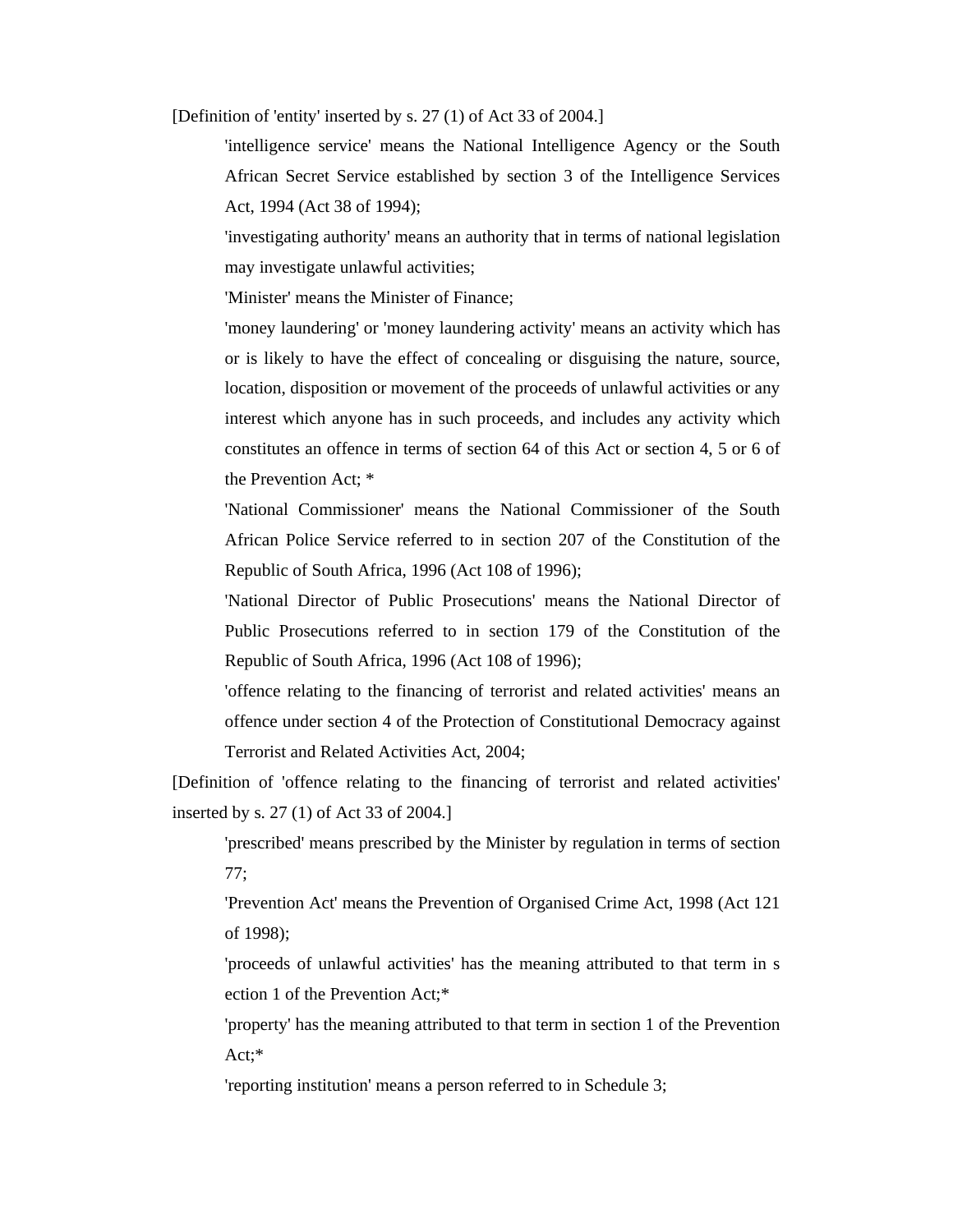'single transaction' means a transaction other than a transaction concluded in the course of a business relationship;

'South African Revenue Service' means the South African Revenue Service established by section 2 of the South African Revenue Service Act, 1997 (Act 34 of 1997);

 'supervisory body' means a functionary or institution referred to in Schedule 2; 'this Act' includes a regulation made in terms of section 77;

'transaction' means a transaction concluded between a client and an accountable institution in accordance with the type of business carried on by that institution;

'unlawful activity' has the meaning attributed to that term in section 1 of the Prevention Act.\*

- (2) For the purposes of this Act a person has knowledge of a fact if-
	- (a) the person has actual knowledge of that fact; or
	- (b) the court is satisfied that-
		- (i) the person believes that there is a reasonable possibility of the existence of that fact; and
		- (ii) the person fails to obtain information to confirm or refute the existence of that fact.

(3) For the purposes of this Act a person ought reasonably to have known or suspected a fact if the conclusions that he or she ought to have reached, are those which would have been reached by a reasonably diligent and vigilant person having both-

(a) the general knowledge, skill, training and experience that may reasonably be expected of a person in his or her position; and

(b) the general knowledge, skill, training and experience that he or she in fact has.

#### **CHAPTER 1**

#### **FINANCIAL INTELLIGENCE CENTRE (ss 2-16)**

#### **2 Establishment**

 (1) A Financial Intelligence Centre is hereby established as an institution outside the public service but within the public administration as envisaged in section 195 of the Constitution.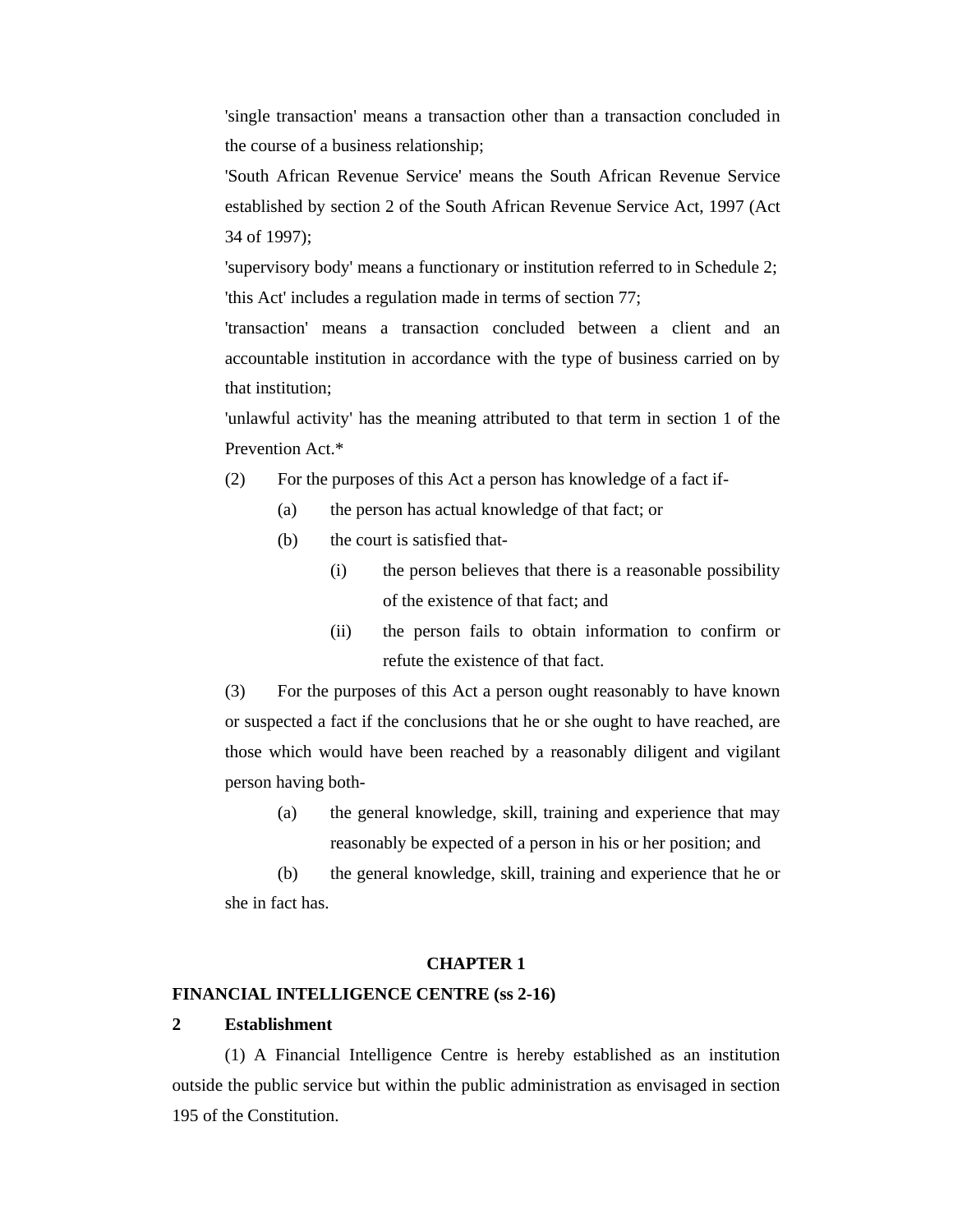(2) The Centre is a juristic person.

# **3 Objectives**

 (1) The principal objective of the Centre is to assist in the identification of the proceeds of unlawful activities and the combating of money laundering activities and the financing of terrorist and related activities.

[Sub-s. (1) substituted by s. 27 (1) of Act 33 of 2004.]

(2) The other objectives of the Centre are-

- (a) to make information collected by it available to investigating authorities, the intelligence services and the South African Revenue Service to facilitate the administration and enforcement of the laws of the Republic;
- (b) to exchange information with similar bodies in other countries regarding money laundering activities and similar offences.

#### **4 Functions**

To achieve its objectives the Centre must-

- (a) process, analyse and interpret information disclosed to it, and obtained by it, in terms of this Act;
- (b) inform, advise and cooperate with investigating authorities, supervisory bodies, the South African Revenue Service and the intelligence services;
- (c) monitor and give guidance to accountable institutions, supervisory bodies and other persons regarding the performance by them of their duties and their compliance with the provisions of this Act;
- (d) retain the information referred to in paragraph (a) in the manner and for the period required by this Act.

### **5 General powers**

 (1) The Centre may do all that is necessary or expedient to perform its functions effectively, which includes the power to-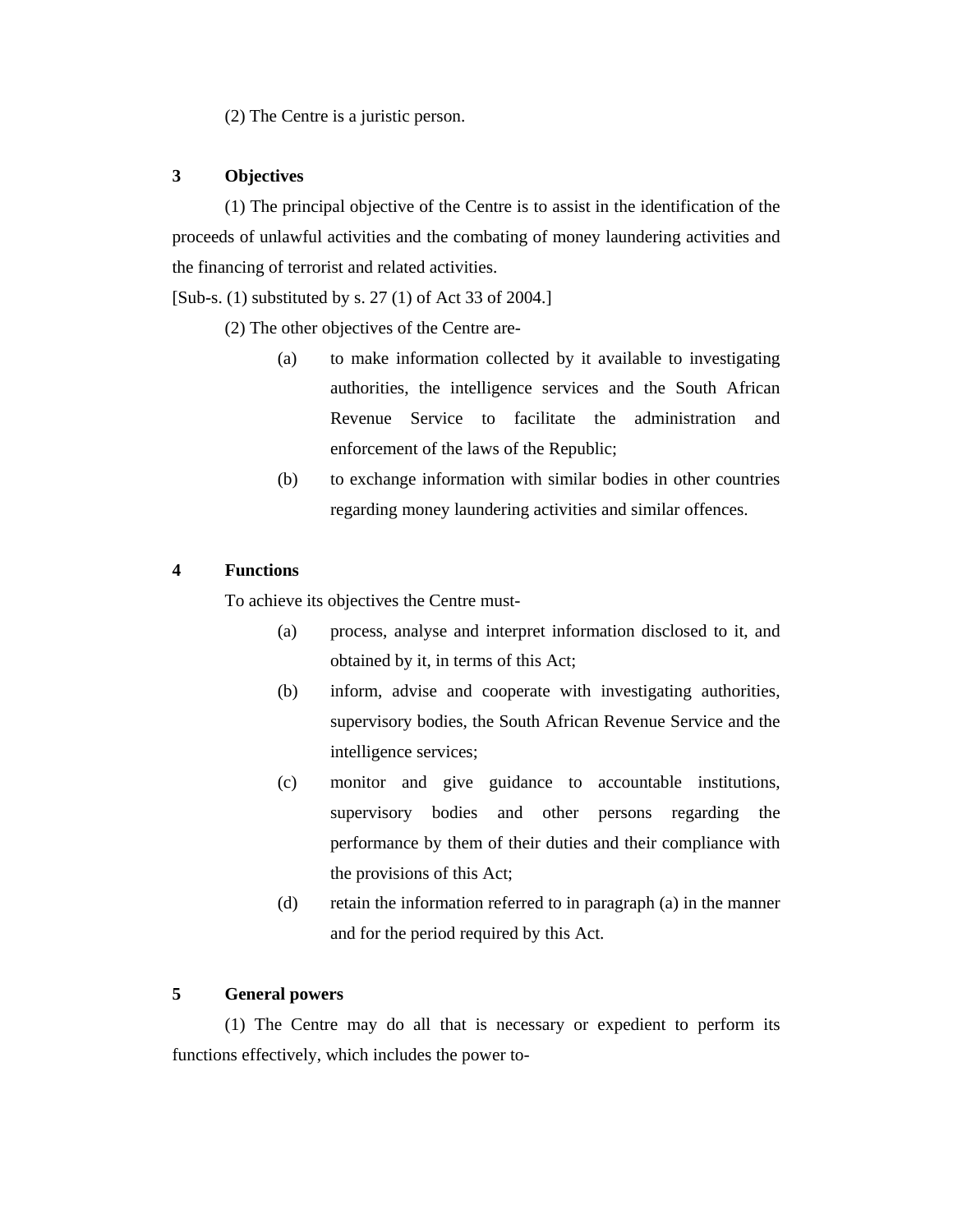- (a) determine its own staff establishment and the terms and conditions of employment for its staff within a policy framework determined by the Minister;
- (b) appoint employees and seconded personnel to posts on its staff establishment;
- (c) obtain the services of any person by agreement, including any state department, functionary or institution, to perform any specific act or function;
- (d) acquire or dispose of any right in or to property, but rights in respect of immovable property may be acquired or disposed of only with the consent of the Minister;
- (e) open and operate its own bank accounts, subject to the Public Finance Management Act, 1999 (Act 1 of 1999);
- (f) insure itself against any loss, damage, risk or liability;
- (g) perform legal acts or institute or defend any legal action in its own name;
- (h) engage in any lawful activity, whether alone or together with any other organisation in the Republic or elsewhere, aimed at promoting its objectives;
- (i) do anything that is incidental to the exercise of any of its powers.

# **6 Appointment of Director**

 (1) The Minister must appoint a fit and proper person as the Director of the Centre.

(2) A person appointed as the Director holds office-

- (a) for a term not exceeding five years, but which is renewable; and
- (b) on terms and conditions set out in a written employment contract, which must include terms and conditions setting specific, measurable performance standards.

 (3) The Minister must consult the Council before appointing a person or renewing the appointment of a person as the Director, except in the case of the appointment of the first Director.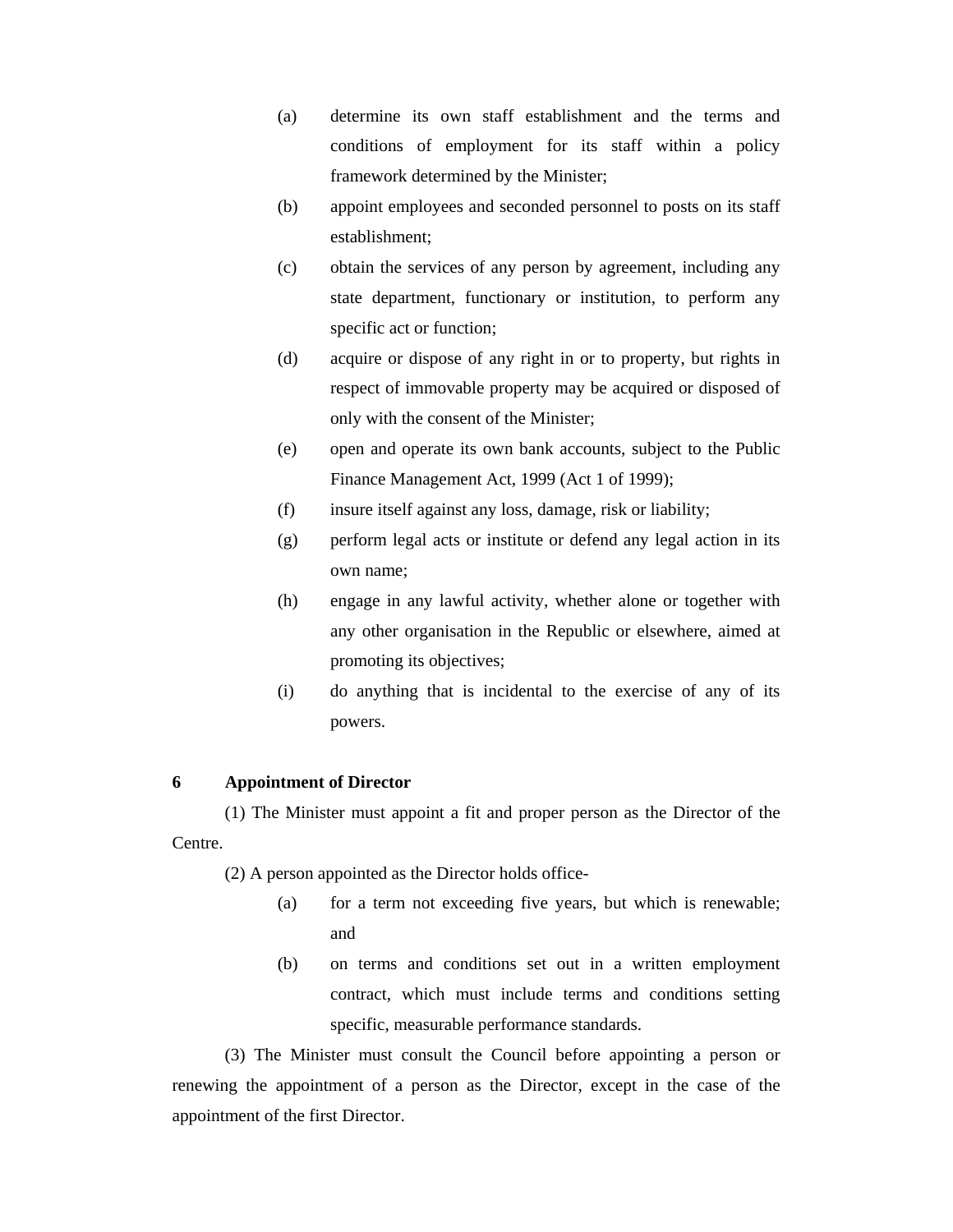# **7 Removal from office**

 (1) The Minister may remove the Director from office only on the grounds referred to in section 13 or on the grounds of misconduct, incapacity or incompetence.

(2) The Minister may suspend the Director from office, pending-

- (a) the determination of any enquiry as to whether grounds of misconduct, incapacity or incompetence exist; or
- (b) the outcome of a security screening investigation referred to in section 13 (3).

# **8 Acting Director**

 When the Director is absent or otherwise unable to perform the functions of office, or during a vacancy in the office of Director, the Minister may designate another employee of the Centre to act as Director.

# **9 Proof of appointment**

 If the Minister has given notice in the Gazette of any appointment of a person as the Director or as acting director, this notice may be presented in a Court as proof of the appointment.

## **10 Responsibilities of Director**

(1) The Director-

- (a) is responsible for the performance by the Centre of its functions;
- (b) takes all decisions of the Centre in the exercise of its powers and the performance of its functions, except those decisions taken in consequence of a delegation or instruction in terms of section 16; and
- (c) is the chief executive officer and also the accounting authority of the Centre.
- (2) As the chief executive officer, the Director is responsible for-
	- (a) the formation and development of an efficient and performance driven administration;
	- (b) the management of the administration; and
	- (c) the control, and maintenance of discipline, of staff.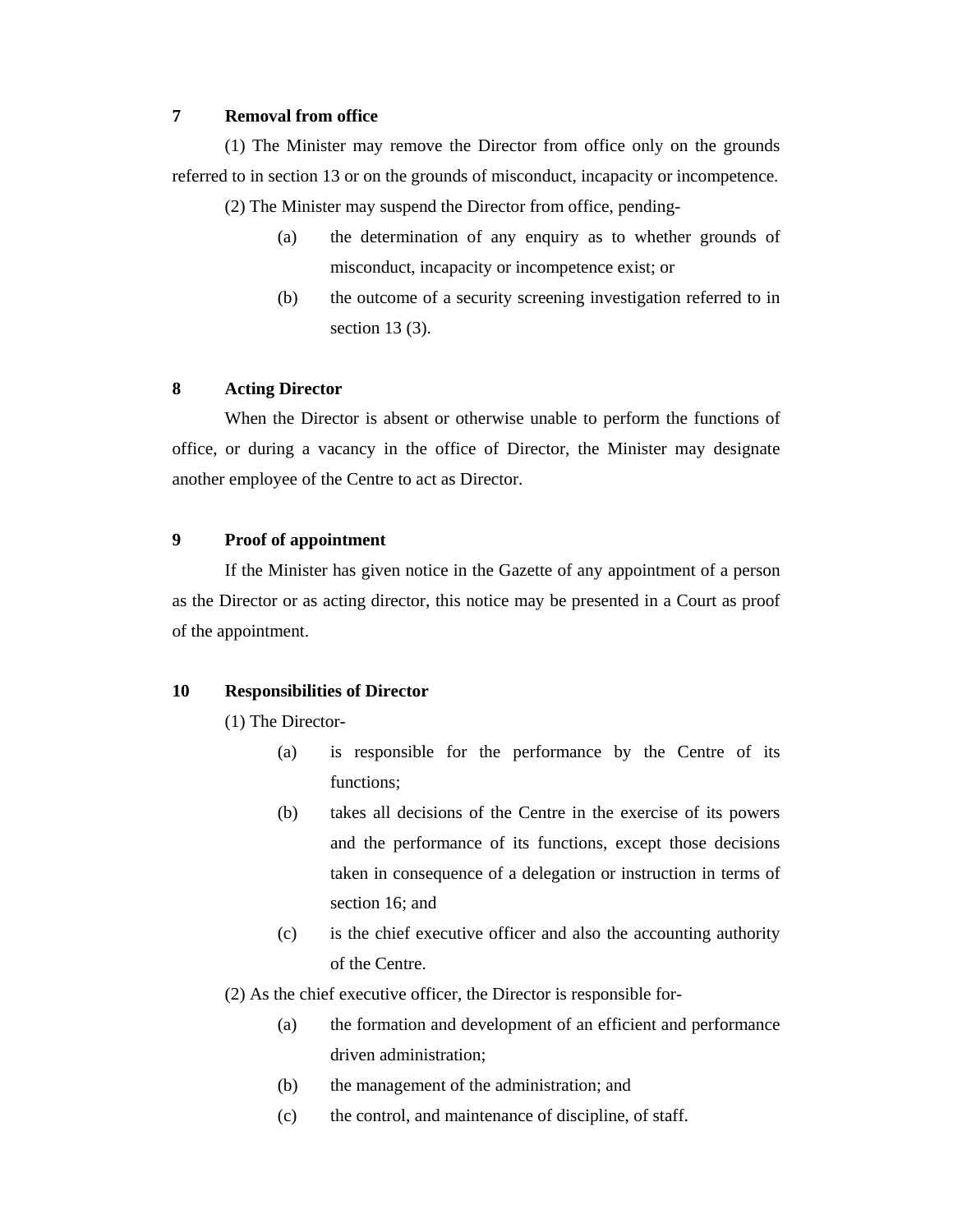(3) As accounting authority of the Centre the Director must perform the functions assigned to accounting authorities in terms of the Public Finance Management Act, 1999 (Act 1 of 1999).

 (4) The Director performs the functions of office subject to any policy framework which may be prescribed by the Minister.

#### **11 Staff**

(1) The staff of the Centre consists of-

- (a) the Director; and
- (b) persons appointed as employees of the Centre by the Director.

 (2) An employee of an organ of state may be seconded to the Centre by agreement between the Centre and such organ of state.

 (3) Staff members referred to in subsection (1) (b) and persons seconded to the Centre in terms of subsection (2) perform their duties subject to the control and directions of the Director.

 (4) If an officer or employee in the public service is seconded to the Centre, the period of his or her service with the Centre must be calculated as part of and continuous with his or her employment in the public service, for purposes of leave, pension and any other condition of service.

 (5) The provisions of any pension law applicable to an officer or employee referred to in subsection (4) or, in the event of his or her death, to his or her dependants, which are not inconsistent with this section, must, with the necessary changes, continue so to apply.

 (6) No person seconded to the Centre or employed by the Centre to perform any of the functions of the Centre may strike or induce or conspire with any other member of the staff of the Centre to strike.

 (7) The services of the Centre, for the purposes of the application of Chapter IV of the Labour Relations Act, 1995 (Act 66 of 1995), are deemed to have been designated as an essential service in terms of section 71 of that Act.

 (8) All other conditions of service of staff of the Centre are as determined in terms of this Act.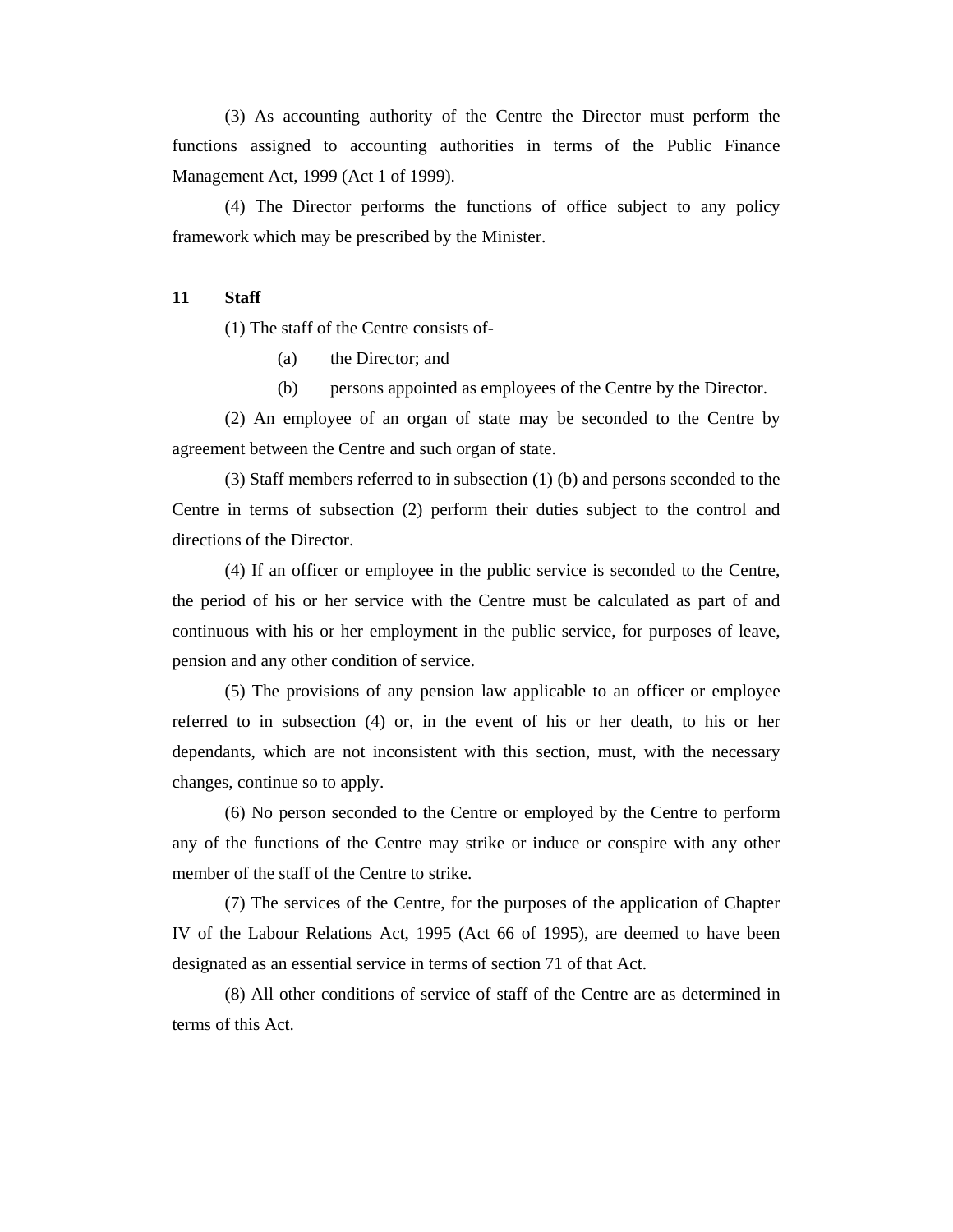#### **12 Security screening of staff of Centre other than Director**

 (1) No person other than the Director may be appointed or seconded to perform any of the functions of the Centre unless-

- (a) information with respect to that person has been gathered in a security screening investigation by the National Intelligence Agency established by section 3 of the Intelligence Services Act, 1994 (Act 38 of 1994); and
- (b) the Director, after evaluating the gathered information, is satisfied that such person may be so appointed without the possibility that such person might be a security risk or that he or she might act in any way prejudicial to the objectives or functions of the Centre.

 (2) If the Director is so satisfied, the Director must issue a certificate with respect to such person in which it is certified that such person has successfully undergone a security clearance.

 (3) Any person referred to in subsection (1) may at any time determined by the Director be subjected to a further security screening investigation as contemplated in subsection  $(1)$  (a).

 (4) The Director may withdraw a certificate referred to in subsection (2) if the Director obtains information from an investigation referred to in subsection (3) which, after evaluation by the Director, causes the Director to believe that the person in question could be a security risk or could possibly act in any manner prejudicial to the objectives or functions of the Centre.

 (5) If the certificate referred to in subsection (2) is withdrawn, the person concerned may not perform any functions of the Centre and the Director must discharge him or her from the Centre.

# **13 Security screening of Director of Centre**

(1) No person may be appointed as the Director of the Centre unless-

(a) information with respect to that person has been gathered in a security screening investigation by the National Intelligence Agency established by section 3 of the Intelligence Services Act, 1994 (Act 38 of 1994); and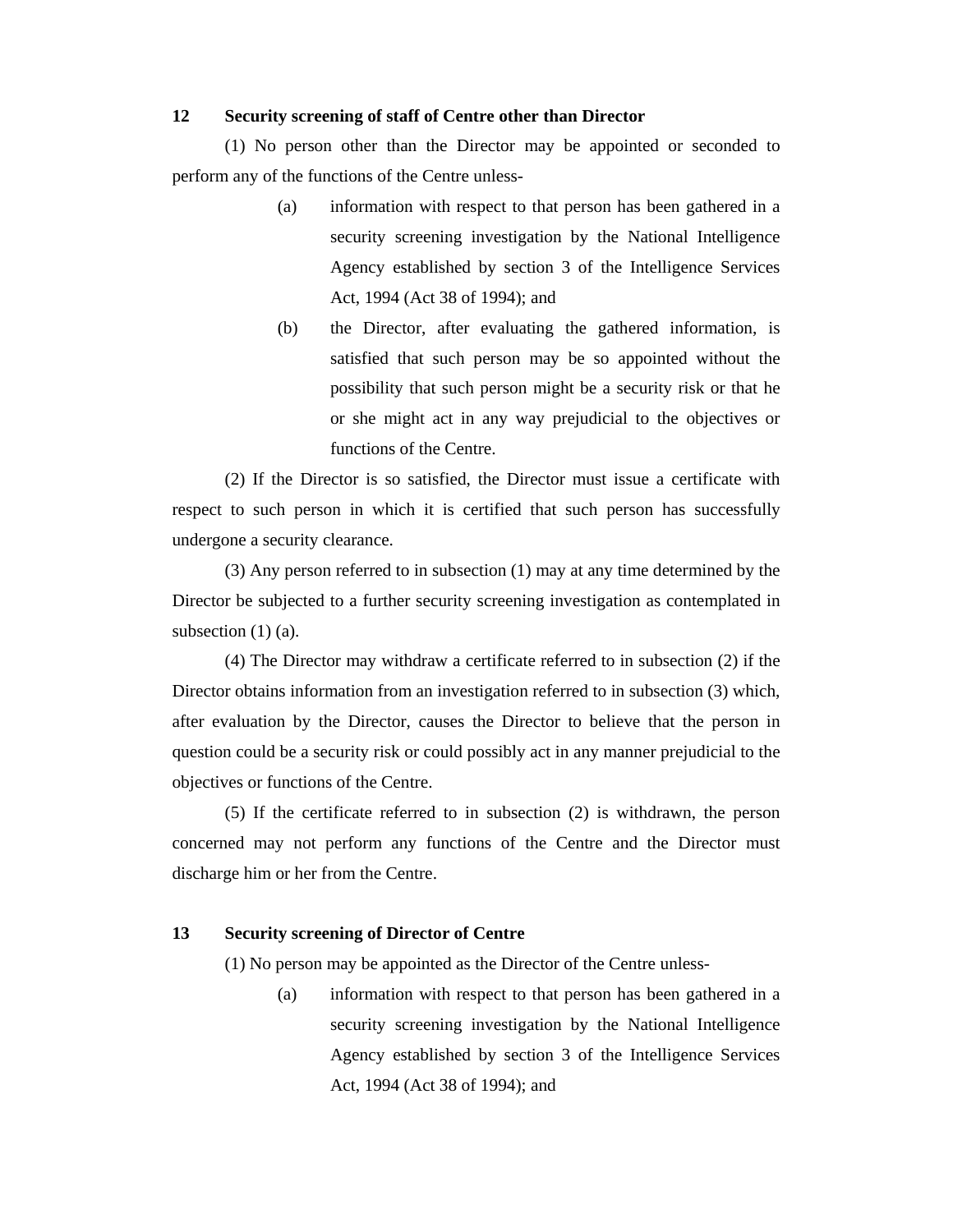(b) the Minister, after evaluating the gathered information, is satisfied that such person may be so appointed without the possibility that such person might be a security risk or that he or she might act in any manner prejudicial to the objectives or functions of the Centre.

 (2) If the Minister is so satisfied, he or she must issue a certificate with respect to such person in which it is certified that such person has successfully undergone a security clearance.

 (3) The Director may at any time determined by the Minister be subjected to a further security screening investigation as contemplated in subsection (1) (a).

 (4) The Minister may withdraw a certificate referred to in subsection (2) if the Minister obtains information from an investigation referred to in subsection (3) which, after evaluation by the Minister, causes the Minister to believe that the Director could be a security risk or could possibly act in any manner prejudicial to the objectives or functions of the Centre.

 (5) If the certificate referred to in subsection (2) is withdrawn, the Director may not perform any functions of the Centre and the Minister must discharge him or her from the Centre.

## **14 Funds and financial year of Centre**

(1) The funds of the Centre consist of-

- (a) money appropriated annually by Parliament for the purposes of the Centre;
- (b) any government grants made to it; and
- (c) any other money legally acquired by it, provided that the Centre may accept donations only with the prior written approval of the Minister.

(2) The financial year of the Centre ends on 31 March in each year.

#### **15 Audit**

 The Auditor-General must audit and report on the accounts and financial records of the Centre.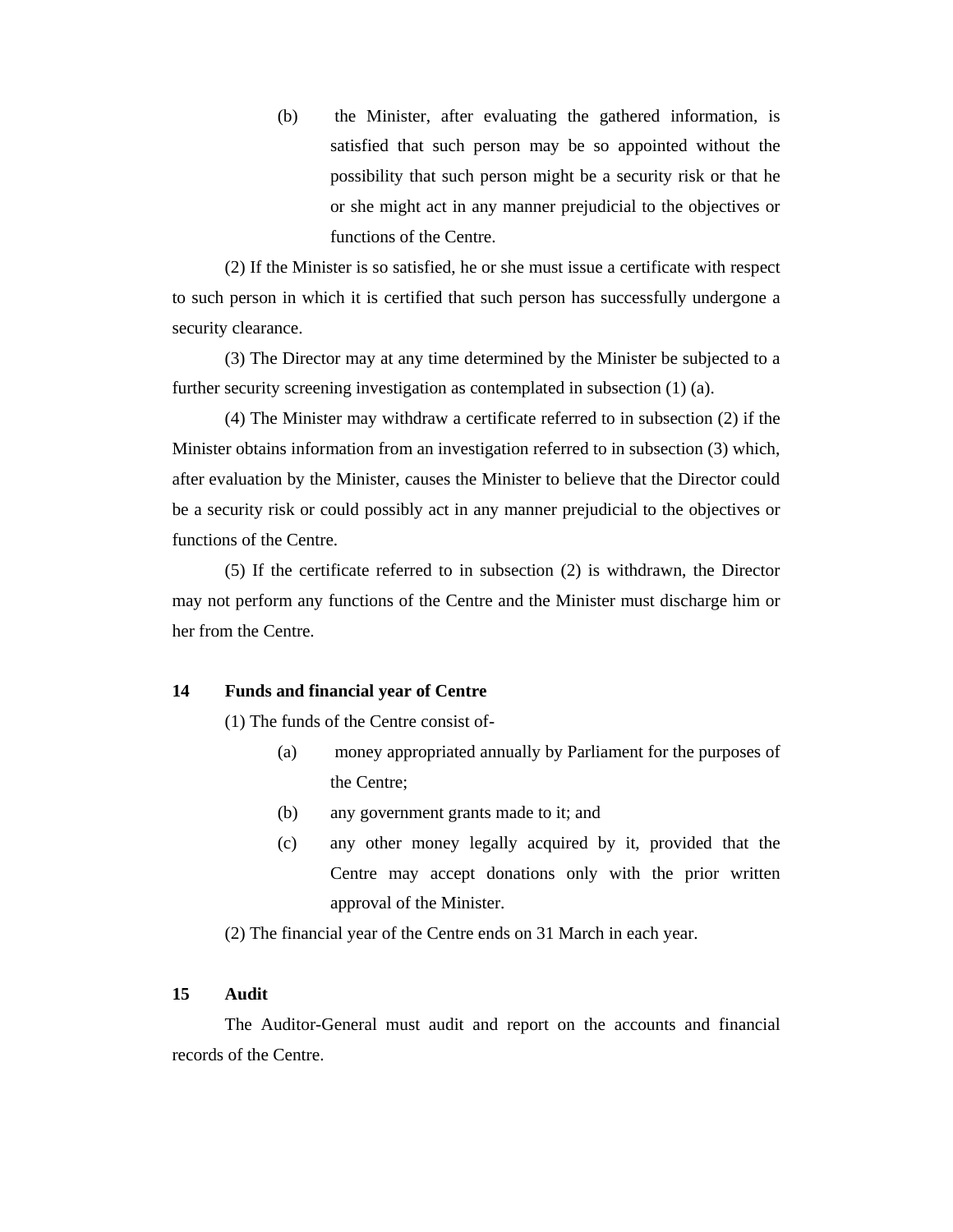### **16 Delegation**

(1) The Director may-

- (a) delegate, in writing, any of the powers entrusted to the Centre in terms of this Act to a member of the staff of the Centre; or
- (b) instruct a member of the staff to perform any of the functions assigned to the Centre in terms of this Act.
- (2) A delegation or instruction in terms of subsection (1)-
	- (a) is subject to the limitations or conditions that the Director may impose; and
	- (b) does not divest the Director of the responsibility concerning the exercise of the delegated power or the performance of the assigned function.

 (3) The Director may confirm, vary or revoke any decision taken by a staff member in consequence of a delegation or instruction in terms of subsection (1), as long as no such variation or revocation of a decision detracts from any rights that may have accrued as a result of the decision.

 (4) A person seconded to the Centre in terms of section 11 (2) is for the purposes of this section regarded as being a staff member.

#### **CHAPTER 2**

### **MONEY LAUNDERING ADVISORY COUNCIL (ss 17-20)**

#### **17 Establishment**

A Money Laundering Advisory Council is hereby established.

# **18 Functions**

(1) The Council must-

- (a) on the Minister's request or at its own initiative, advise the Minister on-
	- (i) policies and best practices to identify the proceeds of unlawful activities and to combat money laundering activities; and
	- (ii) the exercise by the Minister of the powers entrusted to the Minister in terms of this Act;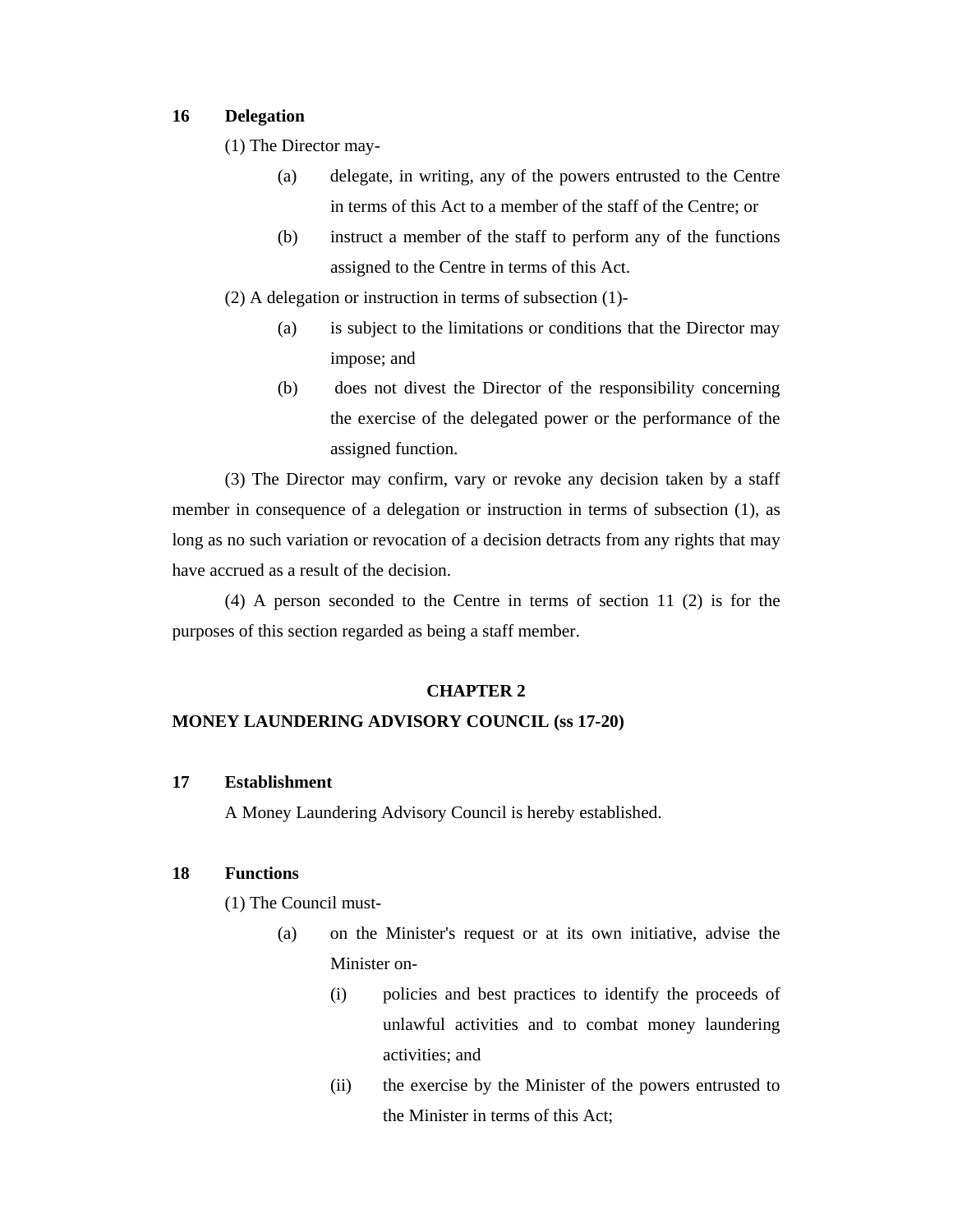- (b) advise the Centre concerning the performance by the Centre of its functions; and
- (c) act as a forum in which the Centre, associations representing categories of accountable institutions, organs of state and supervisory bodies can consult one another.

 (2) The Centre must provide administrative and secretarial support and sufficient financial resources for the Council to function effectively.

### **19 Composition**

(1) The Council consists of the Director and each of the following, namely-

- (a) the Director-General of the National Treasury;
- (b) the Commissioner of the South African Police Service;
- (c) the Director-General of the Department of Justice and Constitutional Development;
- (d) the National Director of Public Prosecutions;
- (e) the Director-General of the National Intelligence Agency;
- (f) the Director-General of the South African Secret Service;
- (g) the Governor of the South African Reserve Bank;
- (h) the Commissioner for the South African Revenue Service;
- (i) persons representing categories of accountable institutions requested by the Minister to nominate representatives;
- (j) persons representing supervisory bodies requested by the Minister to nominate representatives; and
- (k) any other persons or bodies requested by the Minister to nominate representatives.

 (2) The Minister must appoint a member of the Council as the chairperson of the Council. The chairperson of the Council serves as such until the chairperson resigns or until a new chairperson is appointed by the Minister.

 (3) The Director and each of the persons referred to in paragraphs (a) to (h) of subsection (1) may appoint a member of his or her staff to represent him or her at any meeting of the Council which he or she is unable to attend.

 (4) The accountable institutions and supervisory bodies referred to in paragraphs (i) and (j) of subsection (1) and the persons and bodies referred to in paragraph (k) of subsection (1) may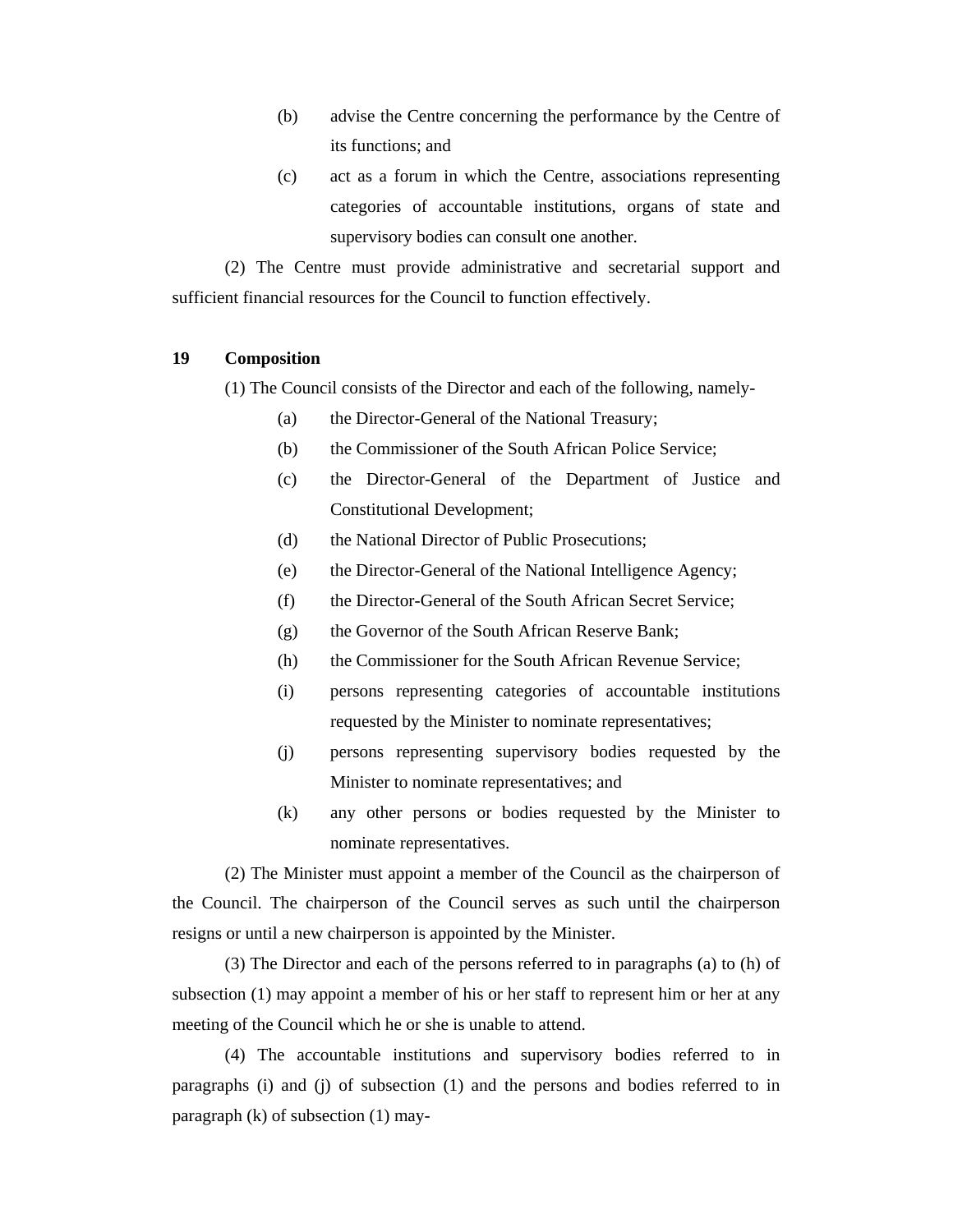(a) appoint alternates to represent them at any meeting of the Council;

 (b) change their representatives to the Council when they consider it appropriate to do so.

### **20 Meetings and procedure**

 (1) The chairperson of the Council may call a meeting of the Council, but must call a meeting if the Minister so requests.

(2) The Council-

- (a) must meet regularly, but not less than once per year;
- (b) may determine its own procedures at meetings;
- (c) may request advice and assistance from such persons as it considers necessary to assist it to perform its functions;
- (d) may appoint committees from its members to assist it in the performance of its functions.

 (3) A committee appointed in terms of subsection (1) (d) may co-opt any person who is not a member of the Council as a member of the committee, whether for a particular period or in relation to a particular matter dealt with by that committee.

 (4) When a provision of this Act requires consultation with the Council on any specific matter before a decision may be taken on that matter and it is not feasible to call a meeting of the Council, that provision is satisfied if-

- (a) a proposed decision on that matter is circulated in writing to the members of the Council; and
- (b) an opportunity is given to each of them to comment in writing on the proposed decision within a reasonable time.

# **CHAPTER 3**

# **CONTROL MEASURES FOR MONEY LAUNDERING AND FINANCING OF TERRORIST AND RELATED ACTIVITIES (ss 21-45)**

[Heading substituted by s. 27 (1) of Act 33 of 2004.]

[Date of commencement of Chapter 3: to be proclaimed.]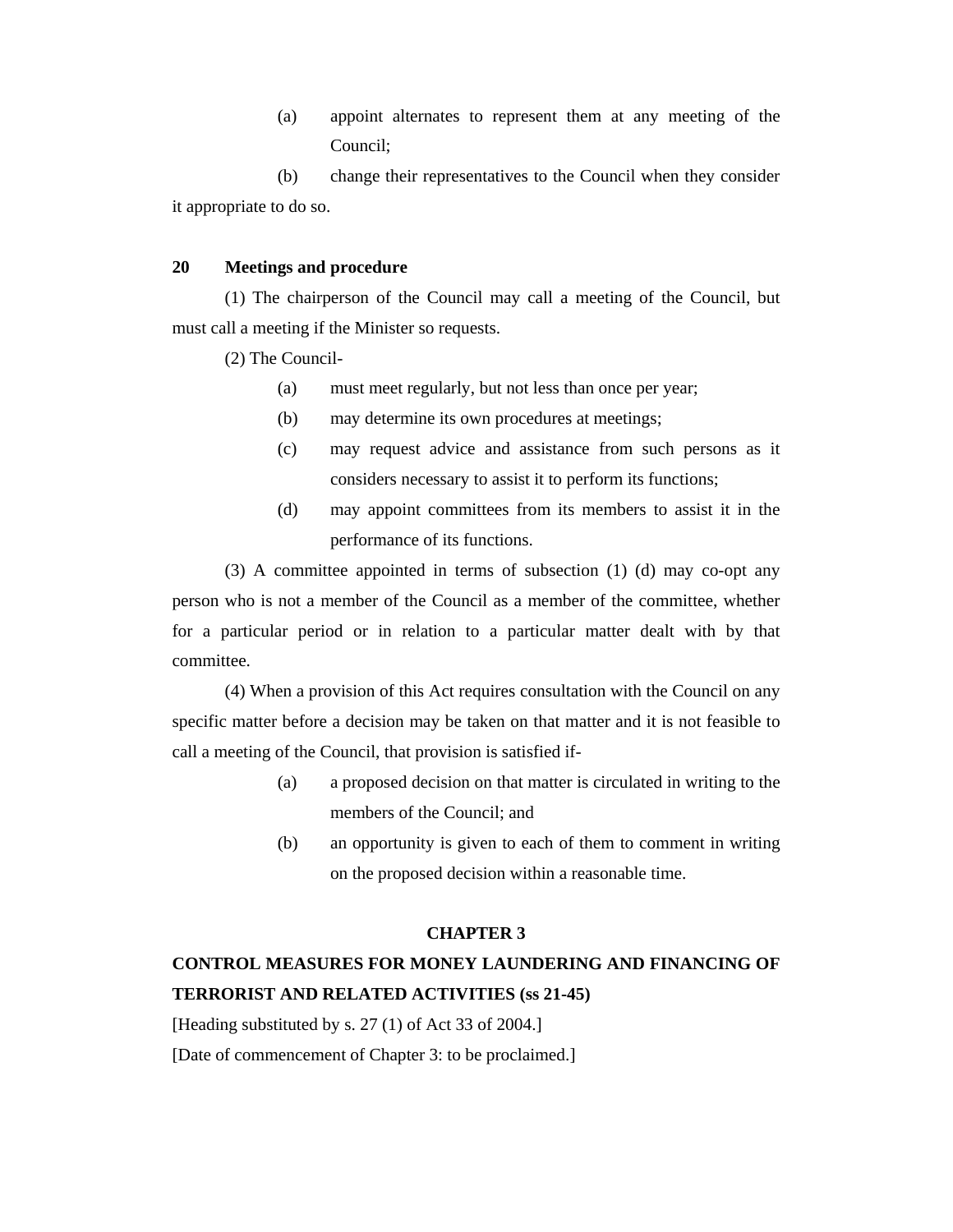# **Part 1**

### **DUTY TO IDENTIFY CLIENTS (s 21)**

#### **21 Identification of clients and other persons**

 (1) An accountable institution may not establish a business relationship or conclude a single transaction with a client unless the accountable institution has taken the prescribed steps-

- (a) to establish and verify the identity of the client;
- (b) if the client is acting on behalf of another person, to establish and verify-
	- (i) the identity of that other person; and
	- (ii) the client's authority to establish the business relationship or to conclude the single transaction on behalf of that other person; and
- (c) if another person is acting on behalf of the client, to establish and verify-
	- (i) the identity of that other person; and
	- (ii) that other person's authority to act on behalf of the client.

[Date of commencement of sub-s. (1): 30 June 2003.]

 (2) If an accountable institution had established a business relationship with a client before this Act took effect, the accountable institution may not conclude a transaction in the course of that business relationship, unless the accountable institution has taken the prescribed steps-

- (a) to establish and verify the identity of the client;
- (b) if another person acted on behalf of the client in establishing the business relationship, to establish and verify-
	- (i) the identity of that other person; and
	- (ii) that other person's authority to act on behalf of the client;
- (c) if the client acted on behalf of another person in establishing the business relationship, to establish and verify-
	- (i) the identity of that other person; and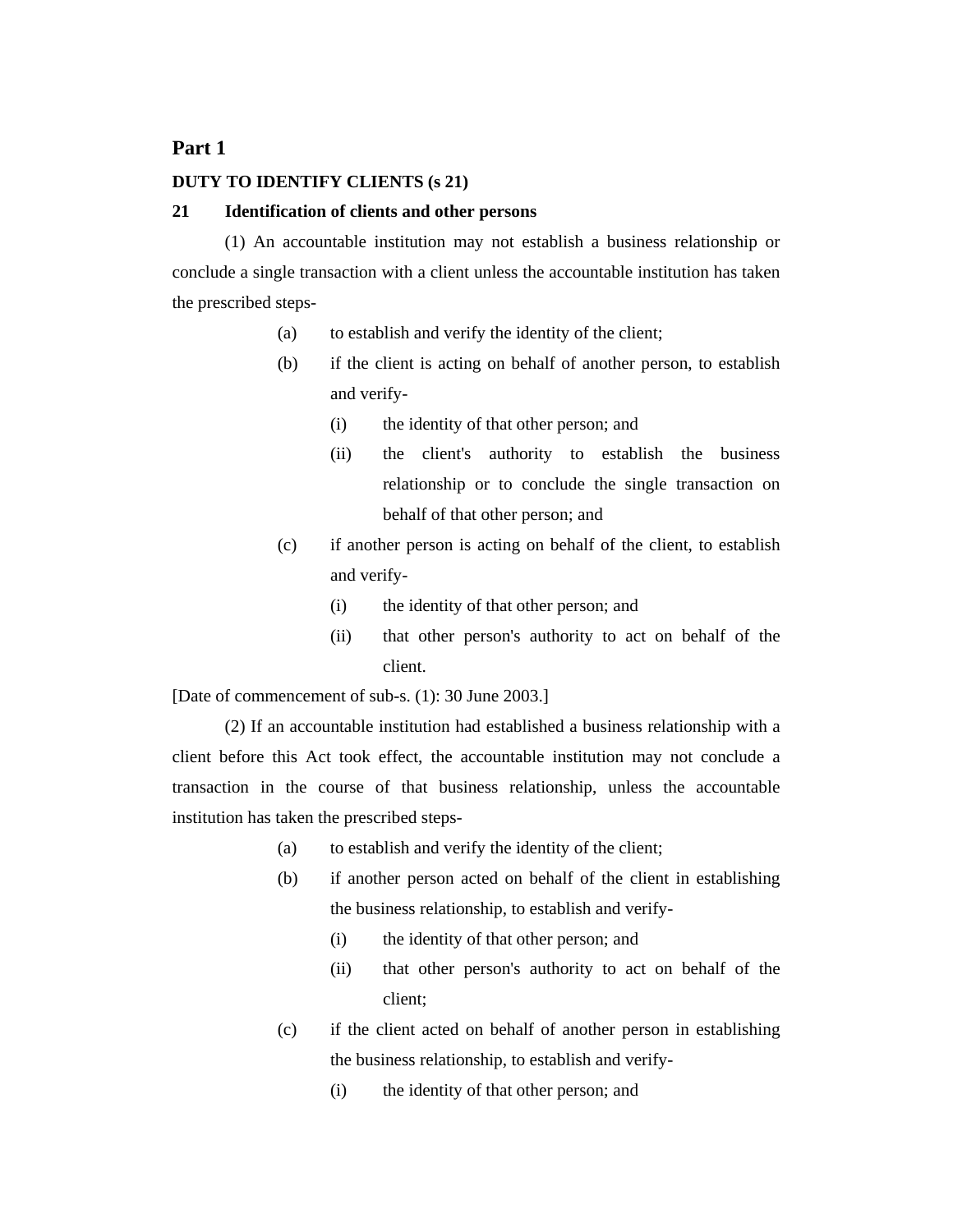- (ii) the client's authority to act on behalf of that other person; and
- (d) to trace all accounts at that accountable institution that are involved in transactions concluded in the course of that business relationship.

[Date of commencement of sub-s. (2): to be proclaimed.]

# **Part 2**

#### **DUTY TO KEEP RECORD (ss 22-26)**

#### **22 Record to be kept of business relationships and transactions**

 (1) Whenever an accountable institution establishes a business relationship or concludes a transaction with a client, whether the transaction is a single transaction or concluded in the course of a business relationship which that accountable institution has with the client, the accountable institution must keep record of-

- (a) the identity of the client;
- (b) if the client is acting on behalf of another person-
	- (i) the identity of the person on whose behalf the client is acting; and
	- (ii) the client's authority to act on behalf of that other person;
- (c) if another person is acting on behalf of the client-
	- (i) the identity of that other person; and
	- (ii) that other person's authority to act on behalf of the client;
- (d) the manner in which the identity of the persons referred to in paragraphs (a), (b) and (c) was established;
- (e) the nature of that business relationship or transaction;
- (f) in the case of a transaction-
	- (i) the amount involved; and
	- (ii) the parties to that transaction;
- (g) all accounts that are involved in-
	- (i) transactions concluded by that accountable institution in the course of that business relationship; and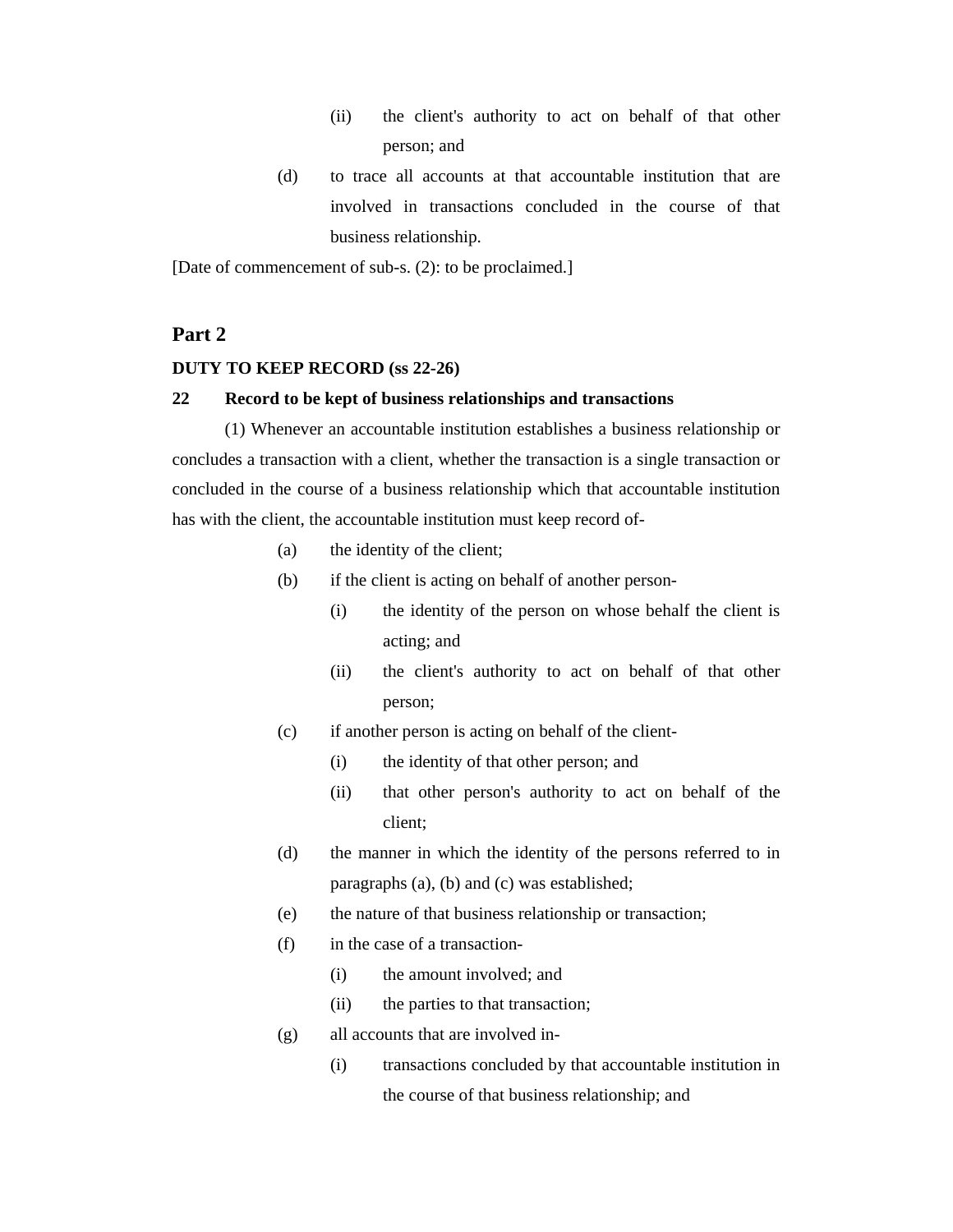- (ii) that single transaction;
- (h) the name of the person who obtained the information referred to in paragraphs (a), (b) and (c) on behalf of the accountable institution; and
- (i) any document or copy of a document obtained by the accountable institution in order to verify a person's identity in terms of section 21 $(1)$  or  $(2)$ .

 (2) Records kept in terms of subsection (1) may be kept in electronic form. [Date of commencement of s. 22: 30 June 2003.]

### **23 Period for which records must be kept**

 An accountable institution must keep the records referred to in section 22 which relate to-

> (a) the establishment of a business relationship, for at least five years from the date on which the business relationship is terminated;

 (b) a transaction which is concluded, for at least five years from the date on which that transaction is concluded.

[Date of commencement of s. 23: 30 June 2003.]

## **24 Records may be kept by third parties**

 (1) The duties imposed by section 22 on an accountable institution to keep record of the matters specified in that section may be performed by a third party on behalf of the accountable institution as long as the accountable institution has free and easy access to the records.

 (2) If a third party referred to in subsection (1) fails to properly comply with the requirements of section 22 on behalf of the accountable institution concerned, the accountable institution is liable for that failure.

 (3) If an accountable institution appoints a third party to perform the duties imposed on it by section 22, the accountable institution must forthwith provide the Centre with the prescribed particulars regarding the third party.

[Date of commencement of s. 24: 30 June 2003.]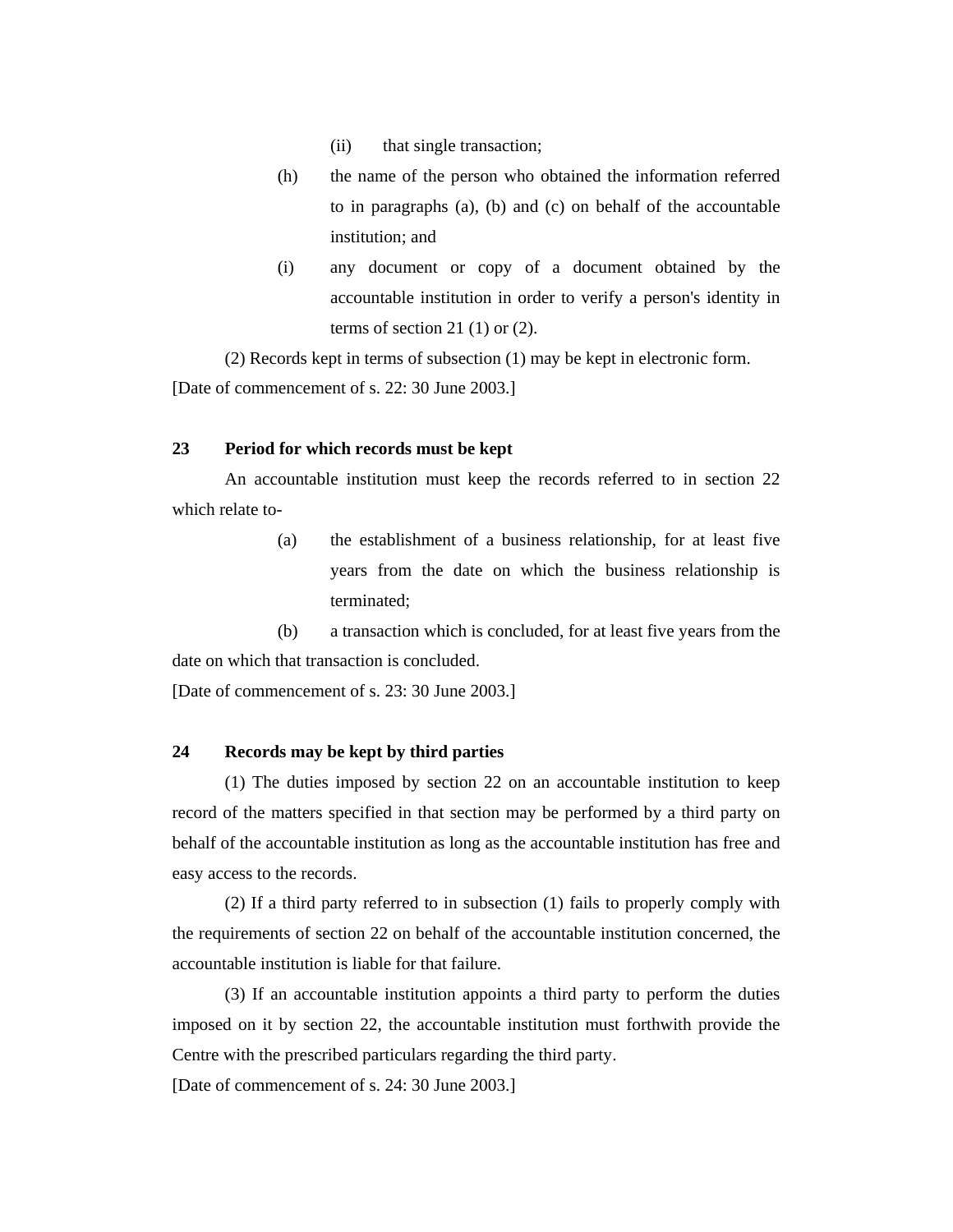#### **25 Admissibility of records**

 A record kept in terms of section 22 or section 24, or a certified extract of any such record, or a certified printout of any extract of an electronic record, is on its mere production in a matter before a court admissible as evidence of any fact contained in it of which direct oral evidence would be admissible.

[Date of commencement of s. 25: 30 June 2003.]

#### **26 Centre's access to records**

 (1) An authorised representative of the Centre has access during ordinary working hours to any records kept by or on behalf of an accountable institution in terms of section 22 or section 24, and may examine, make extracts from or copies of, any such records.

 (2) The authorised representative of the Centre may, except in the case of records which the public is entitled to have access to, exercise the powers mentioned in subsection (1) only by virtue of a warrant issued in chambers by a magistrate or regional magistrate or judge of an area of jurisdiction within which the records or any of them are kept, or within which the accountable institution conducts business.

 (3) A warrant may only be issued if it appears to the judge, magistrate or regional magistrate from information on oath or affirmation that there are reasonable grounds to believe that the records referred to in subsection (1) may assist the Centre to identify the proceeds of unlawful activities or to combat money laundering activities.

 (4) A warrant issued in terms of this section may contain such conditions regarding access to the relevant records as the judge, magistrate or regional magistrate may deem appropriate.

 (5) An accountable institution must without delay give to an authorised representative of the Centre all reasonable assistance necessary to enable that representative to exercise the powers mentioned in subsection (1).

[Date of commencement of s. 26: 30 June 2003.]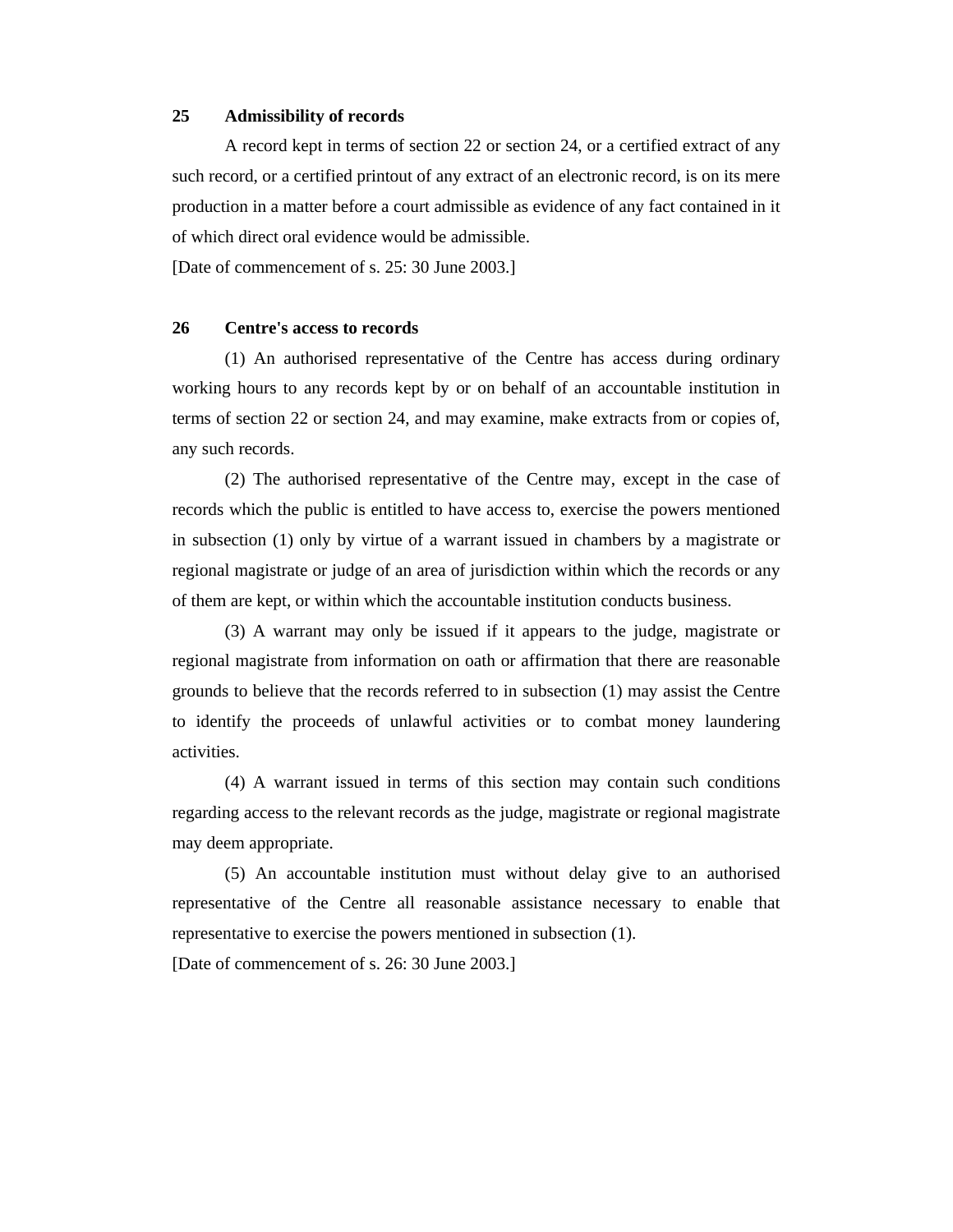# **Part 3**

#### **REPORTING DUTIES AND ACCESS TO INFORMATION (ss 27-41)**

#### **27 Accountable institutions to advise Centre of clients**

 If an authorised representative of the Centre requests an accountable institution to advise whether-

 (a) a specified person is or has been a client of the accountable institution;

 (b) a specified person is acting or has acted on behalf of any client of the accountable institution; or

 (c) a client of the accountable institution is acting or has acted for a specified person,

the accountable institution must inform the Centre accordingly.

[Date of commencement of s. 27: 3 February 2003.]

#### **28 Cash transactions above prescribed limit**

 An accountable institution and a reporting institution must, within the prescribed period, report to the Centre the prescribed particulars concerning a transaction concluded with a client if in terms of the transaction an amount of cash in excess of the prescribed amount-

- (a) is paid by the accountable institution or reporting institution to the client, or to a person acting on behalf of the client, or to a person on whose behalf the client is acting; or
- (b) is received by the accountable institution or reporting institution from the client, or from a person acting on behalf of the client, or from a person on whose behalf the client is acting.

[Date of commencement of s. 28: to be proclaimed.]

### **28A Property associated with terrorist and related activities**

 (1) An accountable institution which has in its possession or under its control property owned or controlled by or on behalf of, or at the direction of-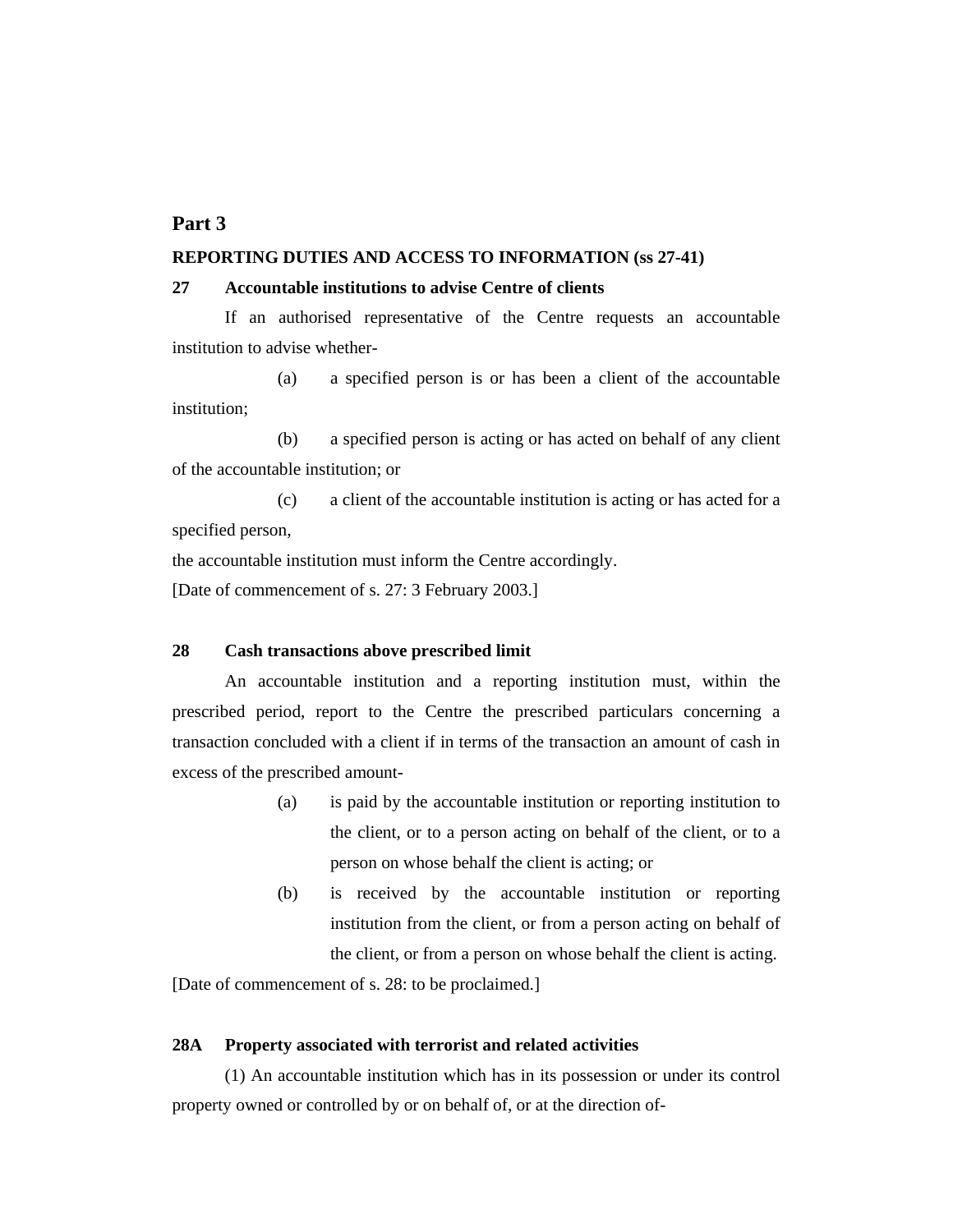- (a) any entity which has committed, or attempted to commit, or facilitated the commission of a specified offence as defined in the Protection of Constitutional Democracy against Terrorist and Related Activities Act, 2004; or
- (b) a specific entity identified in a notice issued by the President, under section 25 of the Protection of Constitutional Democracy against Terrorist and Related Activities Act, 2004, must within the prescribed period report that fact and the prescribed particulars to the Centre.

 (2) The Director may direct an accountable institution which has made a report under subsection (1) to report-

- (a) at such intervals as may be determined in the direction, that it is still in possession or control of the property in respect of which the report under subsection (1) had been made; and
- (b) any change in the circumstances concerning the accountable institution's possession or control of that property.

[S. 28A inserted by s. 27 (1) of Act 33 of 2004.]

### **29 Suspicious and unusual transactions**

 (1) A person who carries on a business or is in charge of or manages a business or who is employed by a business and who knows or ought reasonably to have known or suspected that-

- (a) the business has received or is about to receive the proceeds of unlawful activities or property which is connected to an offence relating to the financing of terrorist and related activities;
- (b) a transaction or series of transactions to which the business is a party-
	- (i) facilitated or is likely to facilitate the transfer of the proceeds of unlawful activities or property which is connected to an offence relating to the financing of terrorist and related activities;
	- (ii) has no apparent business or lawful purpose;
	- (iii) is conducted for the purpose of avoiding giving rise to a reporting duty under this Act;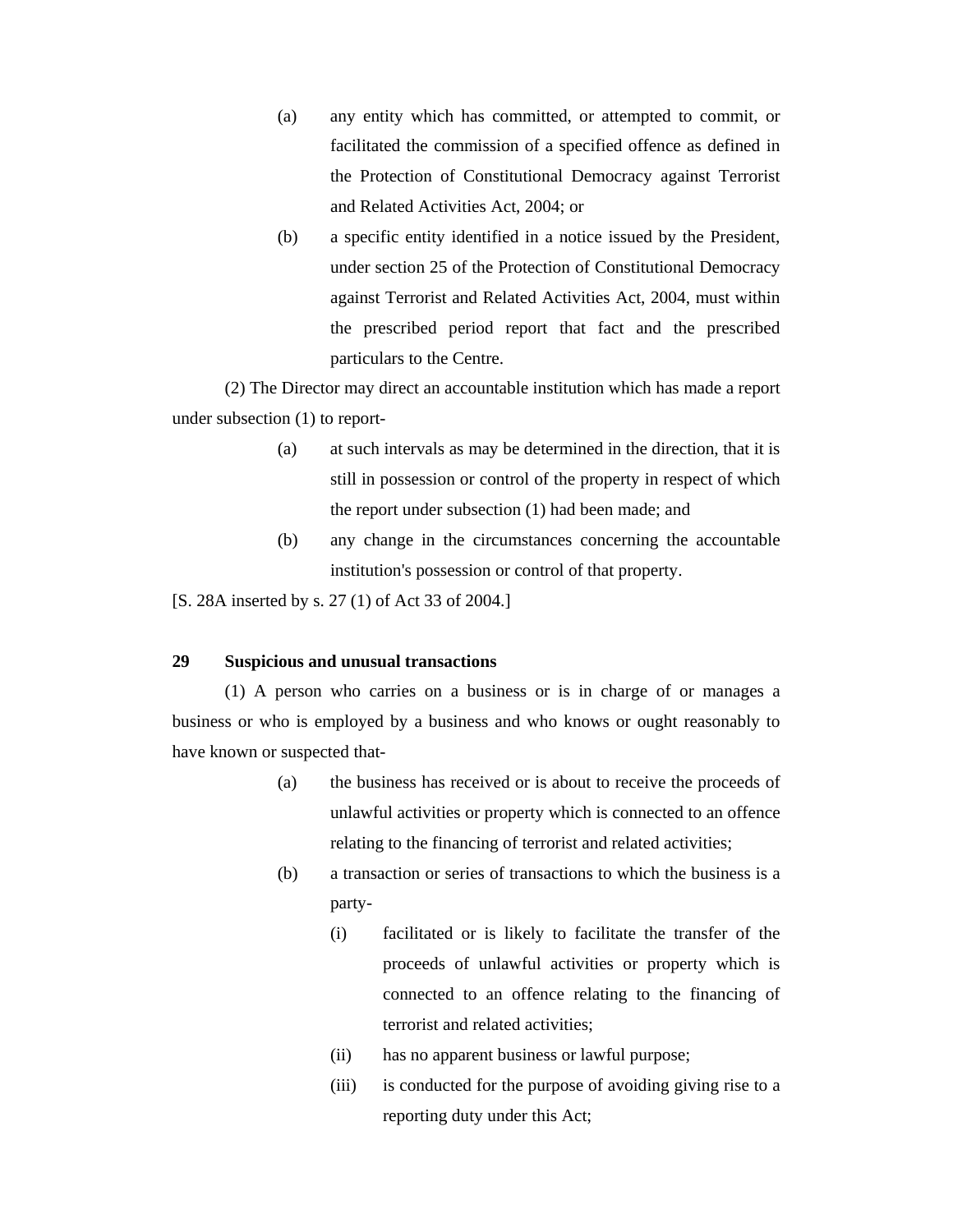- (iv) may be relevant to the investigation of an evasion or attempted evasion of a duty to pay any tax, duty or levy imposed by legislation administered by the Commissioner for the South African Revenue Service; or
- (v) relates to an offence relating to the financing of terrorist and related activities; or
- (c) the business has been used or is about to be used in any way for money laundering purposes or to facilitate the commission of an offence relating to the financing of terrorist and related activities,

must, within the prescribed period after the knowledge was acquired or the suspicion arose, report to the Centre the grounds for the knowledge or suspicion and the prescribed particulars concerning the transaction or series of transactions.

[Sub-s. (1) substituted by s. 27 (1) of Act 33 of 2004.]

 (2) A person who carries on a business or is in charge of or manages a business or who is employed by a business and who knows or suspects that a transaction or a series of transactions about which enquiries are made, may, if that transaction or those transactions had been concluded, have caused any of the consequences referred to in subsection  $(1)$   $(a)$ ,  $(b)$  or  $(c)$ , must, within the prescribed period after the knowledge was acquired or the suspicion arose, report to the Centre the grounds for the knowledge or suspicion and the prescribed particulars concerning the transaction or series of transactions.

 (3) No person who made or must make a report in terms of this section may disclose that fact or any information regarding the contents of any such report to any other person, including the person in respect of whom the report is or must be made, otherwise than-

- (a) within the scope of the powers and duties of that person in terms of any legislation;
- (b) for the purpose of carrying out the provisions of this Act;
- (c) for the purpose of legal proceedings, including any proceedings before a judge in chambers; or
- (d) in terms of an order of court.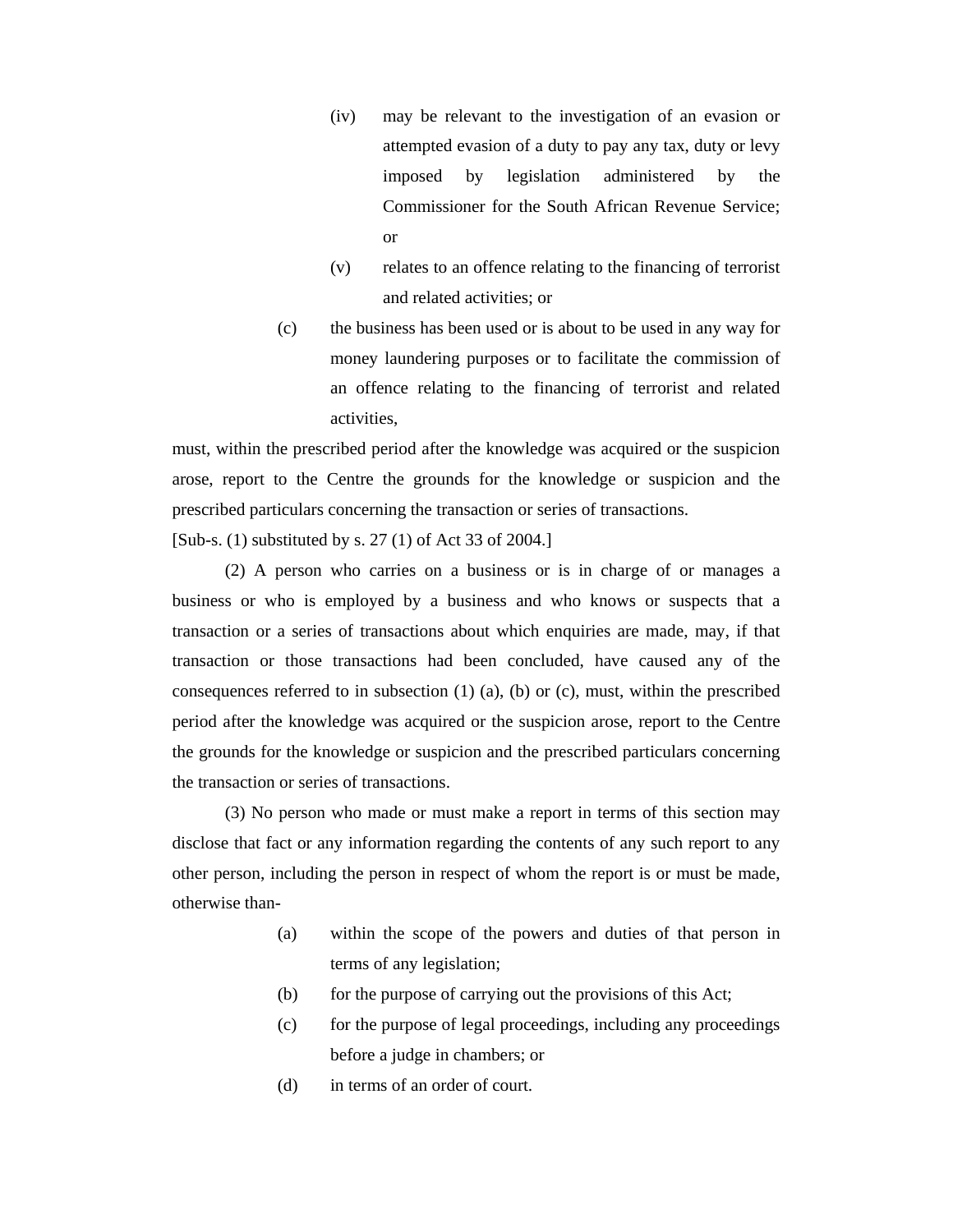(4) No person who knows or suspects that a report has been or is to be made in terms of this section may disclose that knowledge or suspicion or any information regarding the contents or suspected contents of any such report to any other person, including the person in respect of whom the report is or is to be made, otherwise than-

- (a) within the scope of that person's powers and duties in terms of any legislation;
- (b) for the purpose of carrying out the provisions of this Act;
- (c) for the purpose of legal proceedings, including any proceedings before a judge in chambers; or
- (d) in terms of an order of court.

[Date of commencement of s. 29: 3 February 2003.]

#### **30 Conveyance of cash to or from Republic**

 (1) A person intending to convey an amount of cash in excess of the prescribed amount to or from the Republic must, before that person conveys the cash into or out of the Republic, report the prescribed particulars concerning that conveyance to a person authorised by the Minister for this purpose.

 (2) A person authorised in terms of subsection (1) must without delay send a copy of the report to the Centre.

[Date of commencement of s. 30: to be proclaimed.]

### **31 Electronic transfers of money to or from Republic**

 If an accountable institution through electronic transfer sends money in excess of a prescribed amount out of the Republic or receives money in excess of a prescribed amount from outside the Republic on behalf, or on the instruction, of another person, it must, within the prescribed period after the money was transferred, report the transfer, together with the prescribed particulars concerning the transfer, to the Centre.

[Date of commencement of s. 31: to be proclaimed.]

### **32 Reporting procedures and furnishing of additional information**

 (1) A report in terms of section 28, 29 or 31 to the Centre and a report in terms of section 30 (1) to a person authorised by the Minister must be made in the prescribed manner.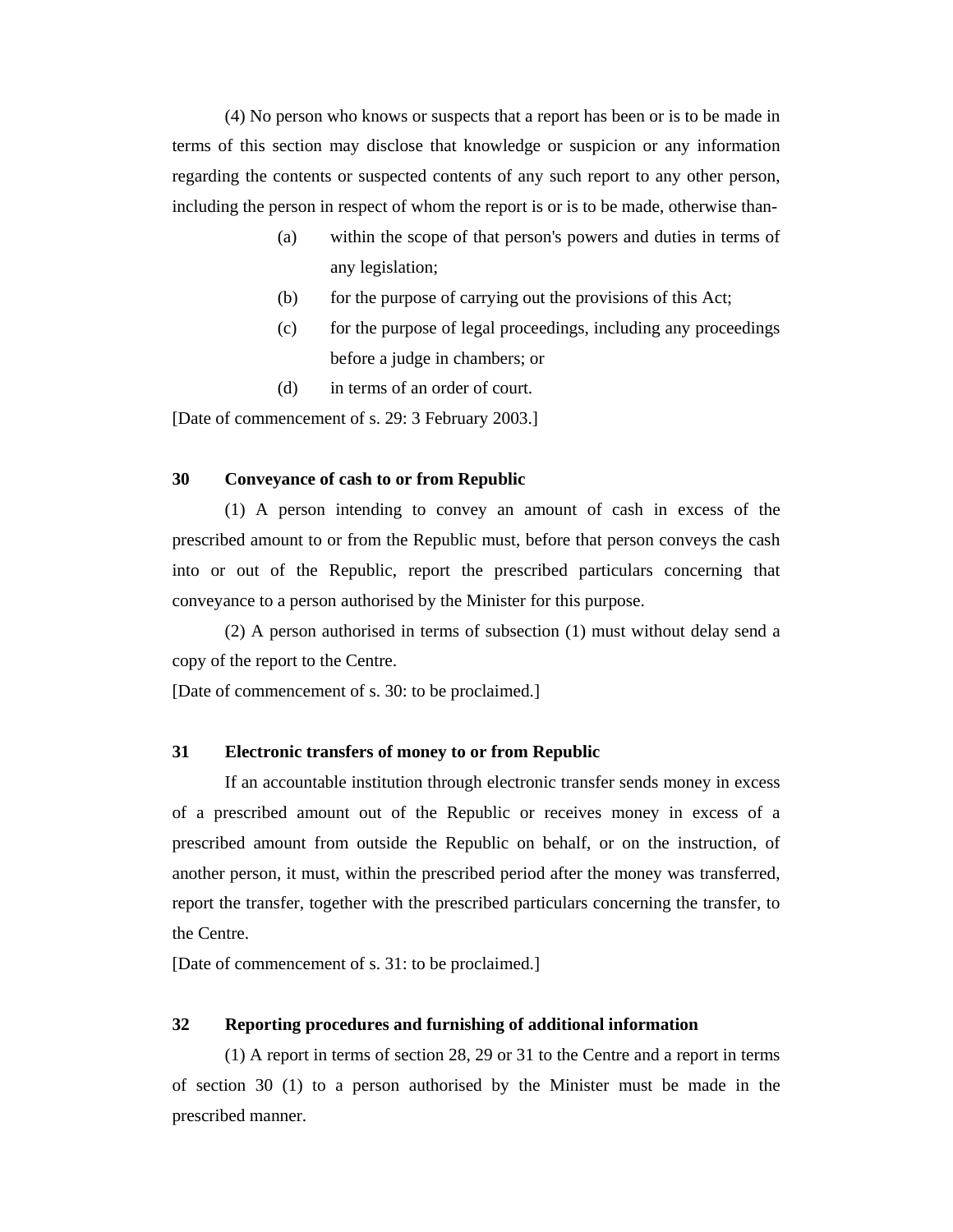(2) The Centre, or an investigating authority acting with the permission of the Centre or under the authority of an authorised officer, may request an accountable institution, a reporting institution or any other person that has made a report in terms of section 28, 29 or 31 to furnish the Centre or that investigating authority with such additional information concerning the report and the grounds for the report as the Centre or the investigating authority may reasonably require for the performance by it of its functions.

 (3) When an institution or a person referred to in subsection (2) receives a request under that subsection, that institution or person must furnish the Centre without delay with such additional information concerning the report and the grounds for the report as that institution or person may have available.

[Date of commencement of s. 32: 3 February 2003.]

#### **33 Continuation of transactions**

 An accountable institution, reporting institution or person required to make a report to the Centre in terms of section 28 or 29, may continue with and carry out the transaction in respect of which the report is required to be made unless the Centre directs the accountable institution, reporting institution or person in terms of section 34 not to proceed with the transaction.

[Date of commencement of s. 33: 3 February 2003.]

#### **34 Intervention by Centre**

 (1) If the Centre, after consulting an accountable institution, a reporting institution or a person required to make a report in terms of section 28, 28A or 29, has reasonable grounds to suspect that a transaction or a proposed transaction may involve the proceeds of unlawful activities or property which is connected to an offence relating to the financing of terrorist and related activities or may constitute money laundering or a transaction contemplated in section 29 (1) (b) it may direct the accountable institution, reporting institution or person in writing not to proceed with the carrying out of that transaction or proposed transaction or any other transaction in respect of the funds affected by that transaction or proposed transaction for a period as may be determined by the Centre, which may not be more than five days, in order to allow the Centre-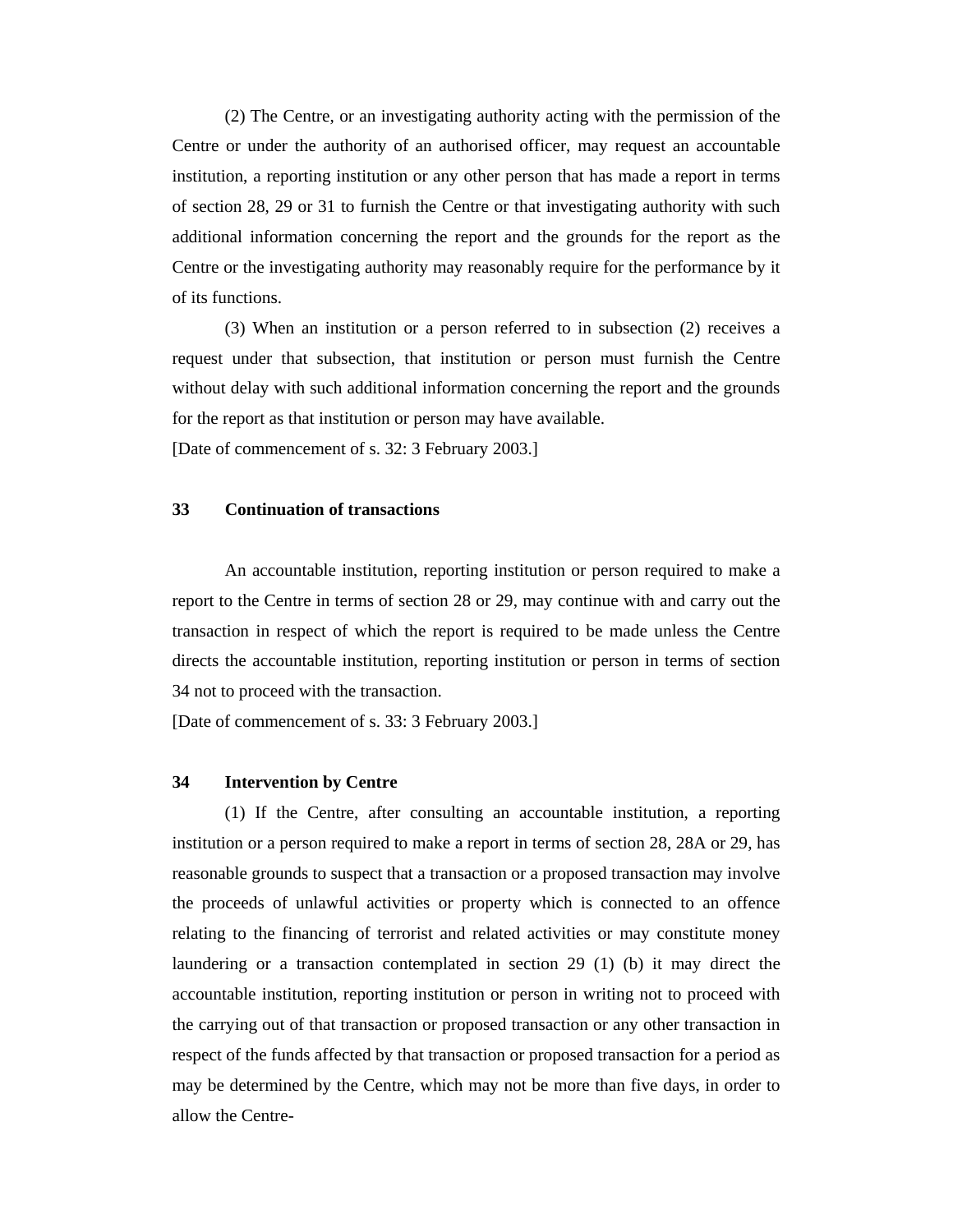- (a) to make the necessary inquiries concerning the transaction; and
- (b) if the Centre deems it appropriate, to inform and advise an investigating authority or the National Director of Public Prosecutions.

[Sub-s. (1) substituted by s. 27 (1) of Act 33 of 2004.]

 (2) For the purposes of calculating the period of five days in subsection (1), Saturdays, Sundays and proclaimed public holidays must not be taken into account.

 (3) Subsection (1) does not apply to the carrying out of a transaction to which the rules of an exchange licensed in terms of the Stock Exchanges Control Act, 1985, or the Financial Markets Control Act, 1989, apply.

[Date of commencement of s. 34: 3 February 2003.]

# **35 Monitoring orders**

 (1) A judge designated by the Minister of Justice for the purposes of the Interception and Monitoring Prohibition Act, 1992 (Act 127 of 1992), may, upon written application by the Centre, order an accountable institution to report to the Centre, on such terms and in such confidential manner as may be specified in the order, all transactions concluded by a specified person with the accountable institution or all transactions conducted in respect of a specified account or facility at the accountable institution, if there are reasonable grounds to suspect that-

> (a) that person has transferred or may transfer the proceeds of unlawful activities or property which is connected to an offence relating to the financing of terrorist and related activities to the accountable institution or is using or may use the accountable institution for money laundering purposes or for the financing of terrorist acts or for the purpose of any transaction contemplated in section 29 (1) (b); or

[Para. (a) substituted by s.  $27(1)$  of Act 33 of 2004.]

(b) that account or other facility has received or may receive the proceeds of unlawful activities or property which is connected to an offence relating to the financing of terrorist and related activities or is being or may be used for money laundering purposes or for the financing of terrorist or related activities or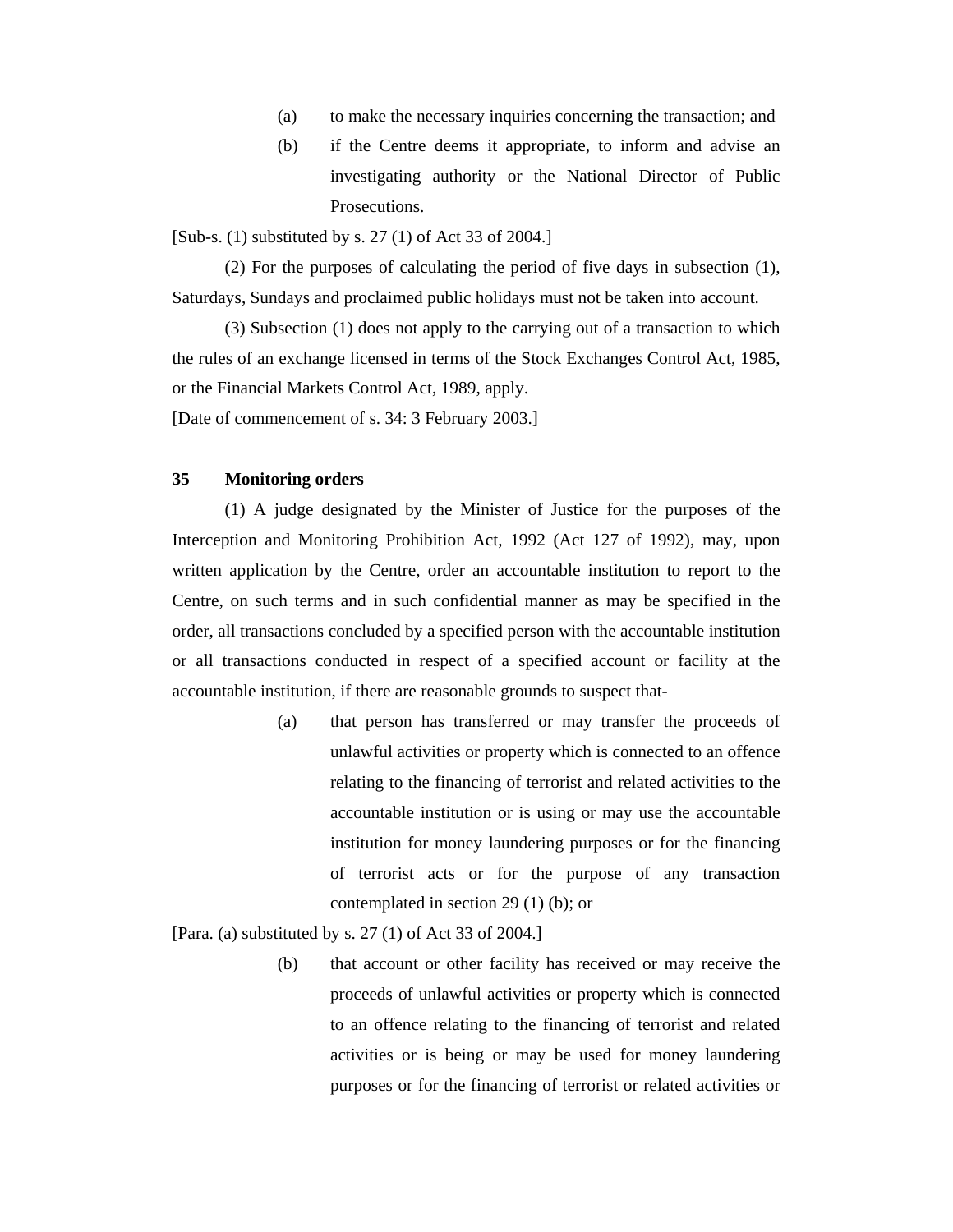for the purpose of any transaction contemplated in section 29 (1) (b).

[Para. (b) substituted by s. 27 (1) of Act 33 of 2004.]

 (2) An order in terms of subsection (1) lapses after three months unless extended in terms of subsection (3).

 (3) A judge referred to in subsection (1) may extend an order issued in terms of subsection (1) for further periods not exceeding three months at a time if-

- (a) the reasonable grounds for the suspicion on which the order is based still exist; and
- (b) the judge is satisfied that the interest of justice is best served by monitoring the person, account or facility referred to in subsection (1) in the manner provided for in this section.

 (4) An application referred to in subsection (1) must be heard and an order must be issued without notice to or hearing the person or persons involved in the suspected money laundering activities.

[Date of commencement of s. 35: 3 February 2003.]

# **36 Information held by supervisory bodies and South African Revenue Service**

 (1) If a supervisory body or the South African Revenue Service knows or suspects that an accountable institution, as a result of a transaction concluded by or with the accountable institution, wittingly or unwittingly has received or is about to receive the proceeds of unlawful activities or has been used or may be used in future for money laundering purposes or for the purpose of any transaction contemplated in section 29 (1) (b), it must advise the Centre of that fact and furnish the Centre with all information and any records regarding that knowledge or suspicion which the Centre may reasonably require for the achievement of its objectives.

 (2) If the Centre believes that a supervisory body or the South African Revenue Service may have information indicating that an accountable institution, as a result of a transaction concluded by or with the accountable institution, wittingly or unwittingly has received or is about to receive the proceeds of unlawful activities or has been used or may be used in future for money laundering purposes or for the purpose of any transaction contemplated in section 29 (1) (b), the Centre may request that supervisory body or the South African Revenue Service to confirm or rebut that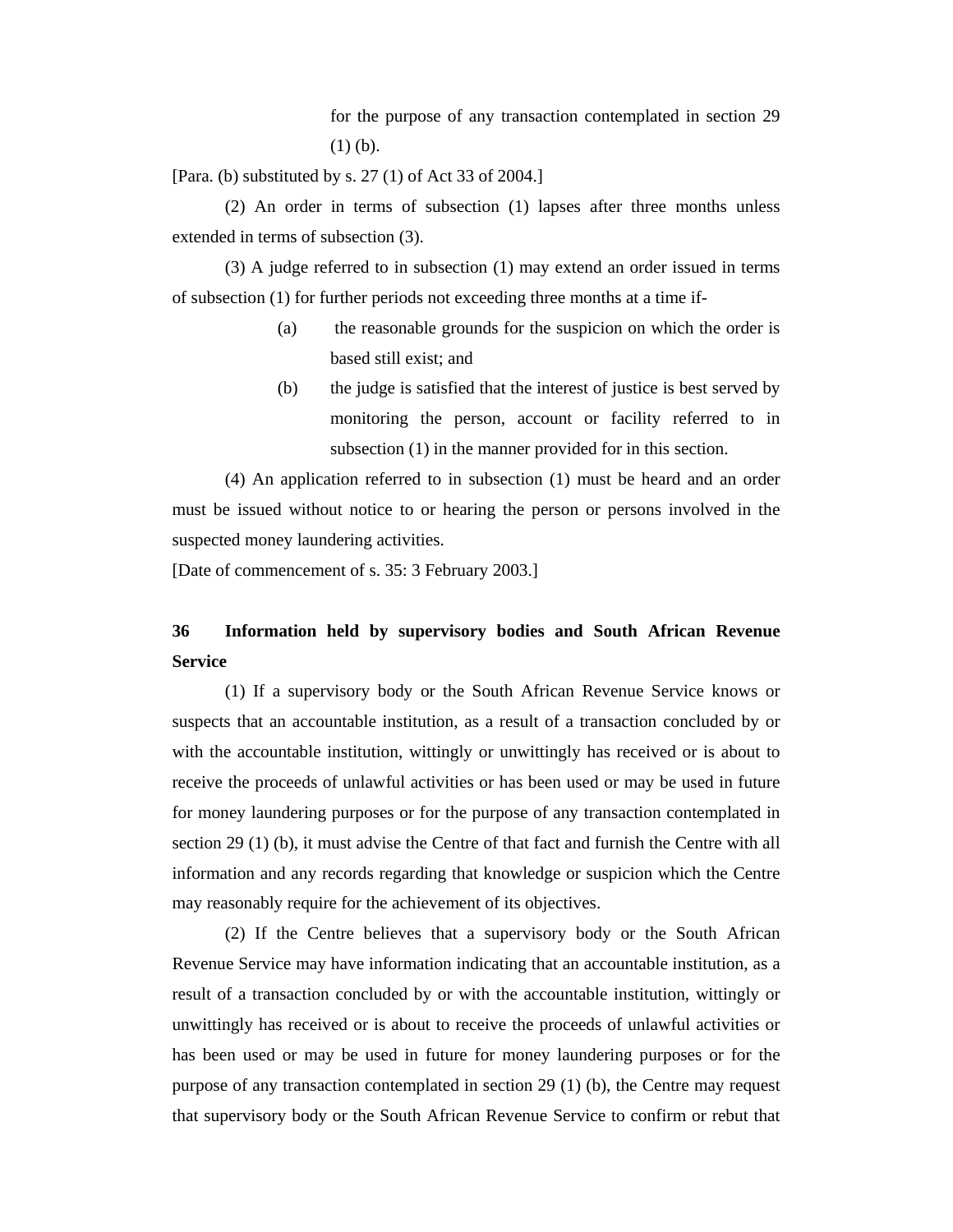belief and the supervisory body or South African Revenue Service, as the case may be, must do so and, if that belief is confirmed, must furnish the Centre with all information and any records regarding that knowledge or suspicion which the Centre may reasonably require for the achievement of its objectives.

 (3) The Commissioner for the South African Revenue Service and the chief executive officer of a supervisory body may make such reasonable procedural arrangements and impose such reasonable safeguards regarding the furnishing of information referred to in subsections (1) and (2) as the Commissioner or such officer considers appropriate to maintain the confidentiality, if any, of that information. [Date of commencement of s. 36: 3 February 2003.]

# **37 Reporting duty and obligations to provide information not affected by confidentiality rules**

 (1) Subject to subsection (2), no duty of secrecy or confidentiality or any other restriction on the disclosure of information, whether imposed by legislation or arising from the common law or agreement, affects compliance by an accountable institution, supervisory body, reporting institution, the South African Revenue Service or any other person with a provision of this Part.

 (2) Subsection (1) does not apply to the common law right to legal professional privilege as between an attorney and the attorney's client in respect of communications made in confidence between-

- (a) the attorney and the attorney's client for the purposes of legal advice or litigation which is pending or contemplated or which has commenced; or
- (b) a third party and an attorney for the purposes of litigation which is pending or contemplated or has commenced.

[Date of commencement of s. 37: 3 February 2003.]

#### **38 Protection of persons making reports**

 (1) No action, whether criminal or civil, lies against an accountable institution, reporting institution, supervisory body, the South African Revenue Service or any other person complying in good faith with a provision of this Part, including any director, employee or other person acting on behalf of such accountable institution,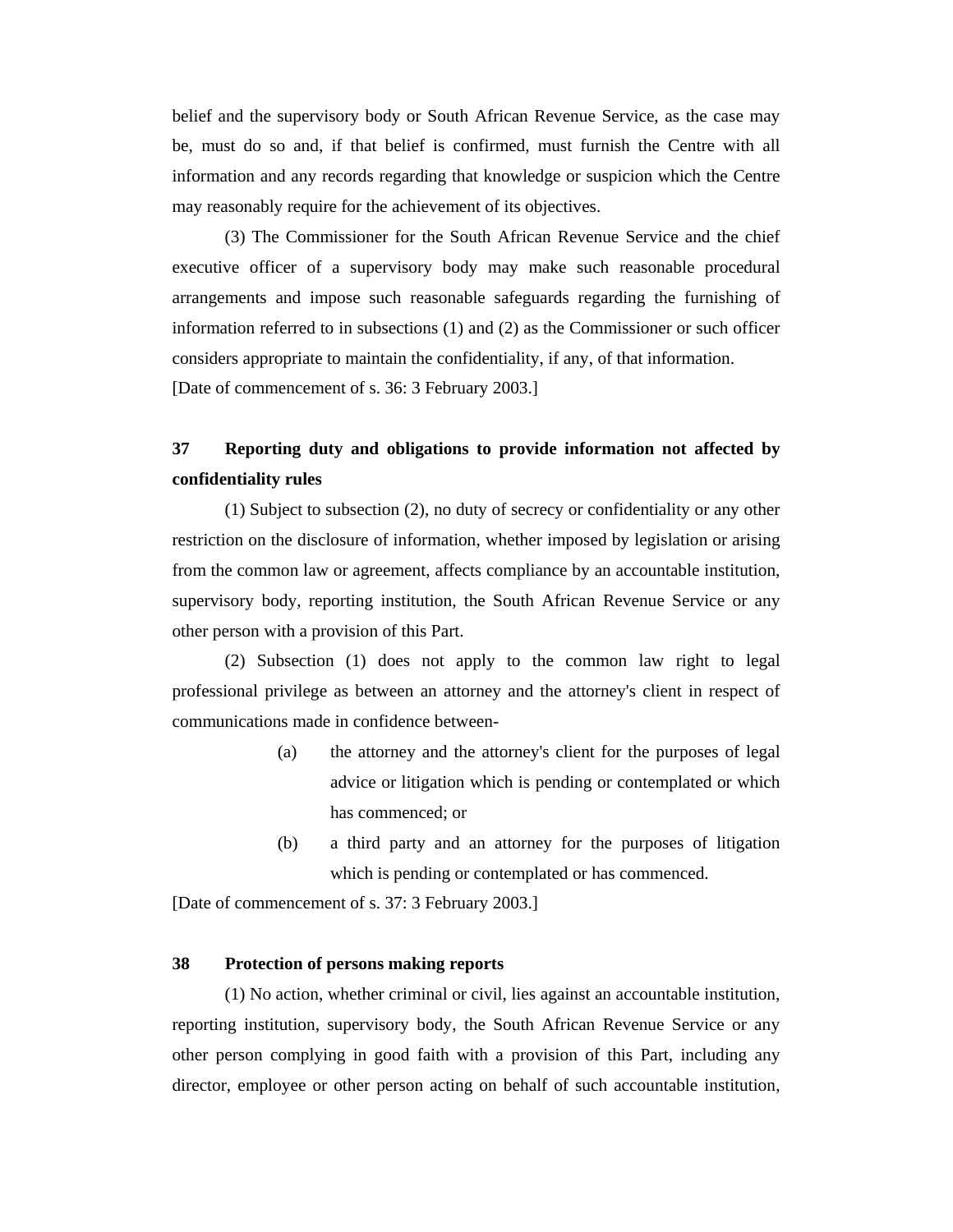reporting institution, supervisory body, the South African Revenue Service or such other person.

 (2) A person who has made, initiated or contributed to a report in terms of section 28, 29 or 31 or who has furnished additional information concerning such a report or the grounds for such a report in terms of a provision of this Part is competent, but not compellable, to give evidence in criminal proceedings arising from the report.

 (3) No evidence concerning the identity of a person who has made, initiated or contributed to a report in terms of section 28, 29 or 31 or who has furnished additional information concerning such a report or the grounds for such a report in terms of a provision of this Part, or the contents or nature of such additional information or grounds, is admissible as evidence in criminal proceedings unless that person testifies at those proceedings.

[Date of commencement of s. 38: 3 February 2003.]

### **39 Admissibility as evidence of reports made to Centre**

 A certificate issued by an official of the Centre that information specified in the certificate was reported or sent to the Centre in terms of section 28, 29, 30 (2) or 31 is, subject to section 38 (3), on its mere production in a matter before a court admissible as evidence of any fact contained in it of which direct oral evidence would be admissible.

[Date of commencement of s. 39: 3 February 2003.]

#### **40 Access to information held by Centre**

(1) No person is entitled to information held by the Centre, except-

- (a) an investigating authority inside the Republic, the South African Revenue Service and the intelligence services, which may be provided with such information-
	- (i) on the written authority of an authorised officer if the authorised officer reasonably believes such information is required to investigate suspected unlawful activity; or
	- (ii) at the initiative of the Centre, if the Centre reasonably believes such information is required to investigate suspected unlawful activity;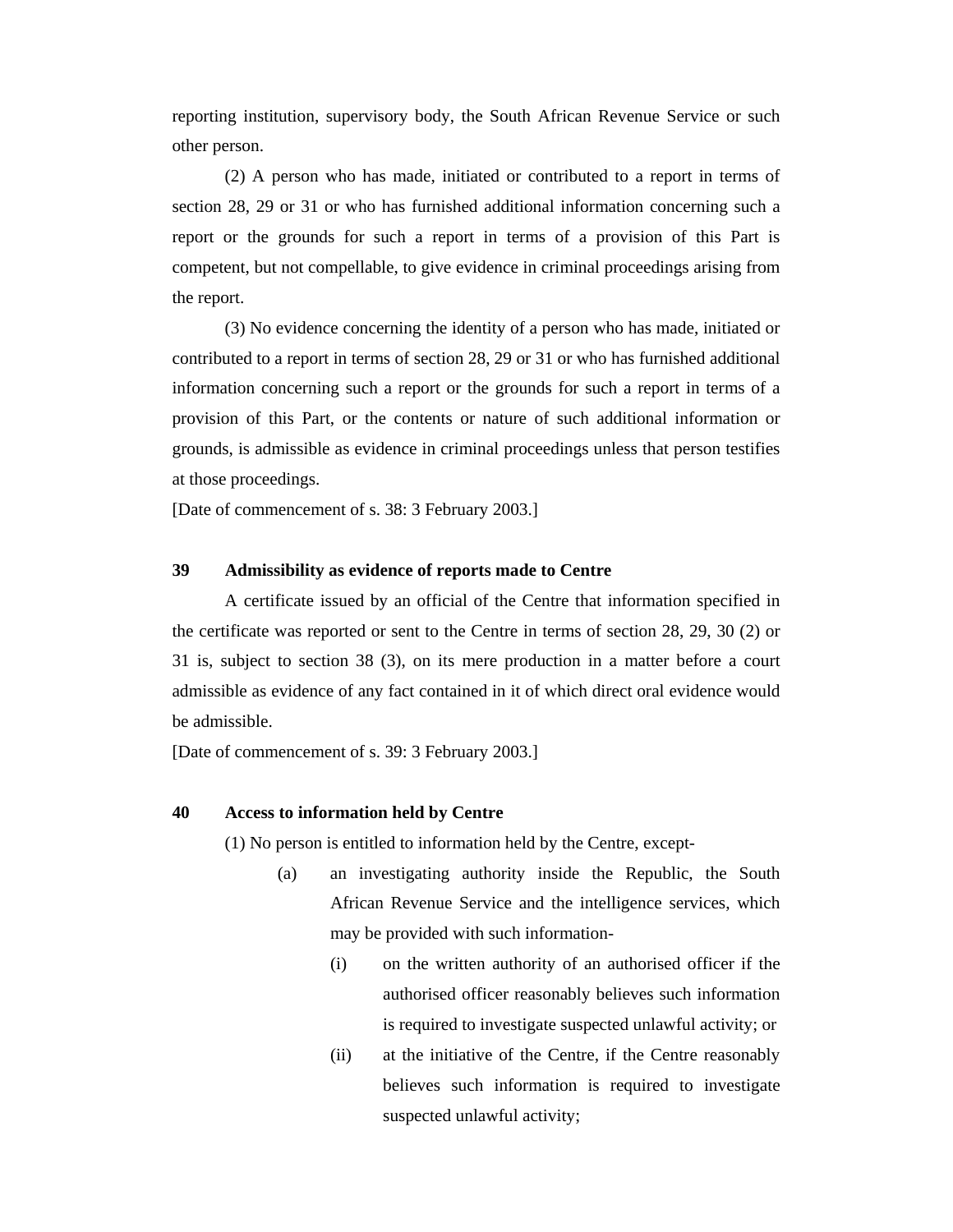(b) an entity outside the Republic performing similar functions to those of the Centre, or an investigating authority outside the Republic which may, at the initiative of the Centre or on written request, obtain information which the Centre reasonably believes is relevant to the identification of the proceeds of unlawful activities or the combating of money laundering or financing of terrorist and related activities or similar offences in the country in which that entity is established;

[Para. (b) substituted by s. 27 (1) of Act 33 of 2004.]

- (c) an accountable institution or reporting institution which or any other person who may, at the initiative of the Centre or on written request, be provided with information regarding the steps taken by the Centre in connection with transactions reported by such accountable institution, reporting institution or person, unless the Centre reasonably believes that disclosure to such accountable institution, reporting institution or person of the information requested could-
	- (i) inhibit the achievement of the Centre's objectives or the performance of its functions, or the achievement of the objectives or the performance of the functions of another organ of state; or
	- (ii) prejudice the rights of any person;
- (d) a supervisory body, which may at the initiative of the Centre or on written request be provided with information which the Centre reasonably believes is relevant to the exercise by that supervisory body of its powers or performance by it of its functions in relation to an accountable institution;
- (e) in terms of an order of a court; or
- (f) in terms of other national legislation.

 (2) A request for information contemplated in subsection (1) (b), (c) or (d) must be in writing and must specify the desired information and the purpose for which the information is required.

 (3) The Director may make such reasonable procedural arrangements and impose such reasonable safeguards regarding the furnishing of information referred to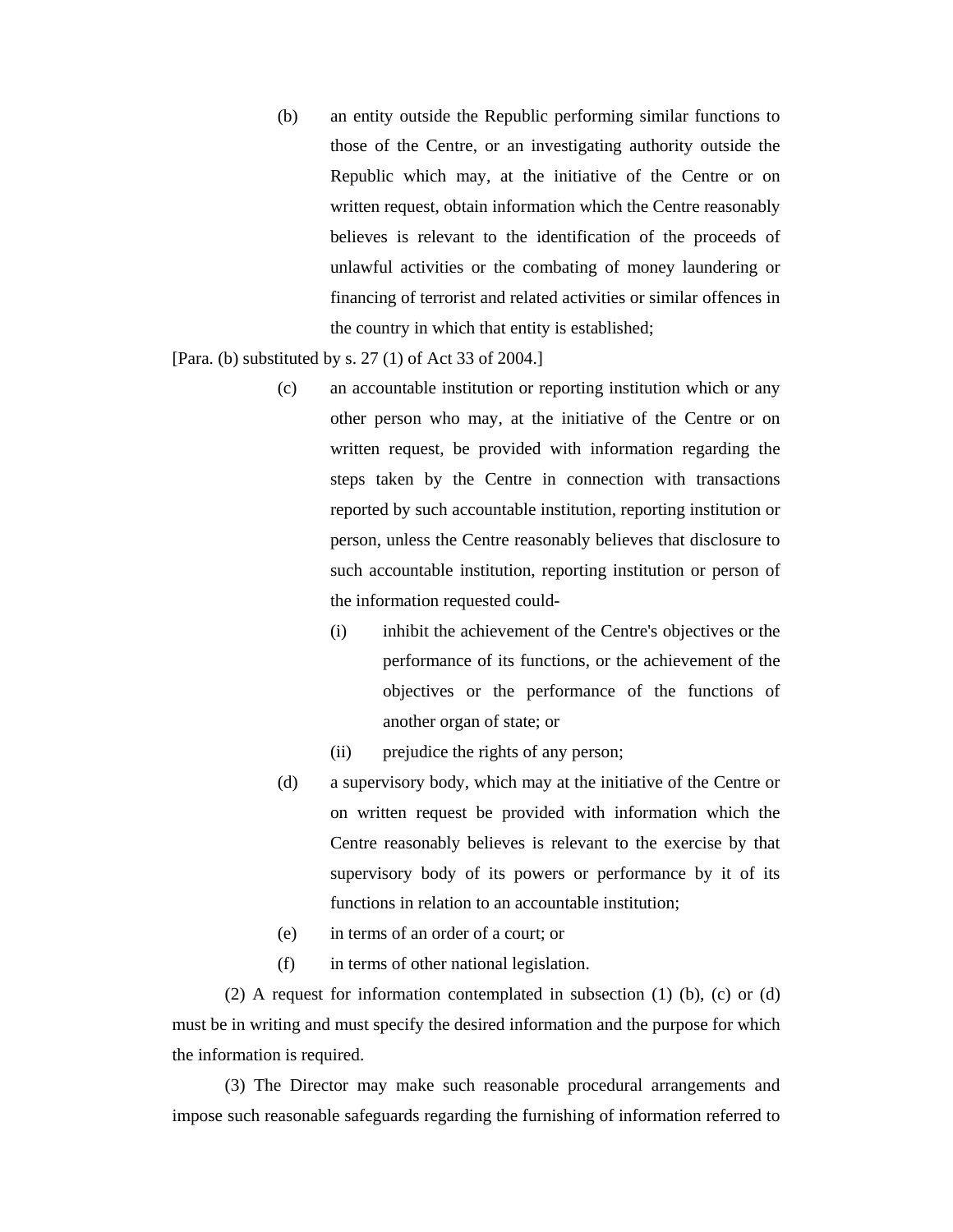in subsection  $(1)$   $(a)$ ,  $(b)$ ,  $(c)$  or  $(d)$  as the Director considers appropriate to maintain the confidentiality of that information.

 (4) Information held by the Centre may only be provided to an entity referred to in subsection (1) (b) pursuant to a written agreement between the Centre and such entity, or the authority which is responsible for that entity, regulating the exchange of information between the Centre and such entity.

(5) An agreement referred to in subsection (4) does not-

- (a) take effect until it has been approved in writing by the Minister;
- (b) permit the Centre to provide any category of information to the entity in respect of which the agreement is concluded which that entity is not permitted to provide to the Centre.

 (6) A person who obtains information from the Centre may use that information only within the scope of that person's powers and duties and for the purpose specified in terms of subsection (2).

[Date of commencement of s. 40: 3 February 2003.]

### **41 Protection of confidential information**

 No person may disclose confidential information held by or obtained from the Centre except-

- (a) within the scope of that person's powers and duties in terms of any legislation;
- (b) for the purpose of carrying out the provisions of this Act;
- (c) with the permission of the Centre;
- (d) for the purpose of legal proceedings, including any proceedings before a judge in chambers; or
- (e) in terms of an order of court.

[Date of commencement of s. 41: 3 February 2003.]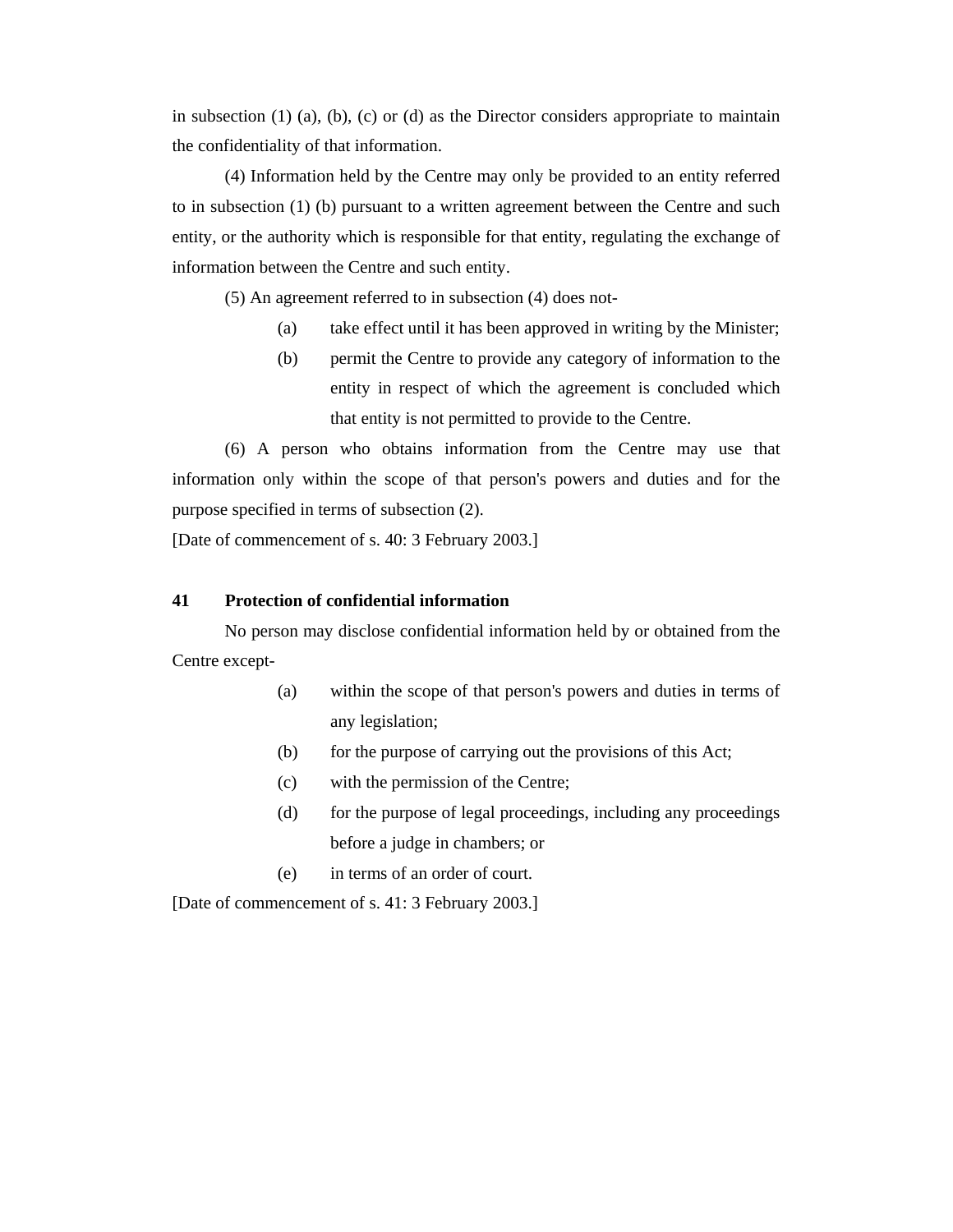# **Part 4**

# **MEASURES TO PROMOTE COMPLIANCE BY ACCOUNTABLE INSTITUTIONS (ss 42-43)**

### **42 Formulation and implementation of internal rules**

 (1) An accountable institution must formulate and implement internal rules concerning-

- (a) the establishment and verification of the identity of persons whom the institution must identify in terms of Part 1 of this Chapter;
- (b) the information of which record must be kept in terms of Part 2 of this Chapter;
- (c) the manner in which and place at which such records must be kept;
- (d) the steps to be taken to determine when a transaction is reportable to ensure the institution complies with its duties under this Act; and
- (e) such other matters as may be prescribed.

(2) Internal rules must comply with the prescribed requirements.

 (3) An accountable institution must make its internal rules available to each of its employees involved in transactions to which this Act applies.

 (4) An accountable institution must, on request, make a copy of its internal rules available to-

(a) the Centre;

 (b) a supervisory body which performs regulatory or supervisory functions in respect of that accountable institution.

[Date of commencement of s. 42: 30 June 2003.]

43 Training and monitoring of compliance

An accountable institution must-

(a) provide training to its employees to enable them to comply with the provisions of this Act and the internal rules applicable to them;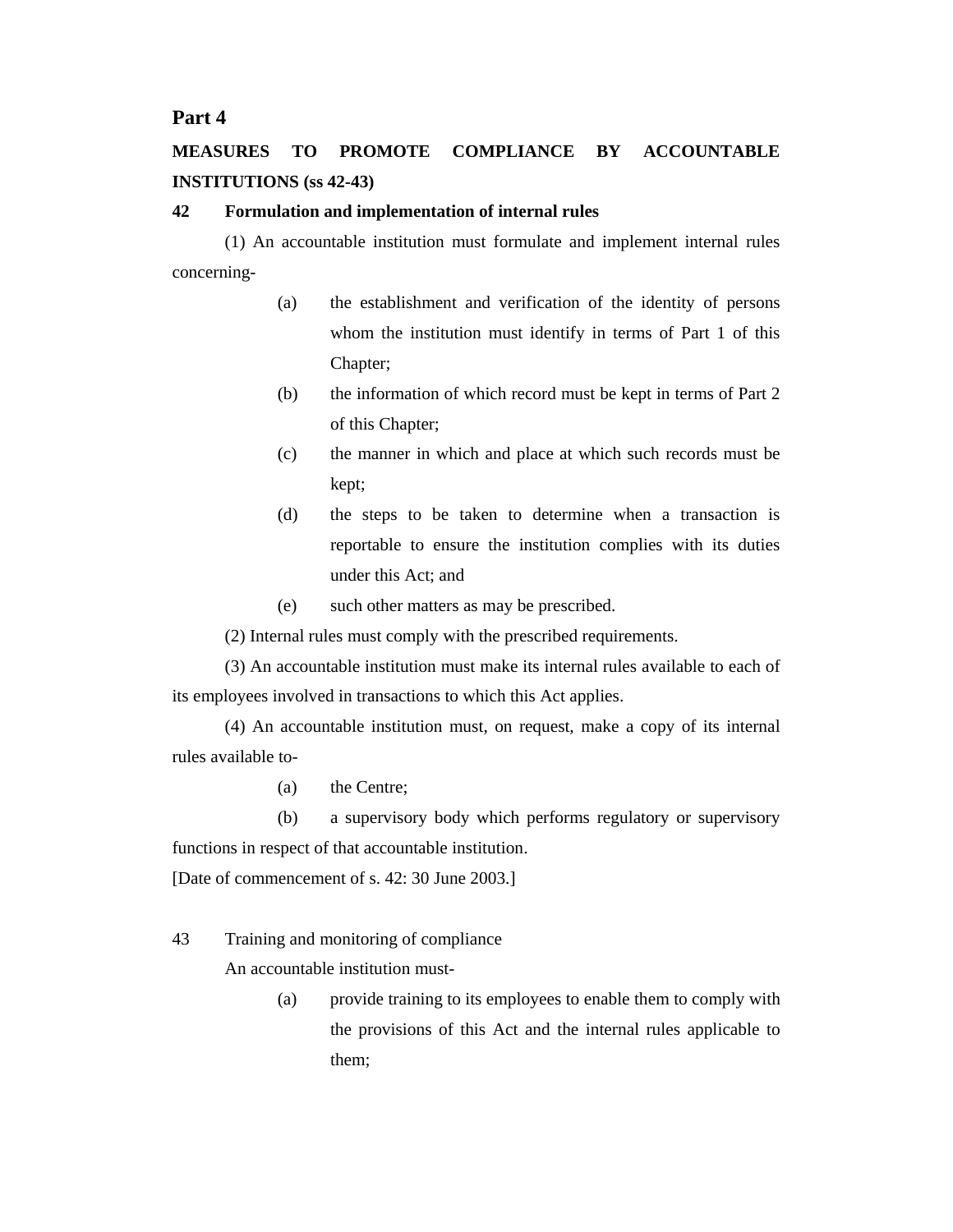- (b) appoint a person with the responsibility to ensure compliance by-
	- (i) the employees of the accountable institution with the provisions of this Act and the internal rules applicable to them; and
	- (ii) the accountable institution with its obligations under this Act.

[Date of commencement of s. 43: 30 June 2003.]

# **Part 5**

#### **REFERRAL AND SUPERVISION (ss 44-45)**

# **44 Referral of suspected offences to investigating authorities and other public bodies**

 If the Centre in the performance of its functions has reasonable grounds to suspect that an accountable institution, or any other person other than a supervisory body who is subject to the provisions of this Act, has contravened or failed to comply with any provision of this Act or any rule or guideline applicable to that accountable institution or person which facilitates compliance with this Act, it may, if it considers it appropriate to do so, refer the matter to-

- (a) a relevant investigating authority; or
- (b) an appropriate supervisory body or other public body or authority affected by it, together with any recommendation the Centre considers appropriate.

[Date of commencement of s. 44: 3 February 2003.]

#### **45 Responsibility for supervision of accountable institutions**

 (1) Each supervisory body is responsible for supervising compliance with the provisions of this Chapter by each accountable institution regulated or supervised by it.

 (2) When the Centre refers a matter to a supervisory body or other public body or authority in terms of section 44, that supervisory body or other public body or authority must investigate the matter and may, after consultation with the Centre, take such steps within the scope of its powers as it considers appropriate to remedy the matter.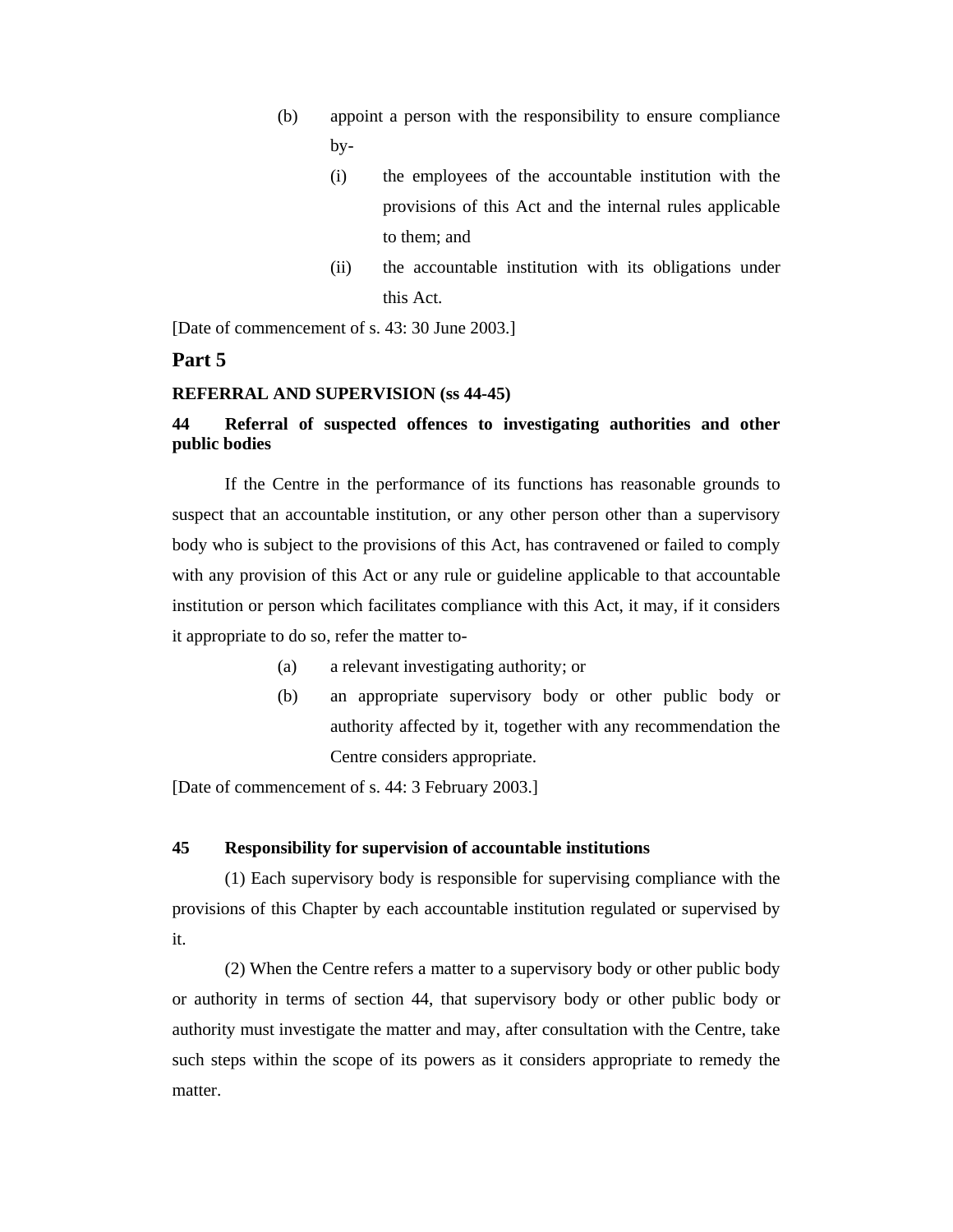(3) Should a supervisory body or other public body or authority to which a suspected contravention or failure is referred in terms of section 44 fail to take adequate steps to ensure that the suspected contravention ceases or the suspected failure is rectified, the Centre may, after consultation with the supervisory body or other public body or authority concerned, take such steps within the scope of its powers as the Centre considers appropriate to remedy the matter.

[Date of commencement of s. 45: 3 February 2003.]

### **CHAPTER 4**

#### **OFFENCES AND PENALTIES (ss 46-71**)

#### **46 Failure to identify persons**

 (1) An accountable institution that performs any act to give effect to a business relationship or single transaction in contravention of section 21 (1) is guilty of an offence.

[Date of commencement of sub-s. (1): 30 June 2003.]

 (2) An accountable institution that concludes any transaction in contravention of section 21 (2) is guilty of an offence.

[Date of commencement of s. 46 (2): 1 July 2004.]

[a38y2001s47]47 Failure to keep records

An accountable institution that fails to-

- (a) keep record of information in terms of section 22 (1); or
- (b) keep such records in accordance with section 23 or section 24 (1); or
- (c) comply with the provisions of section 24 (3),

is guilty of an offence.

[Date of commencement of s. 47: 30 June 2003.]

# **48 Destroying or tampering with records**

 Any person who wilfully tampers with a record kept in terms of section 22 or section 24 (1), or wilfully destroys such a record, otherwise than in accordance with section 23, is guilty of an offence.

[Date of commencement of s. 48: 30 June 2003.]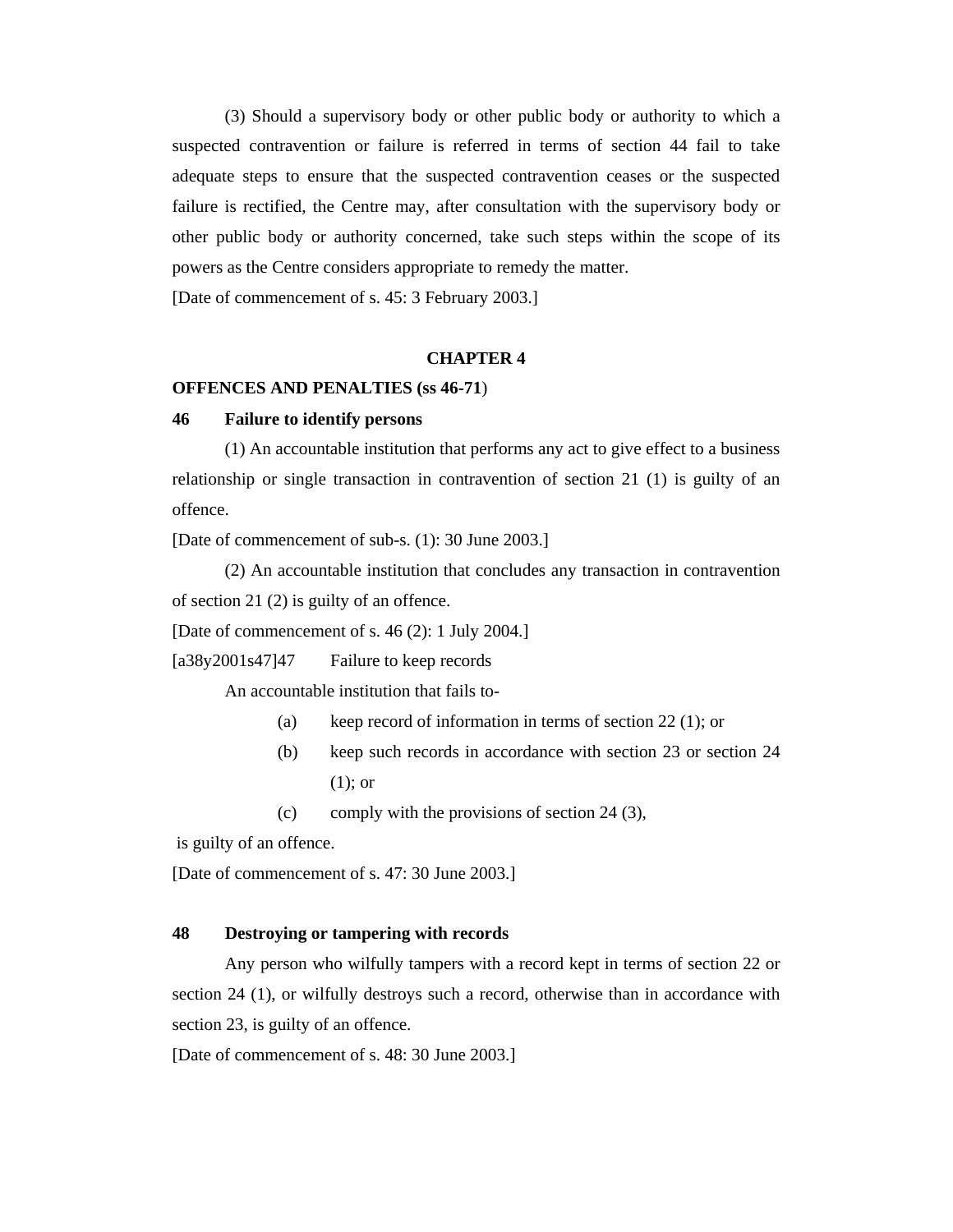#### **49 Failure to give assistance**

 An accountable institution that fails to give assistance to a representative of the Centre in accordance with section 26 (5), is guilty of an offence. [Date of commencement of s. 49: 30 June 2003.]

## **50 Failure to advise Centre of client**

 An accountable institution that fails to inform the Centre in accordance with section 27, is guilty of an offence.

[Date of commencement of s. 50: 3 February 2003.]

### **51 Failure to report cash transactions**

 An accountable institution or reporting institution that fails, within the prescribed period, to report to the Centre the prescribed information in respect of a cash transaction in accordance with section 28, is guilty of an offence. [Date of commencement of s. 51: to be proclaimed.]

#### **52 Failure to report suspicious or unusual transactions**

 (1) Any person who fails, within the prescribed period, to report to the Centre the prescribed information in respect of a suspicious or unusual transaction or series of transactions or enquiry in accordance with section 29 (1) or (2), is guilty of an offence.

 (2) Any person referred to in section 29 (1) or (2) who reasonably ought to have known or suspected that any of the facts referred to in section 29 (1) (a), (b) or (c) or section 29 (2) exists, and who negligently fails to report the prescribed information in respect of a suspicious or unusual transaction or series of transactions or enquiry, is guilty of an offence.

[Date of commencement of s. 52: 3 February 2003.]

#### **53 Unauthorised disclosure**

 (1) Any person referred to in section 29 (3) who discloses a fact or information contemplated in that section, otherwise than in the circumstances or for the purposes authorised in that section, is guilty of an offence.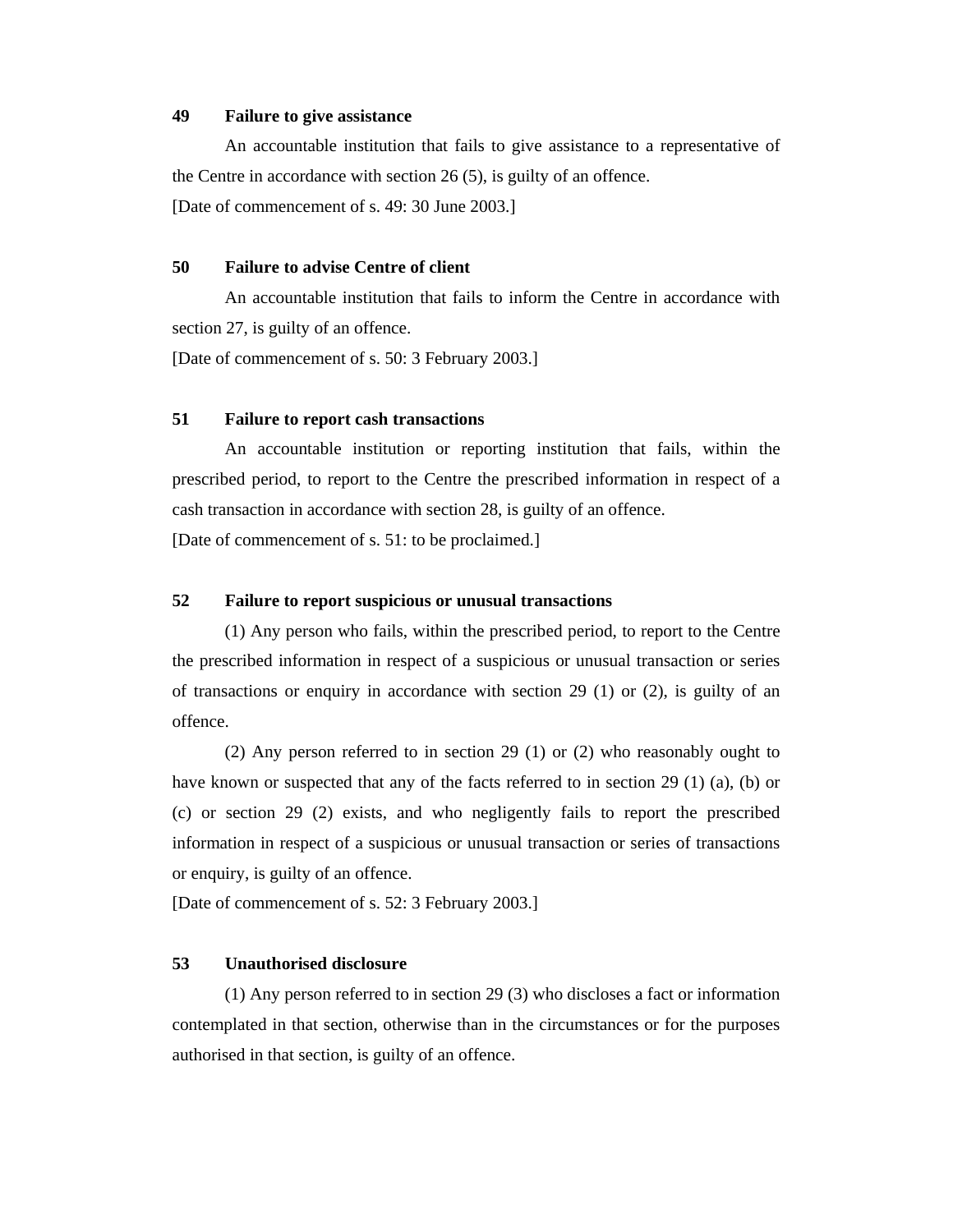(2) Any person referred to in section 29 (4) who discloses a knowledge or suspicion or any information contemplated in that section, otherwise than in the circumstances and for the purposes authorised in that section, is guilty of an offence. [Date of commencement of s. 53: 3 February 2003.]

#### **54 Failure to report conveyance of cash into or out of Republic**

 Any person who wilfully fails to report the conveyance of cash into or out of the Republic in accordance with section 30 (1), is guilty of an offence. [Date of commencement of s. 54: to be proclaimed.]

#### **55 Failure to send report to Centre**

 A person referred to in section 30 (2) who fails to send a report regarding the conveyance of cash to the Centre in accordance with that section, is guilty of an offence.

[Date of commencement of s. 55: to be proclaimed.]

### **56 Failure to report electronic transfers**

 An accountable institution that fails to report to the Centre the prescribed information in respect of an electronic transfer of money in accordance with section 31, is guilty of an offence.

[Date of commencement of s. 56: to be proclaimed.]

#### **57 Failure to comply with request**

 An accountable institution, reporting institution or any other person that fails to comply with a request made by the Centre or an investigating authority acting under the authority of an authorised officer in terms of section 32 (2), is guilty of an offence.

[Date of commencement of s. 57: 3 February 2003.]

### **58 Failure to comply with direction by Centre**

 An accountable institution that fails to comply with a direction by the Centre in terms of section 34 (1), is guilty of an offence.

[Date of commencement of s. 58: 3 February 2003.]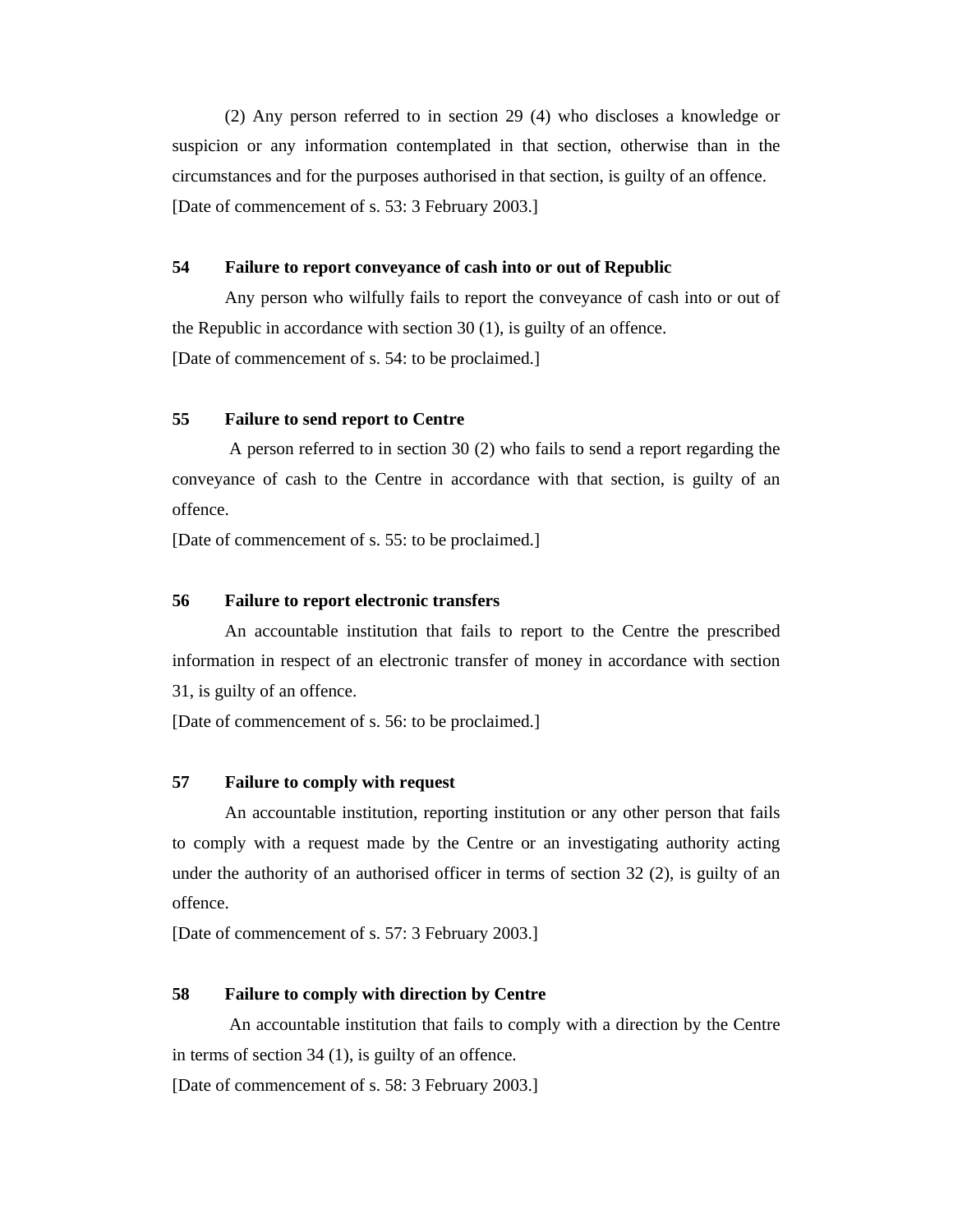# **59 Failure to comply with monitoring order**

 An accountable institution that fails to comply with an order by a judge in accordance with section 35, is guilty of an offence.

[Date of commencement of s. 59: 3 February 2003.]

### **60 Misuse of information**

(1) Any person who-

- (a) discloses confidential information held by or obtained from the Centre otherwise than in accordance with section 40;
- (b) wilfully destroys or in any other way tampers with information kept by the Centre for the purposes of this Act; or
- (c) uses information obtained from the Centre otherwise than in accordance with-
	- (i) any arrangements or safeguards made or imposed by the Director in terms of section 40 (3); or
	- (ii) section  $40(6)$ ,

is guilty of an offence.

 (2) Any person who knows, suspects or ought reasonably to have known or suspected-

- (a) that information has been disclosed to the Centre; or
- (b) that an investigation is being, or may be, conducted as a result of information that has been or is to be disclosed to the Centre,

and who directly or indirectly alerts, or brings information to the attention of, another person which will or is likely to prejudice such an investigation, is guilty of an offence.

[Date of commencement of s. 60: 3 February 2003.]

# **61 Failure to formulate and implement internal rules**

An accountable institution that fails to-

- (a) formulate and implement internal rules in accordance with section 42 $(1)$  and  $(2)$ ;
- (b) make the internal rules available to its employees in accordance with section  $42$  (3); or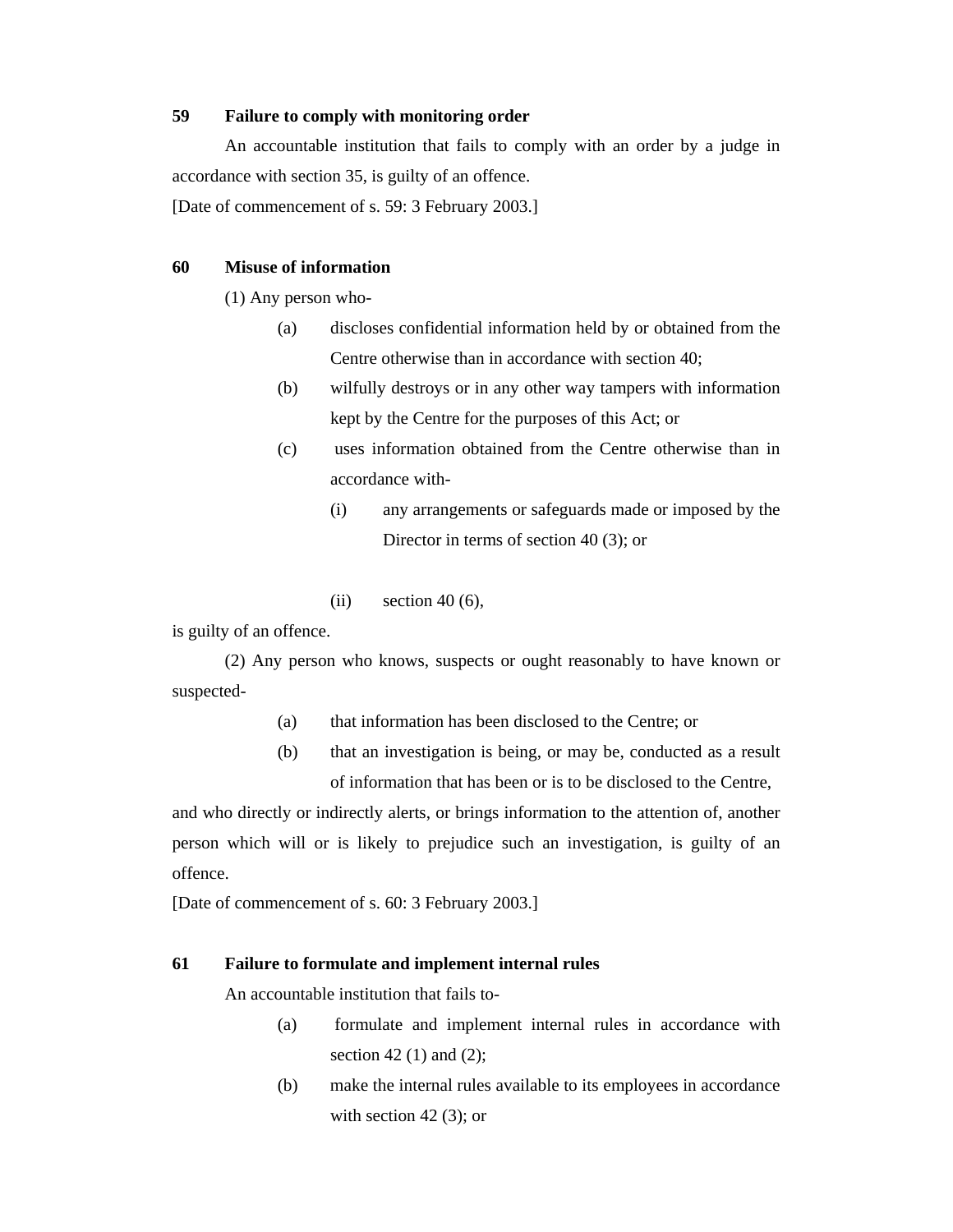(c) make a copy of its internal rules available to the Centre or a supervisory body in terms of section 42 (4),

is guilty of an offence.

[Date of commencement of s. 61: 30 June 2003.]

## **62 Failure to provide training or appoint compliance officer**

An accountable institution that fails to-

- (a) provide training to its employees in accordance with section 43 (a); or
- (b) appoint the person referred to in section 43 (b),

is guilty of an offence.

[Date of commencement of s. 62: 30 June 2003.]

#### **63 Obstructing of official in performance of functions**

 Any person who obstructs, hinders or threatens an official or representative of the Centre in the performance of their duties or the exercise of their powers in terms of this Act, is guilty of an offence.

[Date of commencement of s. 63: 3 February 2003.]

## **64 Conducting transactions to avoid reporting duties**

 Any person who conducts, or causes to be conducted, two or more transactions with the purpose, in whole or in part, of avoiding giving rise to a reporting duty under this Act, is guilty of an offence.

[Date of commencement of s. 64: 3 February 2003.]

### **65 Unauthorised access to computer system or application or data**

 (1) Any person who, without authority to do so, wilfully accesses or causes any other person to access any computer system that belongs to, or is under the control of, the Centre, or any application or data held in such a computer system, is guilty of an offence.

 (2) Any person who, without authority to do so, wilfully causes any computer system that belongs to, or is under the control of, the Centre, to perform or fail to perform a function, is guilty of an offence.

[Date of commencement of s. 65: 3 February 2003.]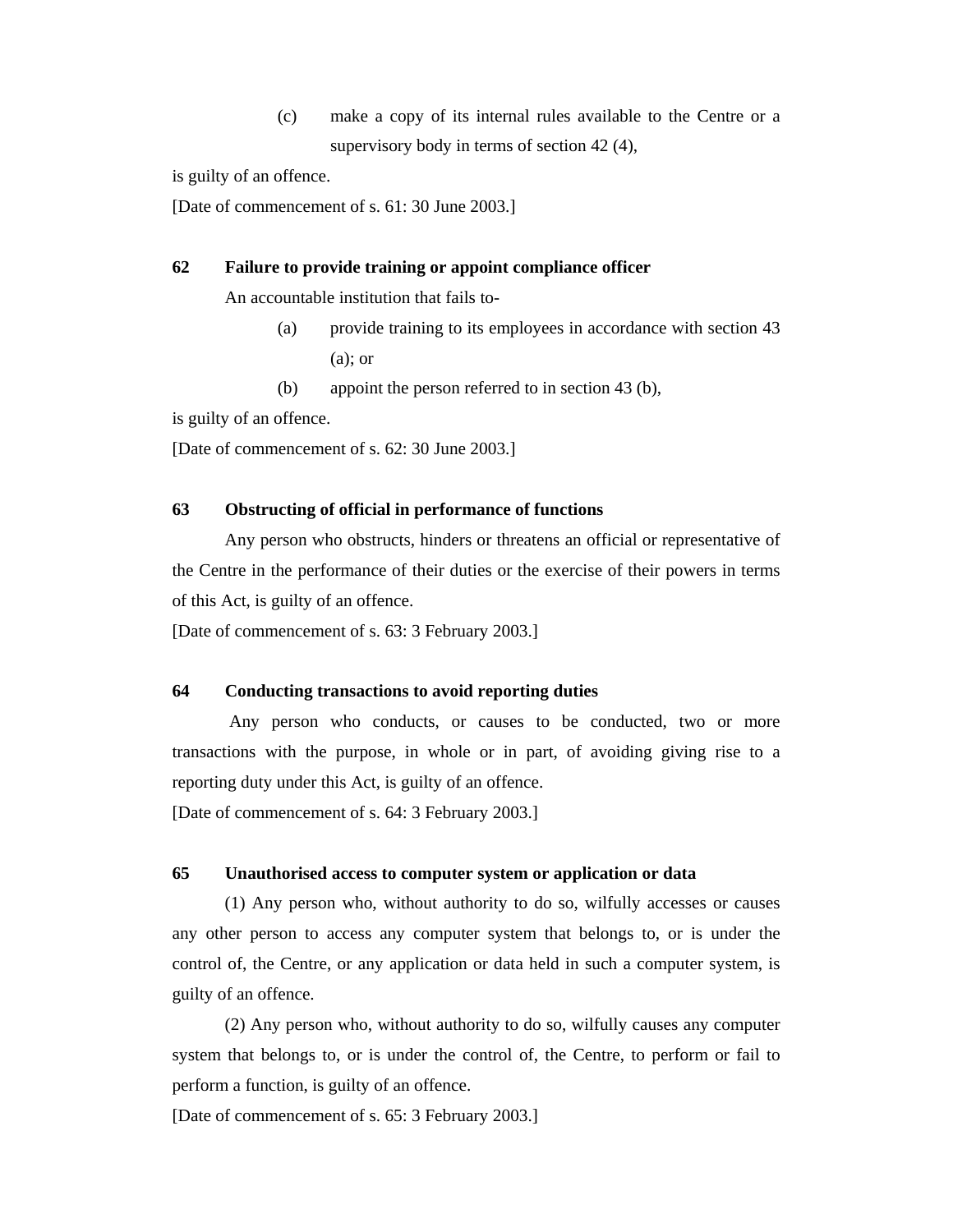#### **66 Unauthorised modification of contents of computer system**

 Any person who, without authority to do so, wilfully causes a computer system that belongs to, or is under the control of, the Centre, or any application or data held in such a computer system, to be modified, destroyed, erased or the operation or reliability of such a computer system, application or data to be otherwise impaired, is guilty of an offence.

[Date of commencement of s. 66: 3 February 2003.]

#### **67 Definitions**

For the purposes of sections 65 and 66-

- (a) 'access' in relation to an application or data means rendering that application or data, by whatever means, in a form that would enable a person, at the time when it is so rendered or subsequently, to take account of that application or data, and includes using the application or data or having it output from the computer system in which it is held in a displayed or printed form or to a storage medium or by means of any output device, whether attached to the computer system in which the application or data are held or not;
- (b) 'application' means a set of instructions that, when executed in a computer system, causes a computer system to perform a function;
- (c) 'computer system' means an electronic, magnetic, optical, electrochemical or other data processing device, including the physical components thereof, and any removable storage medium that is for the time being therein or connected thereto, or a group of such interconnected or related devices, one or more of which is capable of-
	- (i) containing data; or
	- (ii) performing a logical, arithmetic or any other function in relation to data;
- (d) 'data' means any representation of information, knowledge, facts or concepts, capable of being processed in a computer system.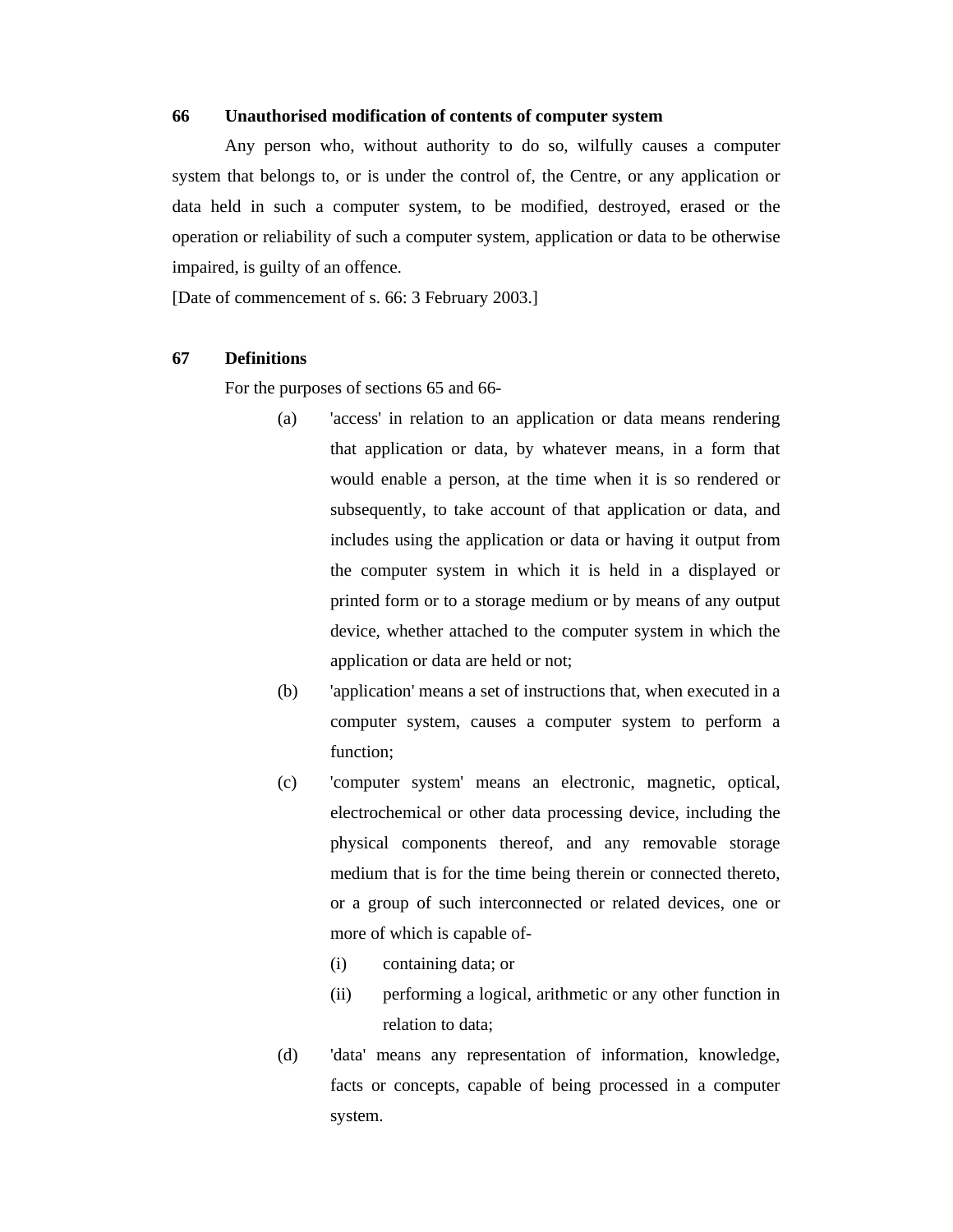[Date of commencement of s. 67: 3 February 2003.]

### **68 Penalties**

 (1) A person convicted of an offence mentioned in this Chapter, other than an offence mentioned in subsection (2), is liable to imprisonment for a period not exceeding 15 years or to a fine not exceeding R10 000 000.

[Date of commencement of sub-s. (1): 3 February 2003.]

 (2) A person convicted of an offence mentioned in section 55, 61 or 62 is liable to imprisonment for a period not exceeding five years or to a fine not exceeding R1 000 000.

[Date of commencement of sub-s. (2): 30 June 2003.]

# **69 Defences**

 If a person who is an employee, director or trustee of, or a partner in, an accountable institution is charged with committing an offence under section 52, that person may raise as a defence the fact that he or she had-

- (a) complied with the applicable obligations in terms of the internal rules relating to the reporting of information of the accountable institution; or
- (b) reported the matter to the person charged with the responsibility of ensuring compliance by the accountable institution with its duties under this Act; or
- (c) reported the matter to his or her superior, if any, if-
	- (i) the accountable institution had not appointed such a person or established such rules; or
	- (ii) the accountable institution had not complied with its obligations in section 42 (3) in respect of that person; or
	- (iii) the internal rules were not applicable to that person.

[Date of commencement of s. 69: 3 February 2003.]

#### **70 Search, seizure and forfeiture**

 (1) A police official or person authorised by the Minister to receive a report under section 30 (1), who has reasonable grounds to suspect that an offence under section 54 has been or is about to be committed, may at any time search any person,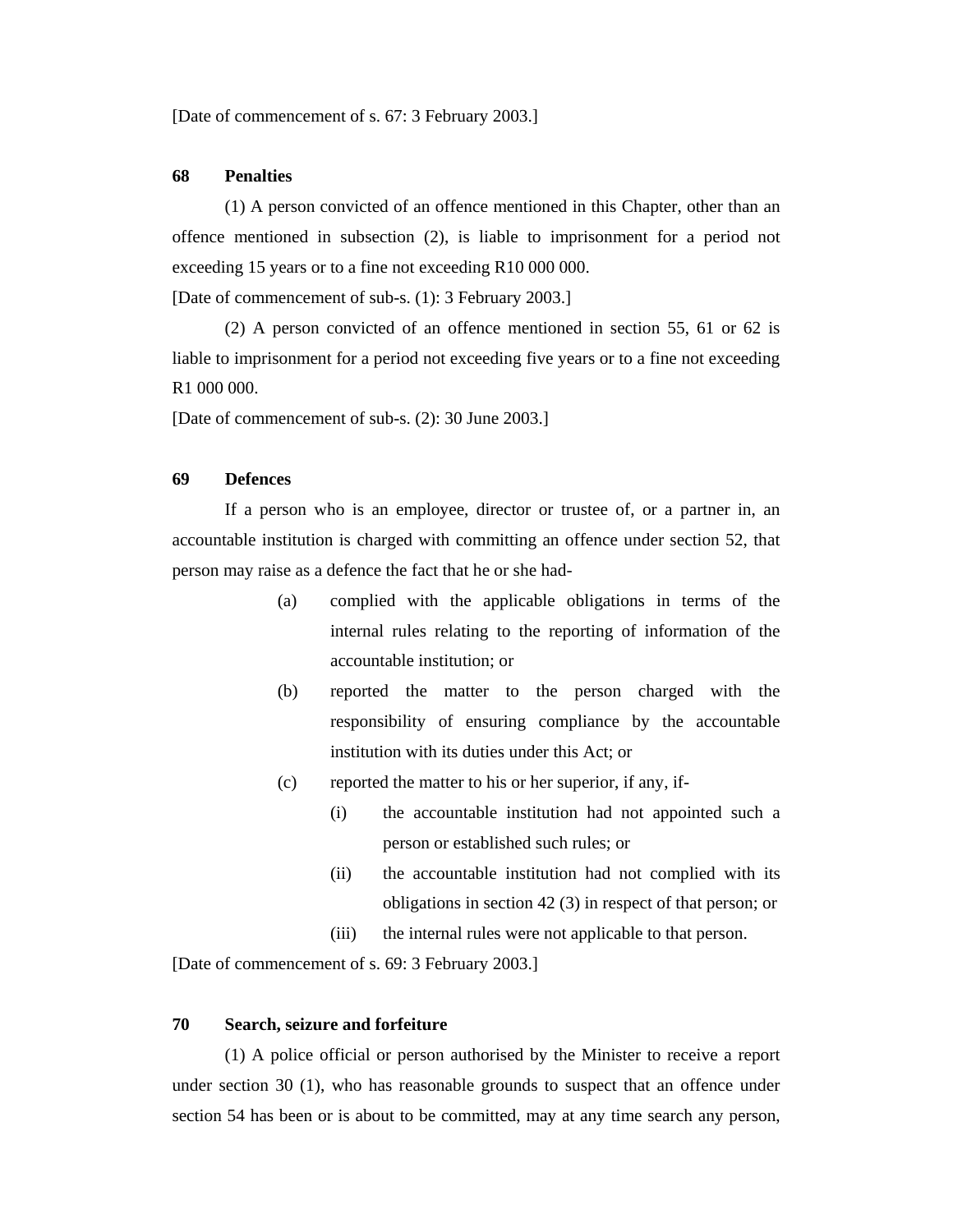container or other thing in which any cash contemplated in section 30 (1) is suspected to be found.

 (2) A police official or person authorised by the Minister referred to in subsection (1) may seize any cash contemplated in section 30 (1).

 (3) Any cash seized under subsection (2) must be returned to the person from whom it was seized as soon as possible-

- (a) after the expiry of a period of 90 days from the date of the seizure, unless, before the expiry of that period-
	- (i) that person has been arrested without a warrant of arrest being issued;
	- (ii) a warrant for the arrest of that person has been issued; or
	- (iii) a summons has been issued for that person to appear in court,

 in connection with the suspected commission of an offence under section 54 in respect of that cash or any portion of it;

- (b) after the expiry of a period of 90 days from the date of the seizure, unless, before the expiry of that period, an application for a preservation order in terms of section 38 of the Prevention Act in respect of that cash is pending before the High Court;
- (c) if that person is acquitted on a charge of committing an offence under section 54; or
- (d) if a forfeiture order in terms of section 50 of the Prevention Act is not made in respect of that cash.

 (4) Whenever any person is convicted of an offence under section 54 the court convicting that person must, in addition to any punishment which that court may impose in respect of the offence, declare any cash contemplated in section 30 (1) that was seized under subsection (2), or is in the possession or custody or under the control of the convicted person, to be forfeited to the State.

 (5) Whenever a person is convicted of an offence under section 64 the court convicting that person must, in addition to any punishment which that court may impose in respect of the offence, declare any property in respect of which those transactions were conducted to be forfeited to the State.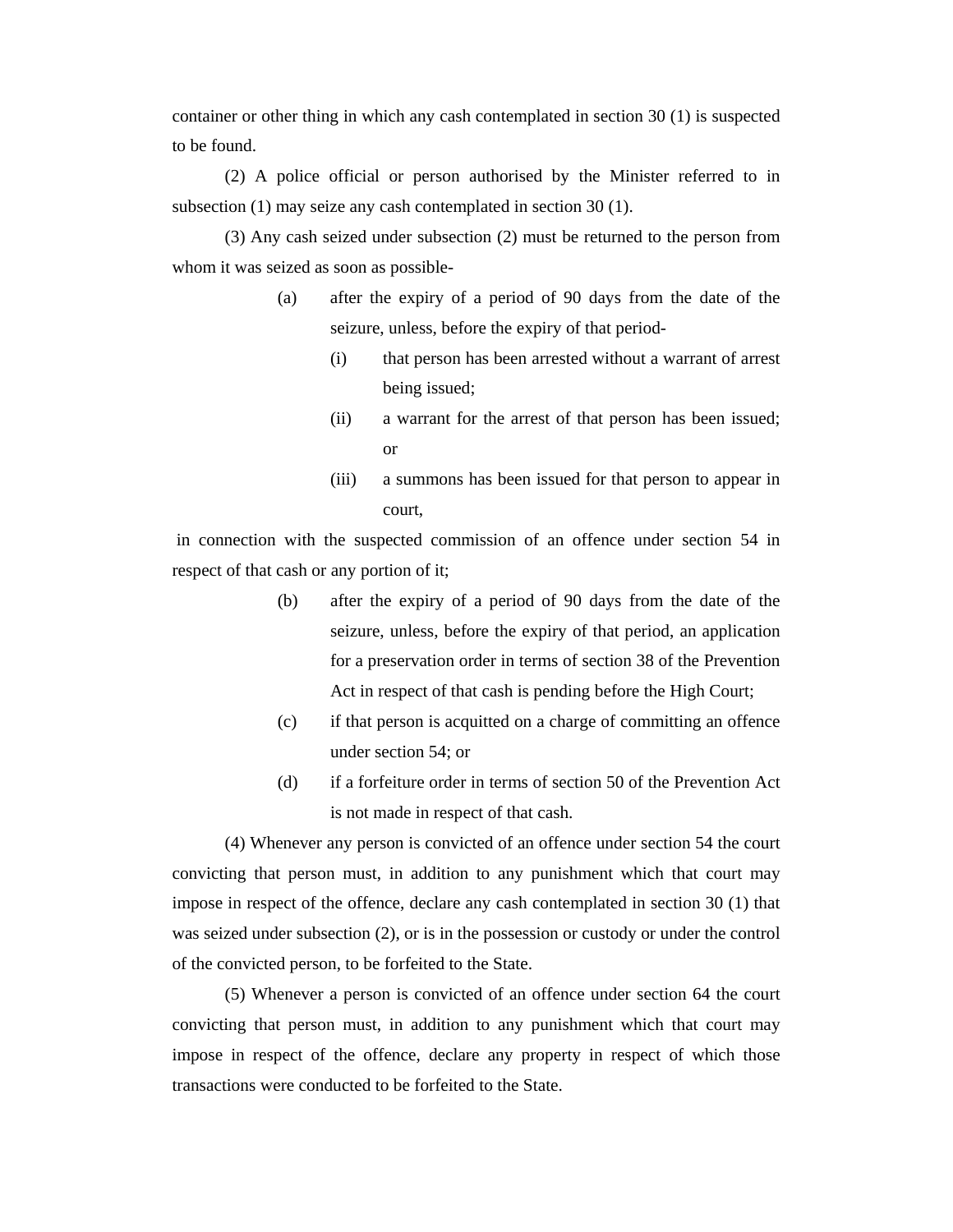(6) A declaration of forfeiture shall not affect any interest which any person other than the convicted person may have in the cash or property concerned if that person proves-

- (a) that he or she acquired the interest in that cash or property in good faith; and
- (b) that he or she did not know that the cash or property in question was-
- (i) conveyed as contemplated in section 30 (1) or that he or she could not prevent the cash from being so conveyed; or
- (ii) used in the transactions contemplated in section 64 or that he or she could not prevent the property from being so used,

as the case may be.

 (7) Subject to subsection (6), the court concerned or, if the judge or judicial officer concerned is not available, any judge or judicial officer of that court, may at any time within a period of three years from the date of the declaration of forfeiture, on the application of any person other than the convicted person who claims that he or she has any interest in the cash in question, inquire into and determine any such interest.

(8) Subject to subsection (6), if a court referred to in subsection (7) finds that-

- (a) the cash or property in question belonged to the applicant at the time of the forfeiture, the court must set aside the declaration of forfeiture in question and direct that the cash or property be returned to the applicant or, if the State has disposed of it, direct that the applicant be compensated by the State in an amount equal to the amount of cash or the value of the property forfeited; or
- (b) the applicant had an interest in the cash or property in question at the time of the forfeiture, the court must direct that the applicant be compensated by the State in an amount equal to the value of his or her interest in the cash or property.

 (9) Any person aggrieved by a determination made by a court under subsection (8), may appeal against the determination as if it were a conviction by the court making the determination, and such appeal may be heard either separately or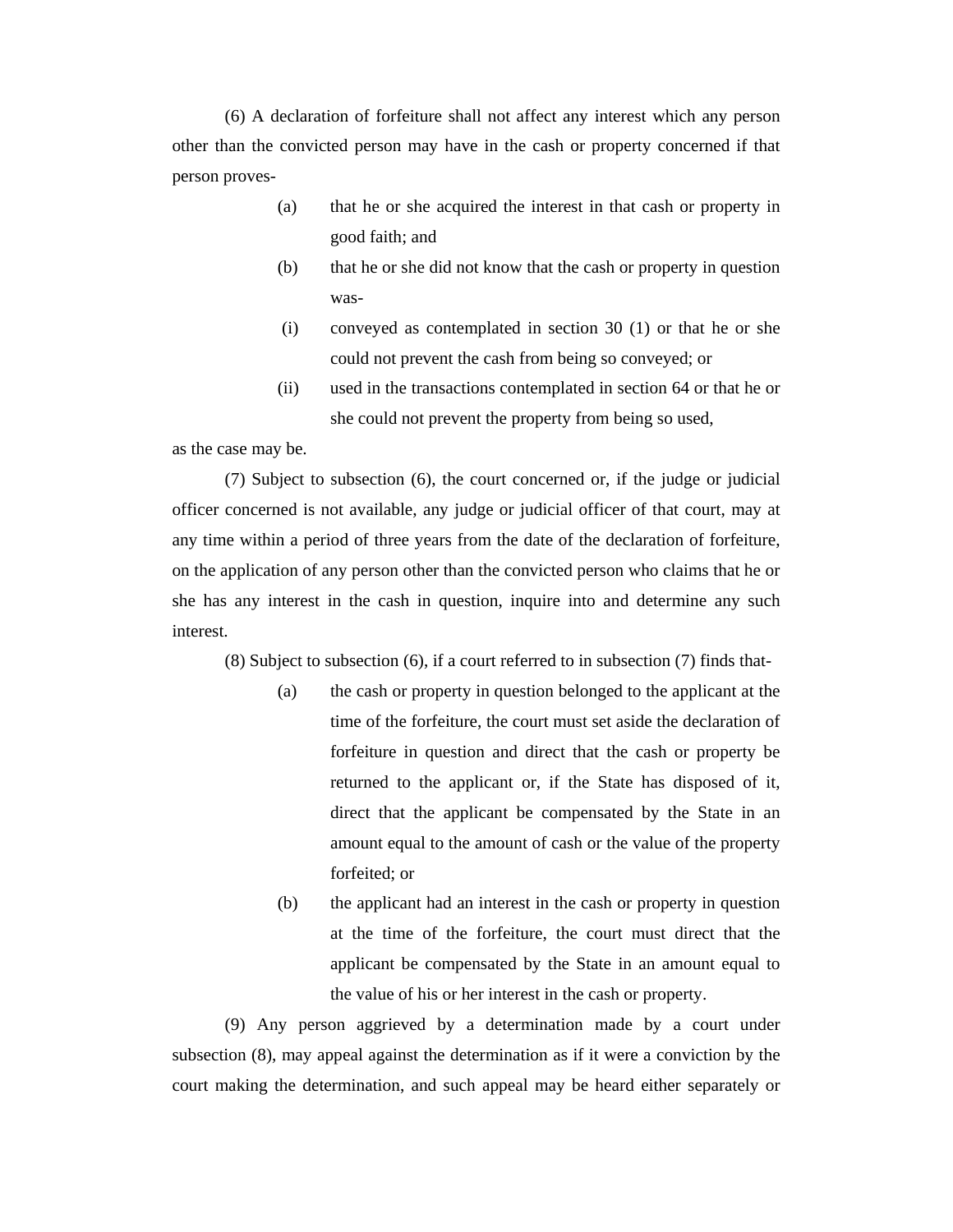jointly with an appeal against the conviction as a result of which the declaration of forfeiture was made, or against a sentence imposed as a result of such conviction.

 (10) In order to make a declaration of forfeiture or to determine any interest under subsection (8), the court may refer to the evidence and proceedings at the trial or hear such further evidence, either orally or by affidavit, as it may deem fit. [Date of commencement of s. 70: to be proclaimed.]

# **71 Jurisdiction of courts**

 (1) A regional court has penal jurisdiction to impose any penalty mentioned in section 68 (1), even though that penalty may exceed the penal jurisdiction of that court.

 (2) A magistrate's court has penal jurisdiction to impose any penalty mentioned in section 68 (2), even though that penalty may exceed the penal jurisdiction of that court.

 (3) A magistrate's court or regional court has jurisdiction to make any order of forfeiture referred to in section 70, even though the amount forfeitable under that order may exceed the civil jurisdiction of a magistrate's court or regional court.

[Date of commencement of s. 71: 3 February 2003.]

#### **CHAPTER 5**

#### **MISCELLANEOUS (ss 72-82)**

- **72 Act not to limit powers of investigating authorities or supervisory bodies**  This Act does not detract from-
	- (a) an investigating authority's powers in terms of other legislation to obtain information for the purpose of criminal investigations; or
	- (b) a supervisory body's duties or powers in relation to the entities supervised or regulated by it.

### **73 Amendment of list of accountable institutions**

 (1) The Minister may, by notice in the Gazette, amend the list of accountable institutions in Schedule 1 to-

> (a) add to the list any person or category of persons if the Minister reasonably believes that that person or category of persons is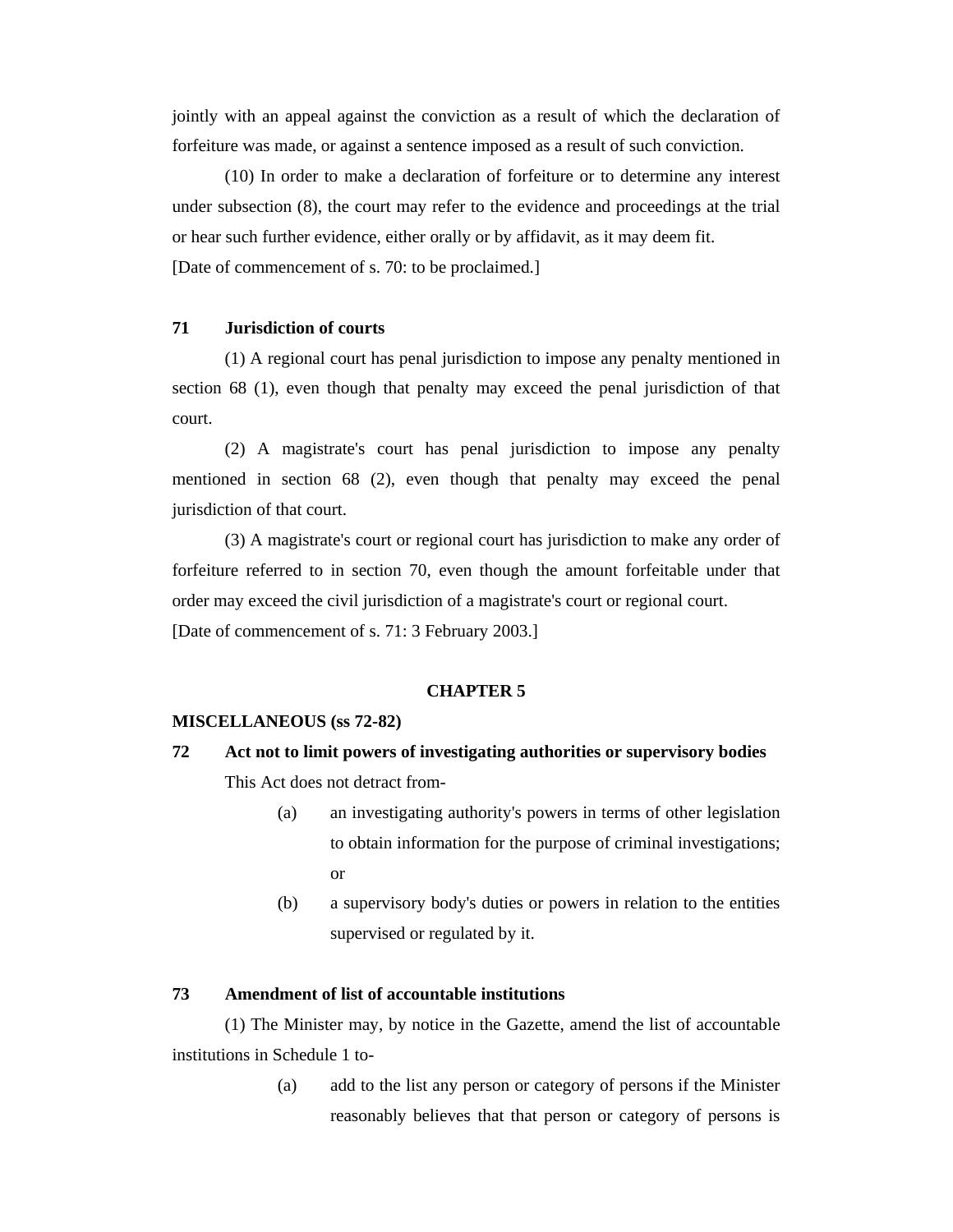used, or is likely to be used in future, for money laundering purposes;

- (b) delete any institution or category of institutions from the list if the Minister reasonably believes that that institution or category of institutions is not being used, and is not likely to be used in the future, for money laundering purposes; or
- (c) make technical changes to the list.

 (2) Before the Minister amends Schedule 1 in terms of subsection (1) (a) or (b), the Minister must consult the Council and the Centre, and-

- (a) if only one person or institution will be affected by the proposed amendment, give that person or institution at least 30 days' written notice to submit written representations to the Minister; or
- (b) if a category of persons or institutions will be affected by the proposed amendment, by notice in the Gazette give persons or institutions belonging to that category at least 60 days' written notice to submit written representations to the Minister.

 (3) Any addition to or deletion from the list of accountable institutions in Schedule 1 in terms of subsection (1) (a) or (b) must, before publication in the Gazette, be approved by Parliament.

## **74 Exemptions for accountable institutions**

 (1) The Minister may, after consulting the Council and the Centre, and on conditions and for a period determined by the Minister, exempt from compliance with-

- (a) any of the provisions of this Act-
	- (i) a person;
	- (ii) an accountable institution; or
	- (iii) a category of persons or accountable institutions;
- (b) any or all of the provisions of this Act, a person or category of persons or an accountable institution or category of accountable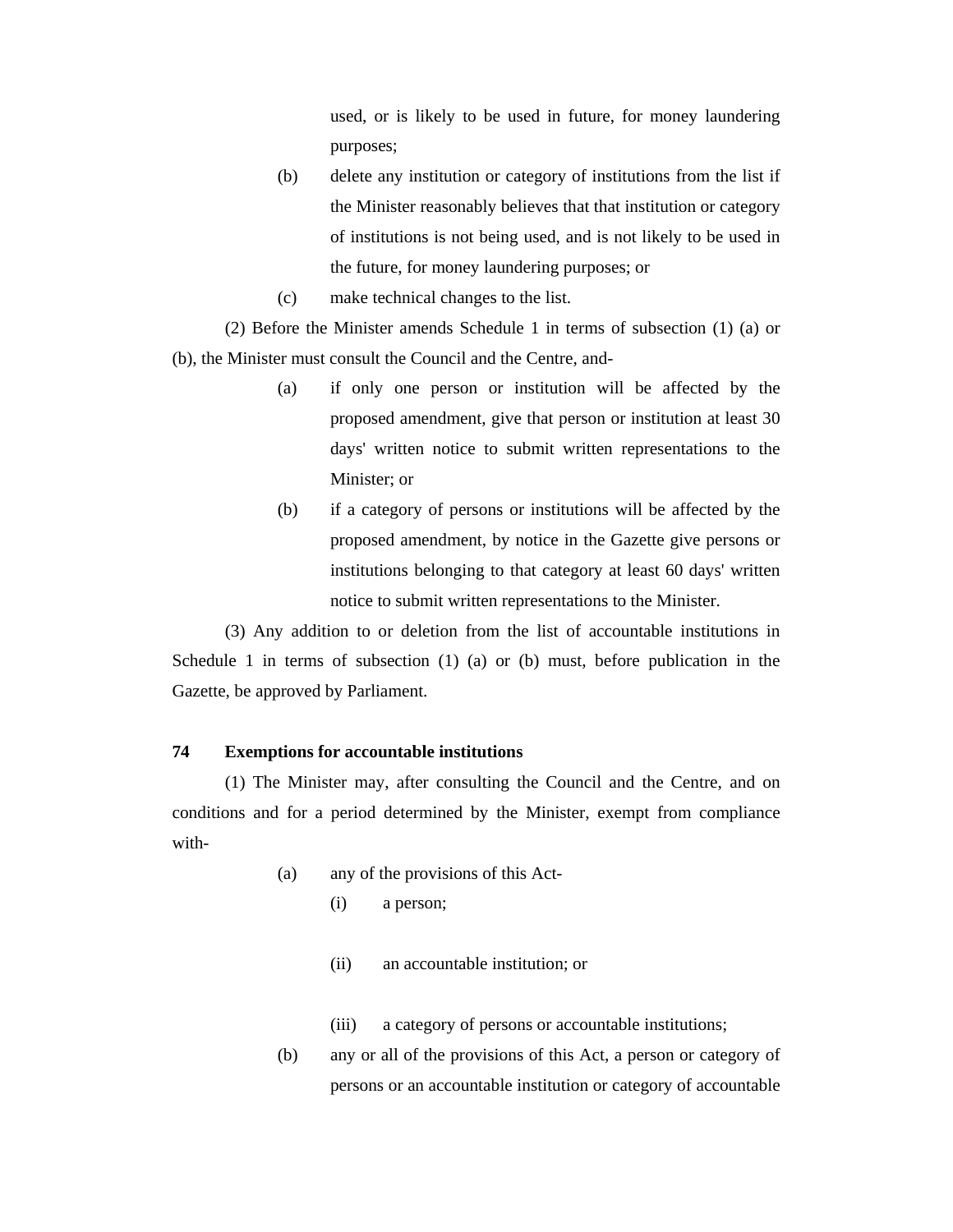institutions in respect of any one or more categories of transactions.

- (2) Any exemption referred to in subsection (1)-
	- (a) must be by notice in the Gazette and may be withdrawn or amended by the Minister, after consulting with the Council and the Centre;
	- (b) must be tabled in Parliament before being published in the Gazette.

### **75 Amendment of list of supervisory bodies**

 (1) The Minister may, by notice in the Gazette, amend the list of supervisory bodies in Schedule 2 to-

- (a) add to the list any entity or functionary which performs supervisory or regulatory functions in relation to any category of accountable institutions;
- (b) delete any supervisory body from the list if that supervisory body no longer performs supervisory or regulatory functions in relation to any category of accountable institutions; or
- (c) make technical changes to the list.

 (2) Before the Minister amends Schedule 2 in terms of subsection (1) (a) or (b), the Minister must consult the Council and the Centre, and give the entity or functionary concerned, or the supervisory body concerned, as the case may be, at least 60 days' written notice to submit written representations to the Minister.

 (3) Any addition to or deletion from the list of supervisory bodies in Schedule 2 in terms of subsection (1) (a) or (b) must, before publication in the Gazette, be approved by Parliament.

### **76 Amendment of list of reporting institutions**

 (1) The Minister may, by notice in the Gazette, amend the list of reporting institutions in Schedule 3 to-

> (a) add to the list any person or category of persons if the Minister reasonably believes that the person or category of persons is used, or is likely to be used in future, for money laundering purposes but it is not appropriate to impose on such person or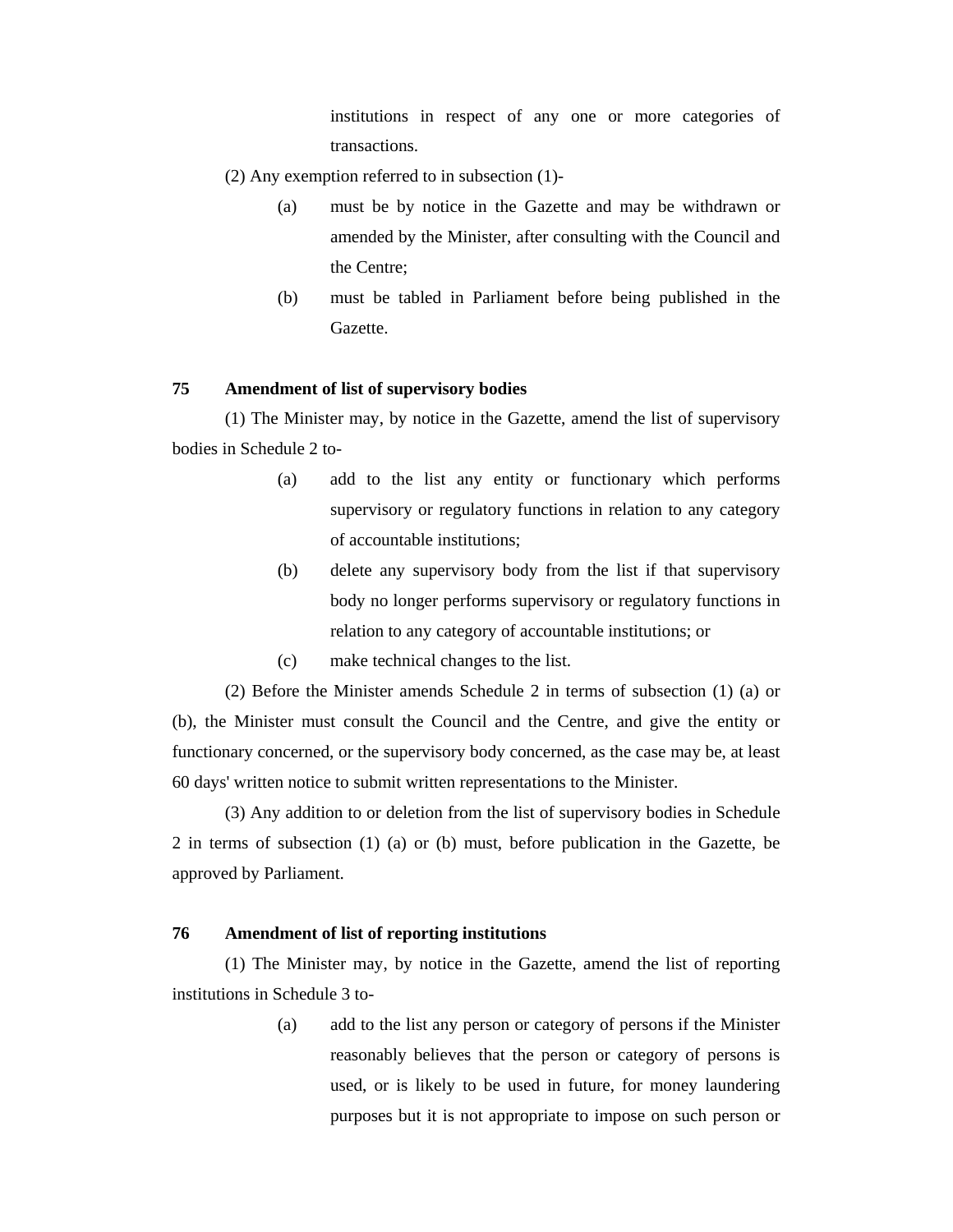category of persons the duties which apply to an accountable institution under this Act;

- (b) delete any person or category of persons from the list if-
	- (i) the Minister reasonably believes that the person or category of persons is not being used, and is not likely to be used in the future, for money laundering purposes; or
	- (ii) the person or category of persons is to be added to the list of accountable institutions; or
- (c) make technical changes to the list.

 (2) Before the Minister amends Schedule 3 in terms of subsection (1) (a) or (b), the Minister must consult the Centre and the Council, and-

- (a) if only one person will be affected by the proposed amendment, give the person at least 30 days' written notice to submit written representations to the Minister; or
- (b) if a category of persons will be affected by the proposed amendment, by notice in the Gazette give persons belonging to that category at least 60 days' written notice to submit written representations to the Minister.

 (3) Any addition to or deletion from the list of reporting institutions in Schedule 3 in terms of subsection (1) (a) or (b) must, before publication in the Gazette, be approved by Parliament.

#### **77 Regulations**

 (1) The Minister, after consulting the Council and the Centre, may make, repeal and amend regulations concerning-

- (a) any matter that may be prescribed in terms of this Act; and
- (b) any other matter which is necessary or expedient to prescribe to promote the objectives of this Act.

(2) Regulations in terms of subsection (1) may-

(a) differ for different accountable institutions, reporting institutions, persons, categories of accountable institutions, reporting institutions and persons and different categories of transactions;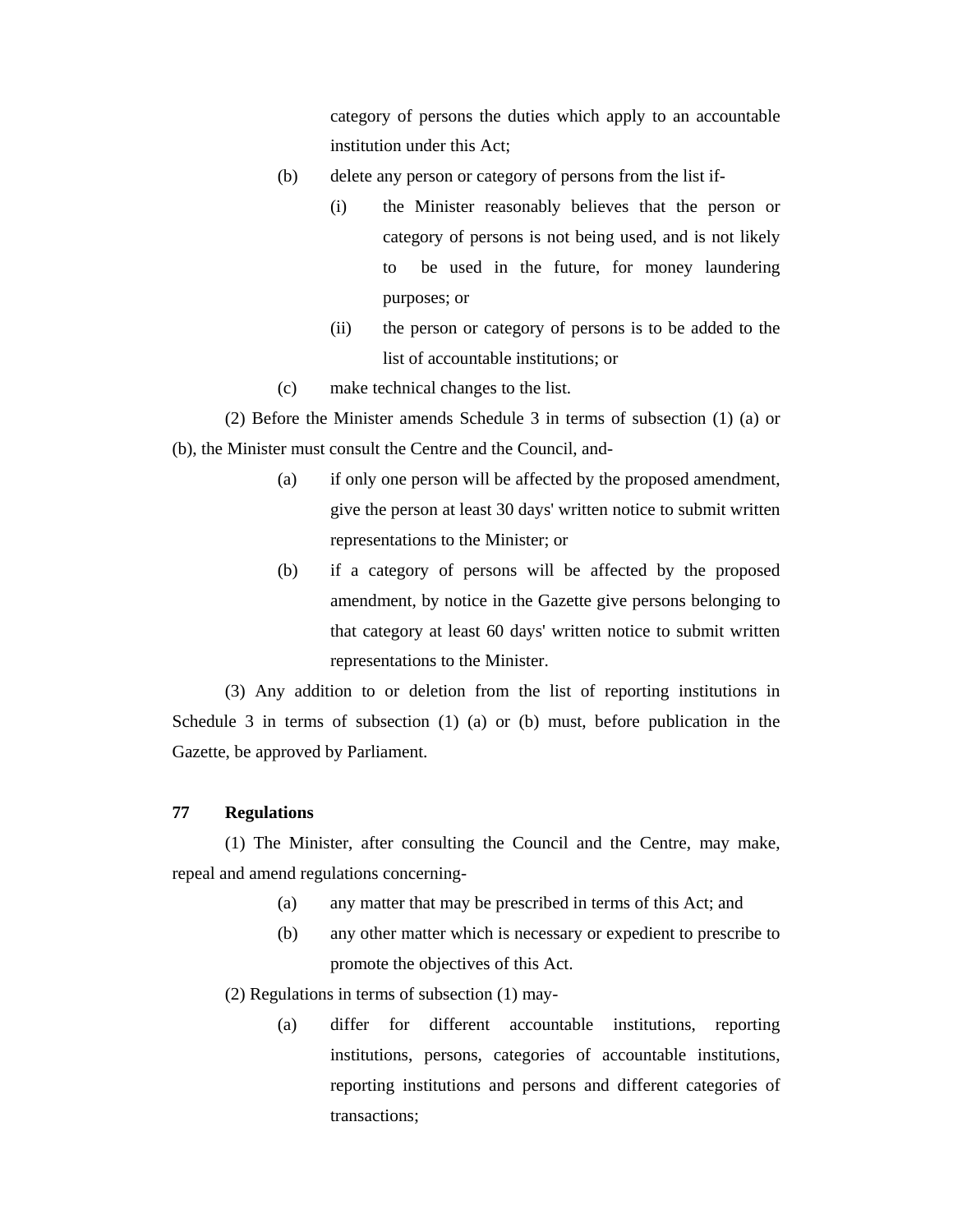- (b) be limited to a particular accountable institution or reporting institution or person or category of accountable institutions or reporting institutions or persons or a particular category of transactions; and
- (c) for a contravention of or failure to comply with any specific regulation, prescribe imprisonment for a period not exceeding six months or a fine not exceeding R100 000.

 (3) Regulations in terms of subsection (1) must be reviewed by the Council within two years after being published in the Gazette and thereafter at such intervals as the Council deems appropriate.

 (4) The Minister must table regulations, repeals and amendments made under subsection (1) in Parliament before publication in the Gazette.

### **78 Indemnity**

 The Minister, the Centre or an employee or representative of the Centre, or any other person performing a function or exercising a power in terms of this Act, is not liable for anything done in good faith in terms of or in furthering the objectives of this Act.

#### **79 Amendment of laws**

 The Acts mentioned in Schedule 4 are hereby amended to the extent set out in Schedule 4.

[Date of commencement of s. 79: 3 February 2003.]

#### **80 Status of footnotes**

 The footnotes in this Act have been inserted only for ease of reference to relevant provisions of the Prevention Act. They are not part of this Act. They do not have the force of law.

### **81 Transitional arrangements**

 (1) Until the date referred to in section 82 (2), the person designated for the purposes of section 7 of the Prevention Act will be deemed to have been duly designated and will continue to hold office as if this Act had not been passed.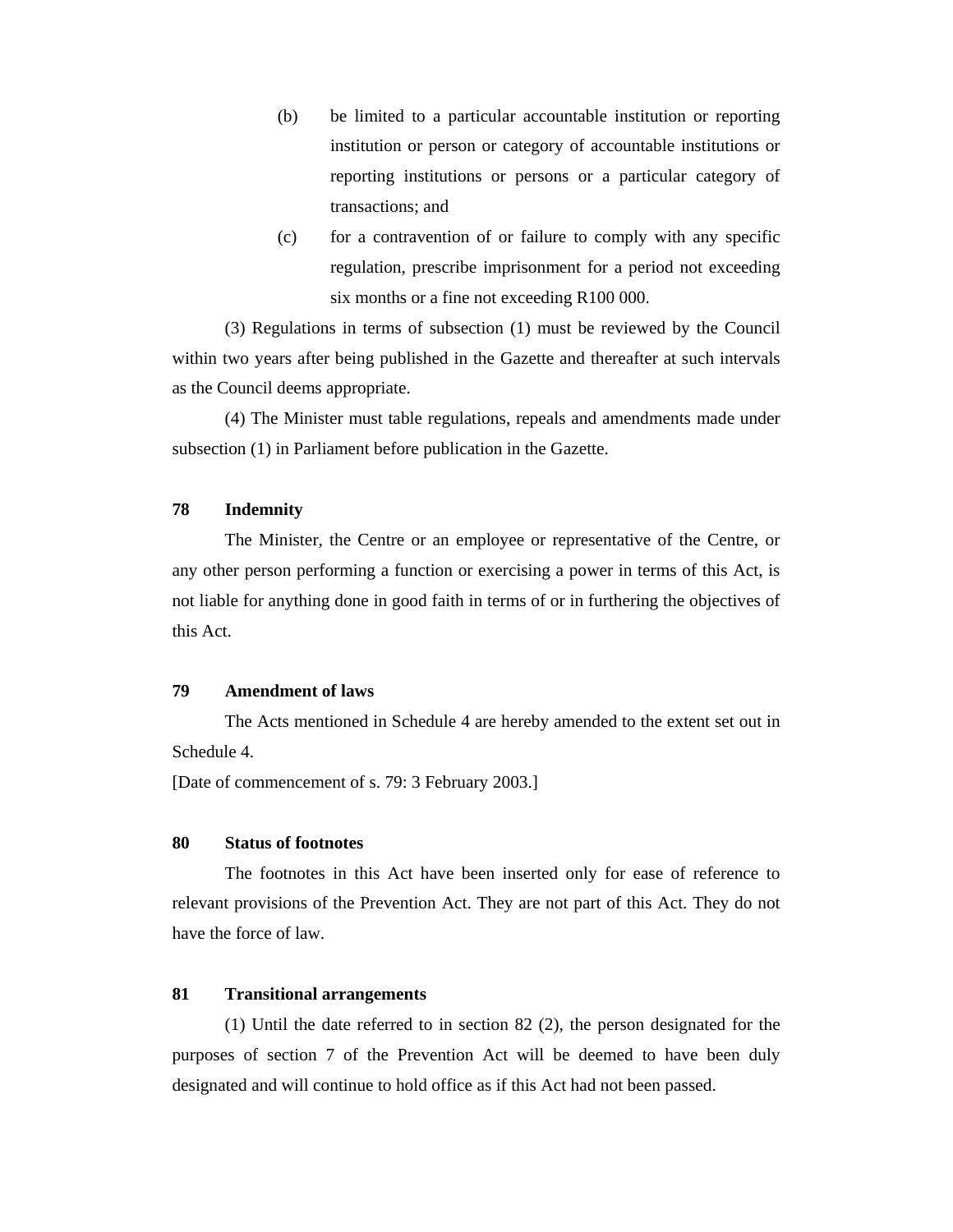(2) All proceedings in relation to an offence in terms of section 7 (7) of the Prevention Act that were instituted before the date on which section 79 of this Act takes effect and that are pending before any court of law or reviewing authority on that date, must be dealt with as if this Act had not been passed.

 (3) An investigation or prosecution or other legal proceeding in respect of conduct which would have constituted an offence under section 7 (7) of the Prevention Act and which occurred after the commencement of that Act but before section 79 of this Act takes effect, may be instituted and continued as if this Act had not been passed.

### **82 Short title and commencement**

 (1) This Act is called the Financial Intelligence Centre Act, 2001, and takes effect on a date fixed by the President by proclamation in the Gazette.

(2) Despite subsection (1)-

- (a) section 79 does not take effect before the date on which section 29 takes effect; and
- (b) section 21 (2) takes effect one year after section 21 (1) takes effect.

# **Schedule 1**

### **LIST OF ACCOUNTABLE INSTITUTIONS**

[Date of commencement of Schedule 1: 1 March 2002.]

1. An attorney as defined in the Attorneys Act, 1979 (Act 53 of 1979).

2. A board of executors or a trust company or any other person that invests, keeps in safe custody, controls or administers trust property within the meaning of the Trust Property Control Act, 1988 (Act 57 of 1988).

3. An estate agent as defined in the Estate Agents Act, 1976 (Act 112 of 1976).

4. A financial instrument trader as defined in the Financial Markets Control Act, 1989 (Act 55 of 1989).

5. A management company registered in terms of the Unit Trusts Control Act, 1981 (Act 54 of 1981).

6. A person who carries on the 'business of a bank' as defined in the Banks Act, 1990 (Act 94 of 1990).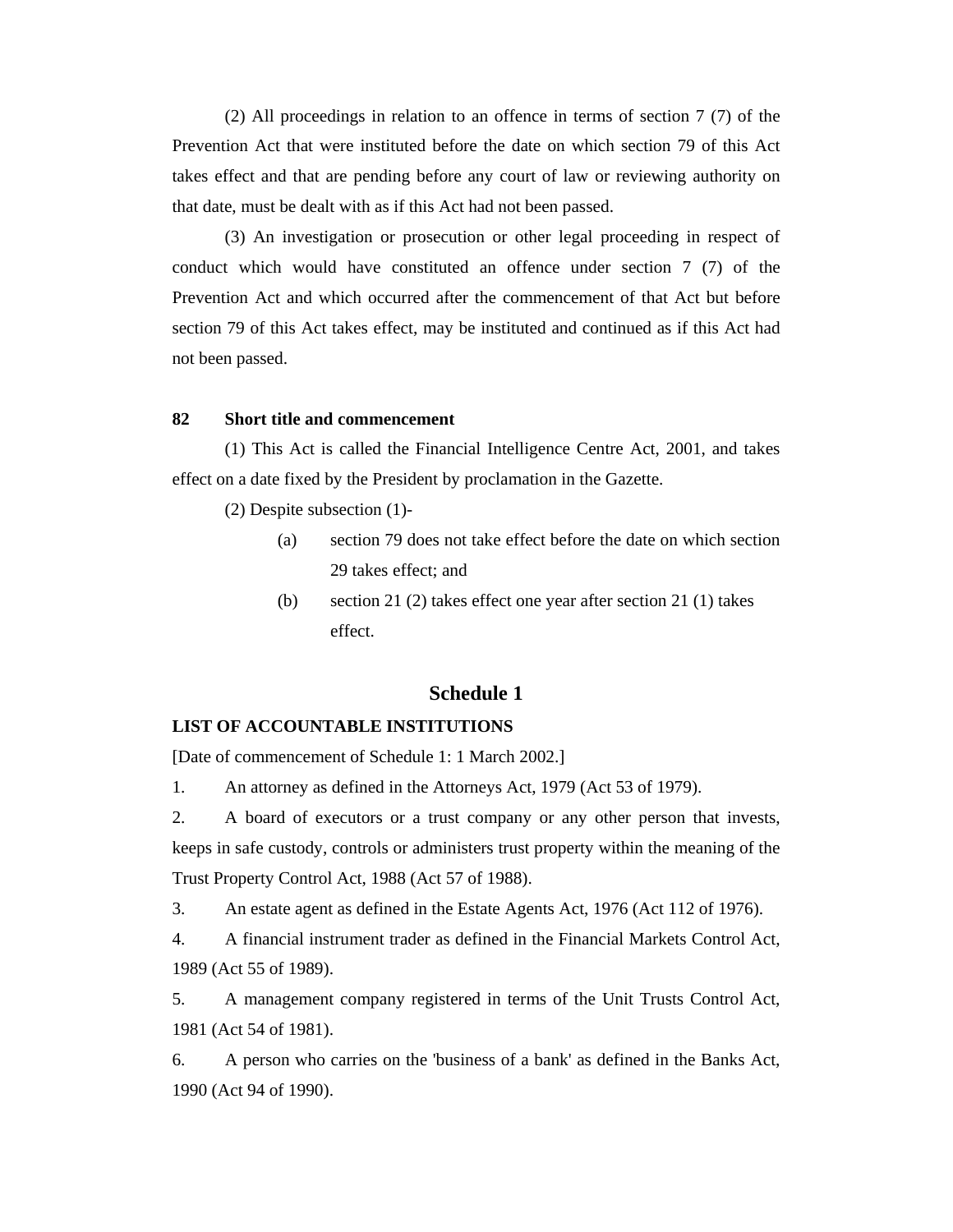7. A mutual bank as defined in the Mutual Banks Act, 1993 (Act 124 of 1993).

8. A person who carries on a 'long-term insurance business' as defined in the Long-Term Insurance Act, 1998 (Act 52 of 1998), including an insurance broker and an agent of an insurer.

9. A person who carries on a business in respect of which a gambling licence is required to be issued by a provincial licensing authority.

10. A person who carries on the business of dealing in foreign exchange.

11. A person who carries on the business of lending money against the security of securities.

12. A person who carries on the business of rendering investment advice or investment broking services, including a public accountant as defined in the Public Accountants and Auditors Act, 1991 (Act 80 of 1991), who carries on such a business.

13. A person who issues, sells or redeems travellers' cheques, money orders or similar instruments.

14. The Postbank referred to in section 51 of the Postal Services Act, 1998 (Act 124 of 1998).

15. A member of a stock exchange licensed under the Stock Exchanges Control Act, 1985 (Act 1 of 1985).

16. The Ithala Development Finance Corporation Limited.

17. A person who has been approved or who falls within a category of persons approved by the Registrar of Stock Exchanges in terms of section 4 (1) (a) of the Stock Exchanges Control Act, 1985 (Act 1 of 1985).

18. A person who has been approved or who falls within a category of persons approved by the Registrar of Financial Markets in terms of section 5 (1) (a) of the Financial Markets Control Act, 1989 (Act 55 of 1989).

19. A person who carries on the business of a money remitter.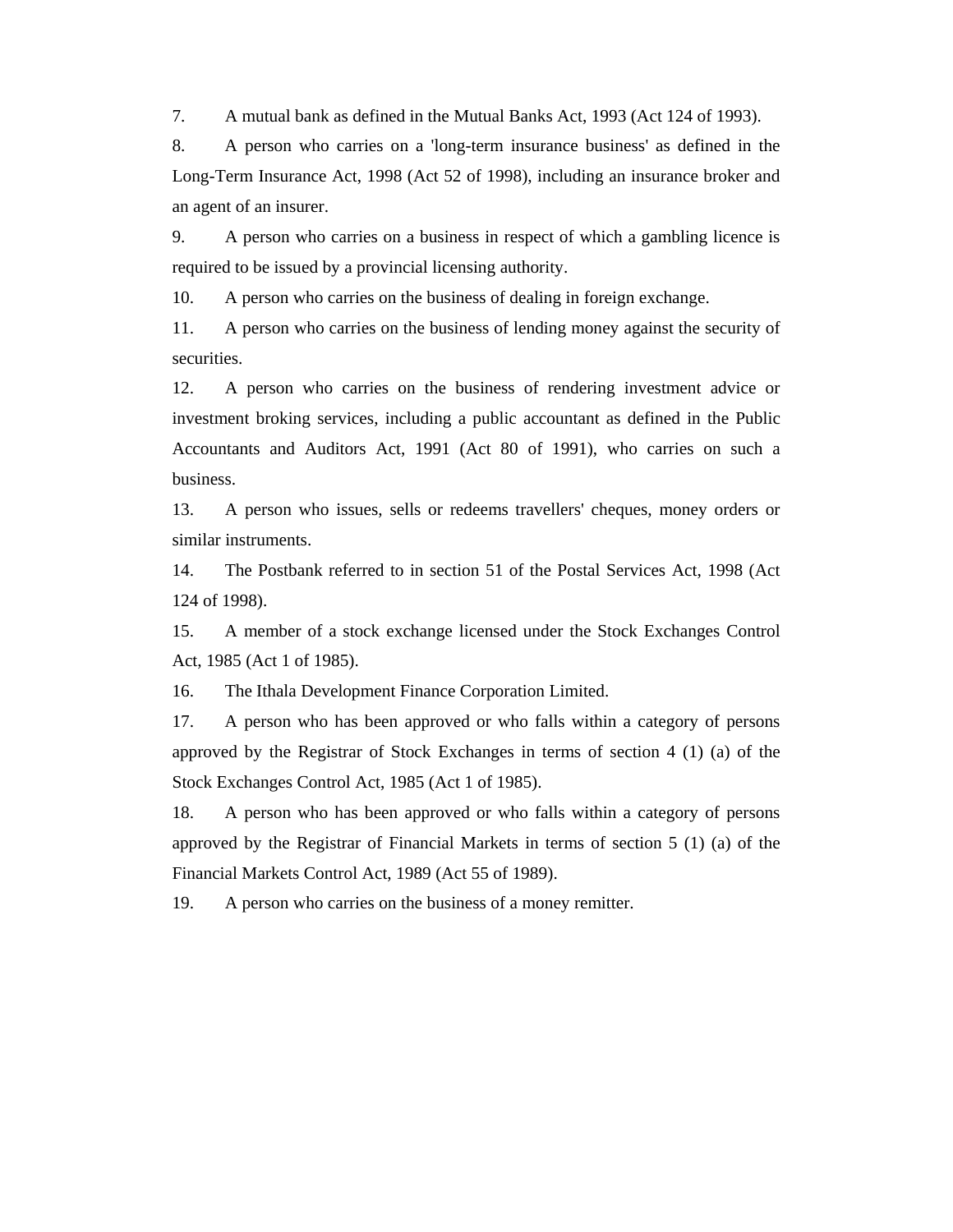# **Schedule 2**

# **LIST OF SUPERVISORY BODIES**

[Date of commencement of Schedule 2: 1 March 2002.]

1. The Financial Services Board established by the Financial Services Board Act, 1990 (Act 97 of 1990).

2. The South African Reserve Bank as defined in the South African Reserve Bank Act, 1989 (Act 90 of 1989).

3. The Registrar of Companies as defined in the Companies Act, 1973 (Act 61 of 1973).

4. The Estate Agents Board established in terms of the Estate Agents Act, 1976 (Act 112 of 1976).

5. The Public Accountants and Auditors Board established in terms of the Public Accountants and Auditors Act, 1991 (Act 80 of 1991).

6. The National Gambling Board established in terms of the National Gambling Act, 1996 (Act 33 of 1996).

7. The JSE Securities Exchange South Africa.

8. The Law Society of South Africa.

# **Schedule 3**

# **LIST OF REPORTING INSTITUTIONS**

[Date of commencement of Schedule 3: 1 March 2002.]

- 1. A person who carries on the business of dealing in motor vehicles.
- 2. A person who carries on the business of dealing in Kruger rands.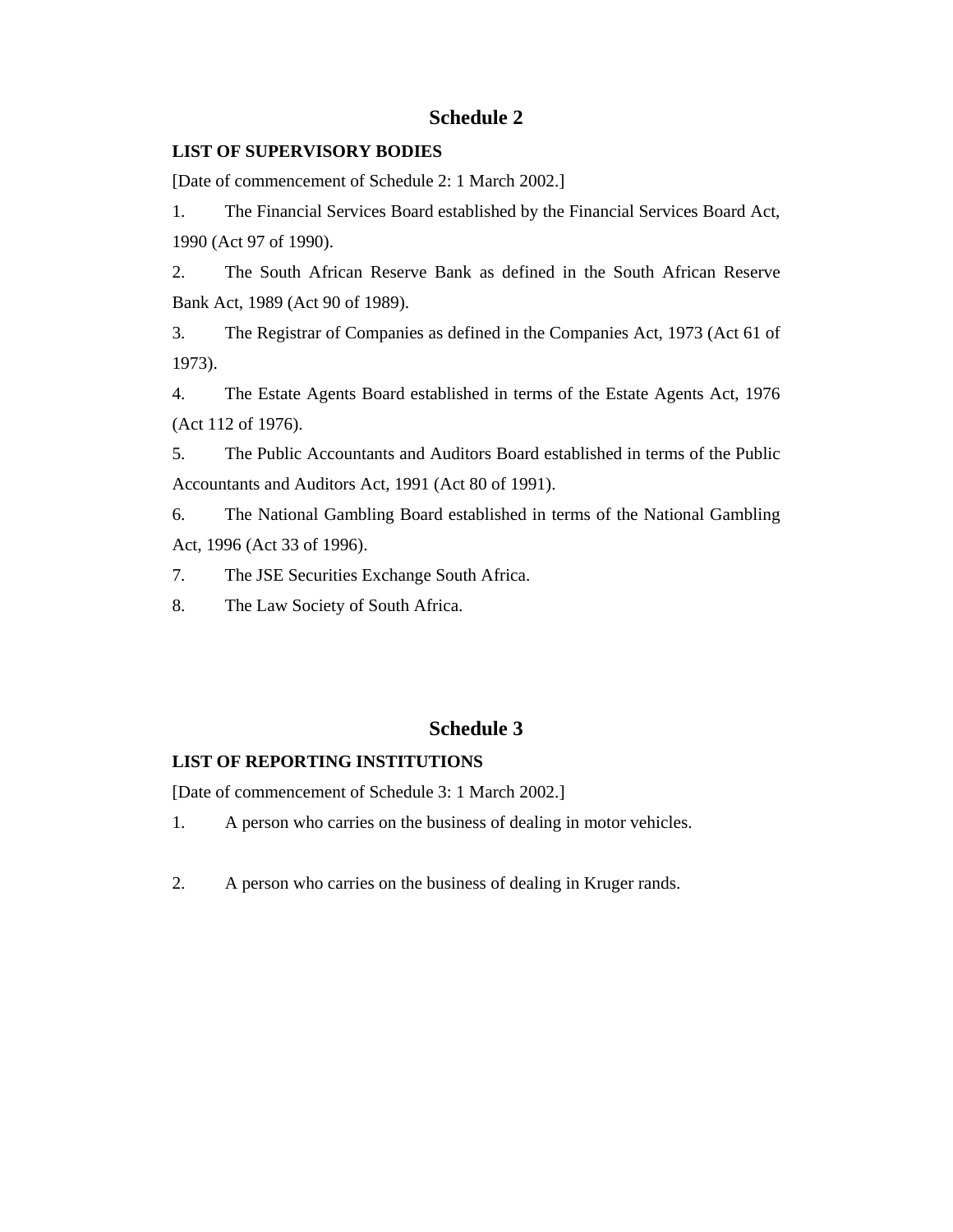# **Schedule 4**

# **AMENDMENT OF SECTIONS OF PREVENTION OF ORGANISED CRIME ACT, 1998 (ACT 121 OF 1998)**

[Date of commencement of Schedule 4: 3 February 2003.]

- 1. The repeal of section 7.
- 2. The substitution for section 7A of the following section: 7A Defence

 (1) If a person is charged with committing an offence under section 2 (1) (a) or (b), 4, 5 or 6, that person may raise as a defence the fact that he or she had reported a knowledge or suspicion in terms of section 29 of the Financial Intelligence Centre Act, 2001.

 (2) If a person who is an employee of an accountable institution as defined in the Financial Intelligence Centre Act, 2001, is charged with committing an offence under section 2 (1) (a) or (b), 4, 5 or 6, that person may also raise as a defence that fact that he or she had-

 (a) complied with the applicable obligations in terms of the internal rules relating to the reporting of information of the accountable institution; or

 (b) reported the matter to the person charged with the responsibility of ensuring compliance by the accountable institution with its duties under that Act; or

(c) reported a suspicion to his or her superior, if any, if-

 (i) the accountable institution had not appointed such a person or established such rules;

 (ii) the accountable institution had not complied with its obligations in section 42 (3) of that Act in respect of that person; or

(iii) those rules were not applicable to that person.

3. The amendment of section 8 by the deletion of subsection (2).

4. The amendment of section 77-

3.1 by the deletion from subsection (1) of paragraph (b); and

3.2 by the deletion from subsection (1) of paragraph (c).